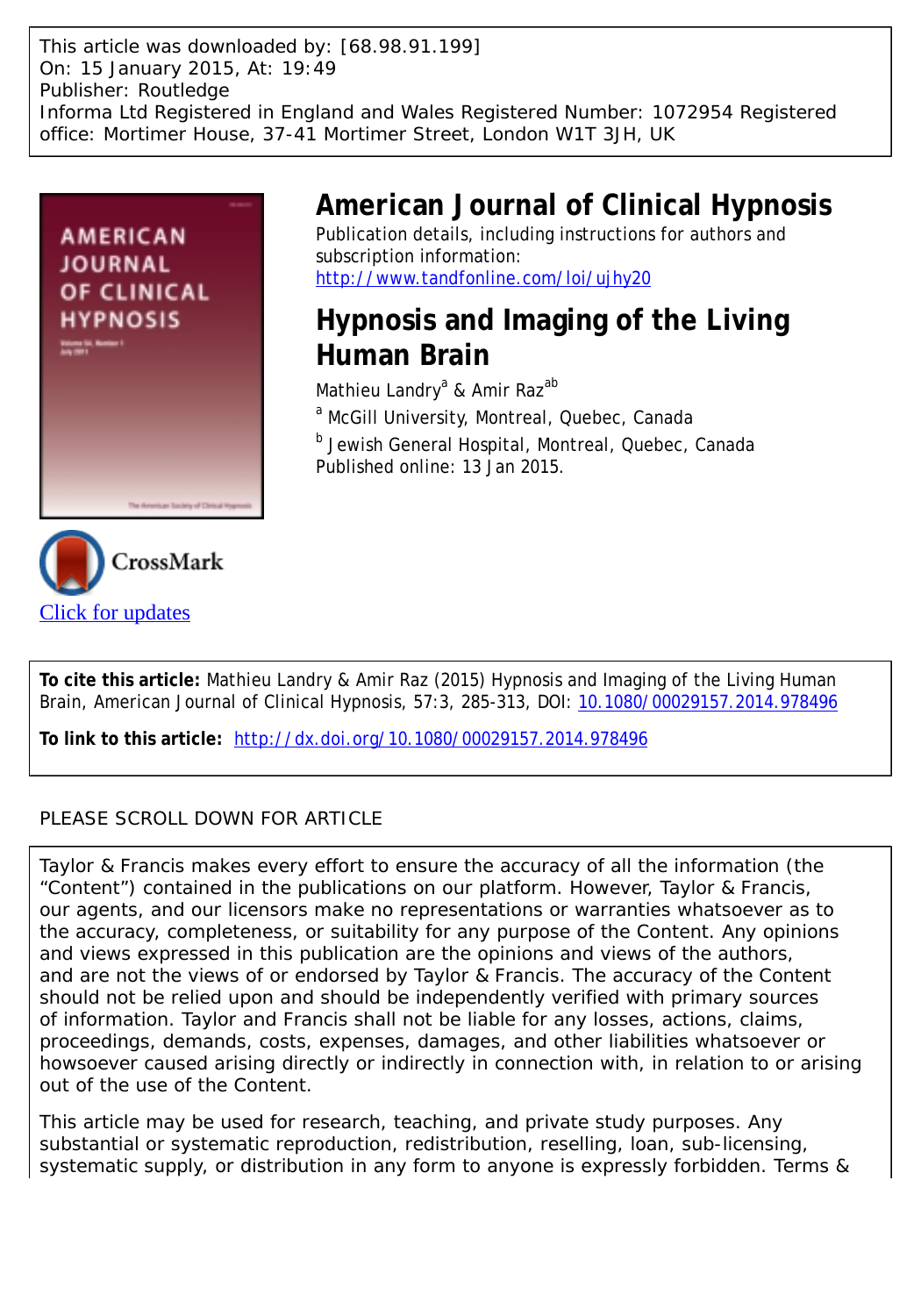Conditions of access and use can be found at [http://www.tandfonline.com/page/terms](http://www.tandfonline.com/page/terms-and-conditions)[and-conditions](http://www.tandfonline.com/page/terms-and-conditions)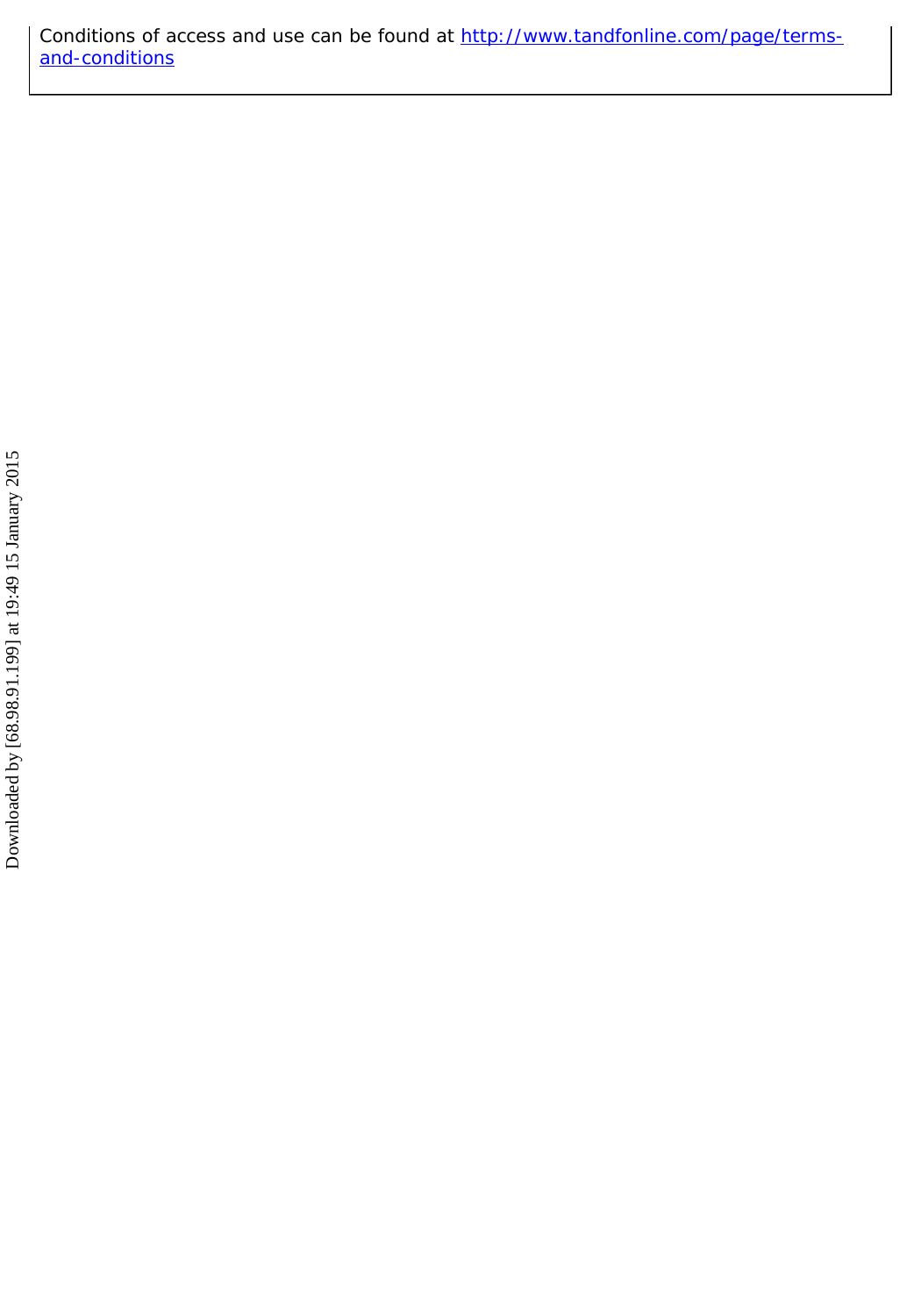### Hypnosis and Imaging of the Living Human Brain

Mathieu Landry

*McGill University, Montreal, Quebec, Canada*

#### Amir Raz

*McGill University, Montreal, Quebec, Canada Jewish General Hospital, Montreal, Quebec, Canada*

Over more than two decades, studies using imaging techniques of the living human brain have begun to explore the neural correlates of hypnosis. The collective findings provide a gripping, albeit preliminary, account of the underlying neurobiological mechanisms involved in hypnotic phenomena. While substantial advances lend support to different hypotheses pertaining to hypnotic modulation of attention, control, and monitoring processes, the complex interactions among the many mediating variables largely hinder our ability to isolate robust commonalities across studies. The present account presents a critical integrative synthesis of neuroimaging studies targeting hypnosis as a function of suggestion. Specifically, hypnotic induction without task-specific suggestion is examined, as well as suggestions concerning sensation and perception, memory, and ideomotor response. The importance of carefully designed experiments is highlighted to better tease apart the neural correlates that subserve hypnotic phenomena. Moreover, converging findings intimate that hypnotic suggestions seem to induce specific neural patterns. These observations propose that suggestions may have the ability to target focal brain networks. Drawing on evidence spanning several technological modalities, neuroimaging studies of hypnosis pave the road to a more scientific understanding of a dramatic, yet largely evasive, domain of human behavior.

**Keywords:** functional magnetic resonance imaging, hypnosis, neuroimaging, positron emission tomography

While developments in neuroimaging techniques continue to flourish, imaging studies of hypnosis have yet to deliver convincing evidence that would inform a reliable neurobiological theory of hypnosis (Halligan & Oakley, [2013;](#page-25-0) Jamieson, [2007;](#page-25-1) Kihlstrom, [2013;](#page-25-2) Oakley & Halligan, [2009,](#page-28-0) [2013;](#page-28-1) Raz & Shapiro, [2002\)](#page-29-0). Here we review relevant neuroimaging studies to appraise current opinions concerning the neurobiological underpinnings of hypnosis. Our goal is twofold: (1) to identify the relative merits and drawbacks of neuroimaging studies concerning hypnosis and (2) to offer an integrative synthesis of neuroimaging findings and how they relate to theoretical models of hypnosis (see [Table 1\)](#page-3-0).

Address correspondence to Amir Raz, 4333 Cote-Sainte-Catherine Road, Montreal, Quebec H3T1E4, Canada. E-mail: [amir.raz@mcgill.ca](mailto:amir.raz@mcgill.ca)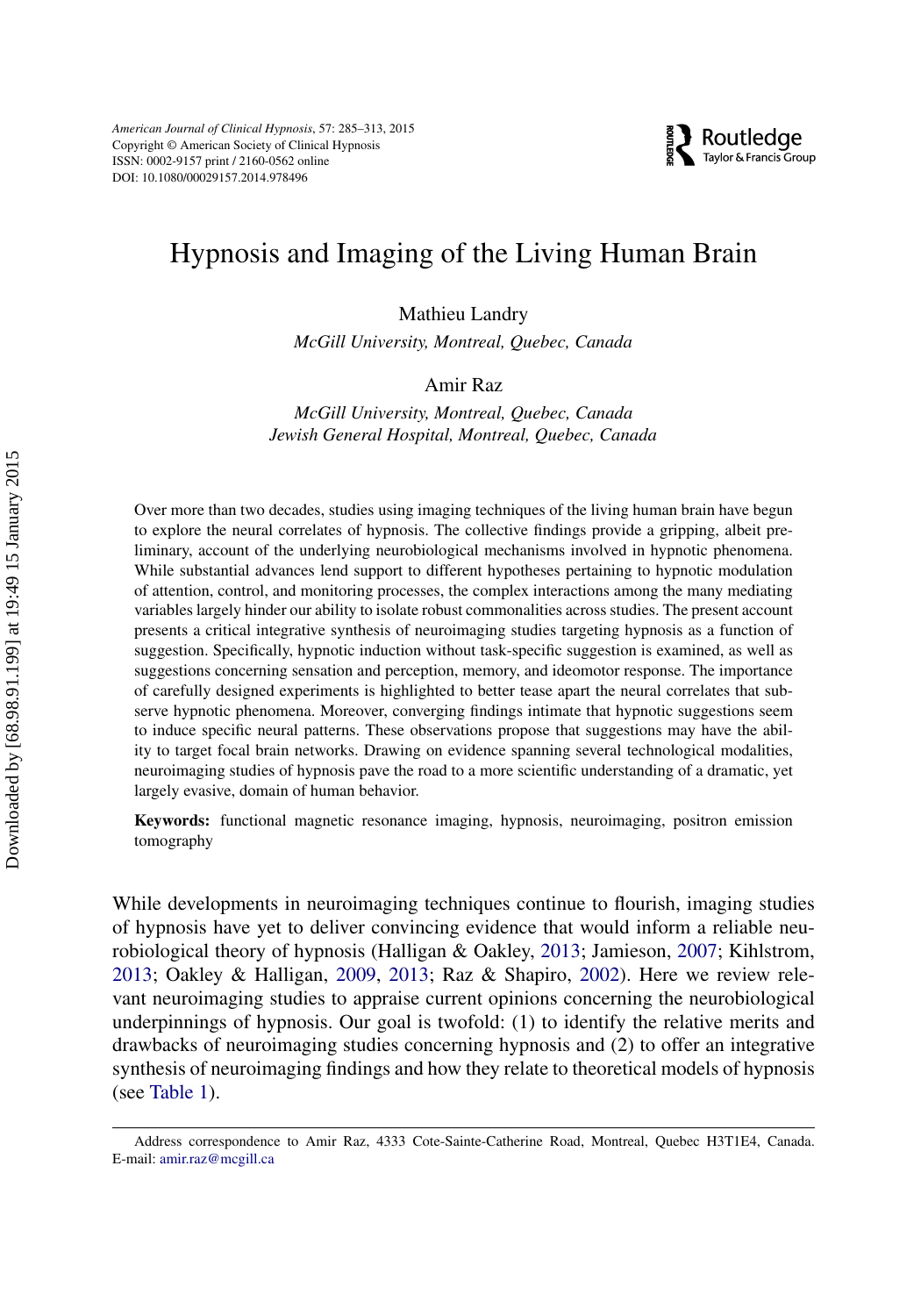<span id="page-3-0"></span>

|                                                                              |                                                 | List of Neuroimaging Studies of Hypnosis<br>TABLE <sub>1</sub>                                  |                                                                                                                                                                                                                                                                                                                                                               |
|------------------------------------------------------------------------------|-------------------------------------------------|-------------------------------------------------------------------------------------------------|---------------------------------------------------------------------------------------------------------------------------------------------------------------------------------------------------------------------------------------------------------------------------------------------------------------------------------------------------------------|
| <b>Study</b>                                                                 | Imaging technique                               | Hypnosis conditions                                                                             | Experiment                                                                                                                                                                                                                                                                                                                                                    |
| Hypnotic induction without task-specific suggestion:<br>Maquet et al. (1999) | Positron emission tomography<br>(PET)           | individuals (HHSs) only; normal<br>Highly hypnotic-susceptible<br>alertness versus hypnosis     | induction with suggestions to induce visual hallucinations;<br>autobiographical memories; and (3) hypnotic induction +<br>Hypnotic induction with minimal suggestions and hypnotic<br>listen to pleasant autobiographical events, (2) hypnotic<br>comparisons of (1) normal alertness while participants<br>induction + suggestions to re-experience pleasant |
| Faymonville et al. (2000)                                                    | PET                                             | HHSs only; normal alertness versus<br>hypnosis                                                  | alertness, (2) mental imagery, and (3) following induction<br>Noxious and non-noxious stimulations during (1) normal<br>in which participants re-experience pleasant<br>suggestions for color hallucinations                                                                                                                                                  |
| Bushnell, Duncan, and<br>Rainville, Hofbauer,<br>Price (2002)                | PET                                             | Normal alertness versus hypnosis                                                                | Mental relaxation and mental absorption before and after<br>autobiographical memories<br>hypnotic induction                                                                                                                                                                                                                                                   |
| Faymonville et al. (2003)                                                    | PET                                             | HHSs only; normal alertness versus<br>hypnosis                                                  | $(1)$ normal alertness, $(2)$ mental imagery, and $(3)$ following<br>Comparison of noxious and non-noxious stimulations during<br>hypnotic induction                                                                                                                                                                                                          |
| Schulz-Stübner et al. (2004)                                                 | Functional magnetic resonance<br>imaging (fMRI) | Normal alertness versus hypnosis                                                                | Comparison of normal alertness and hypnotic induction<br>during repeated noxious stimulations                                                                                                                                                                                                                                                                 |
| Egner, Jamieson, and<br>Gruzelier (2005)                                     | fMRI-electroencephalography<br>(EEG)            | Low hypnotic-susceptible individuals<br>(LHSs) versus HHSs; normal<br>alertness versus hypnosis | Comparison of neural activity in the anterior cingulate cortex<br>hypnosis (HHSs versus LHSs) and (2) hypnotic conditions<br>(ACC) and the dorsal lateral prefrontal cortex (DFPFC)<br>during Stroop task as a function of (1) susceptibility to                                                                                                              |
| Vanhaudenhuyse et al.<br>(2009)                                              | <b>EMRI</b>                                     | HHSs only; normal alertness versus<br>hypnosis                                                  | Noxious stimulations during normal alertness and following<br>(normal alertness versus hypnotic induction)<br>hypnotic induction                                                                                                                                                                                                                              |
| Venneri, and Kirsch<br>McGeown, Mazzoni,<br>(2009)                           | fMRI                                            | LHSs versus HHSs; normal alertness<br>versus hypnosis                                           | fMRI resting state of HHSs and LHSs in normal alertness and<br>following hypnotic induction during two experimental<br>conditions: rest versus visual task                                                                                                                                                                                                    |
| Demertzi et al. (2011)                                                       | <b>EMRI</b>                                     | control condition versus hypnosis<br>HHSs only; normal alertness versus                         | hypnotic induction, and (3) during a control condition of<br>fMRI resting state of (1) normal alertness, (2) following<br>autobiographical mental imagery                                                                                                                                                                                                     |

286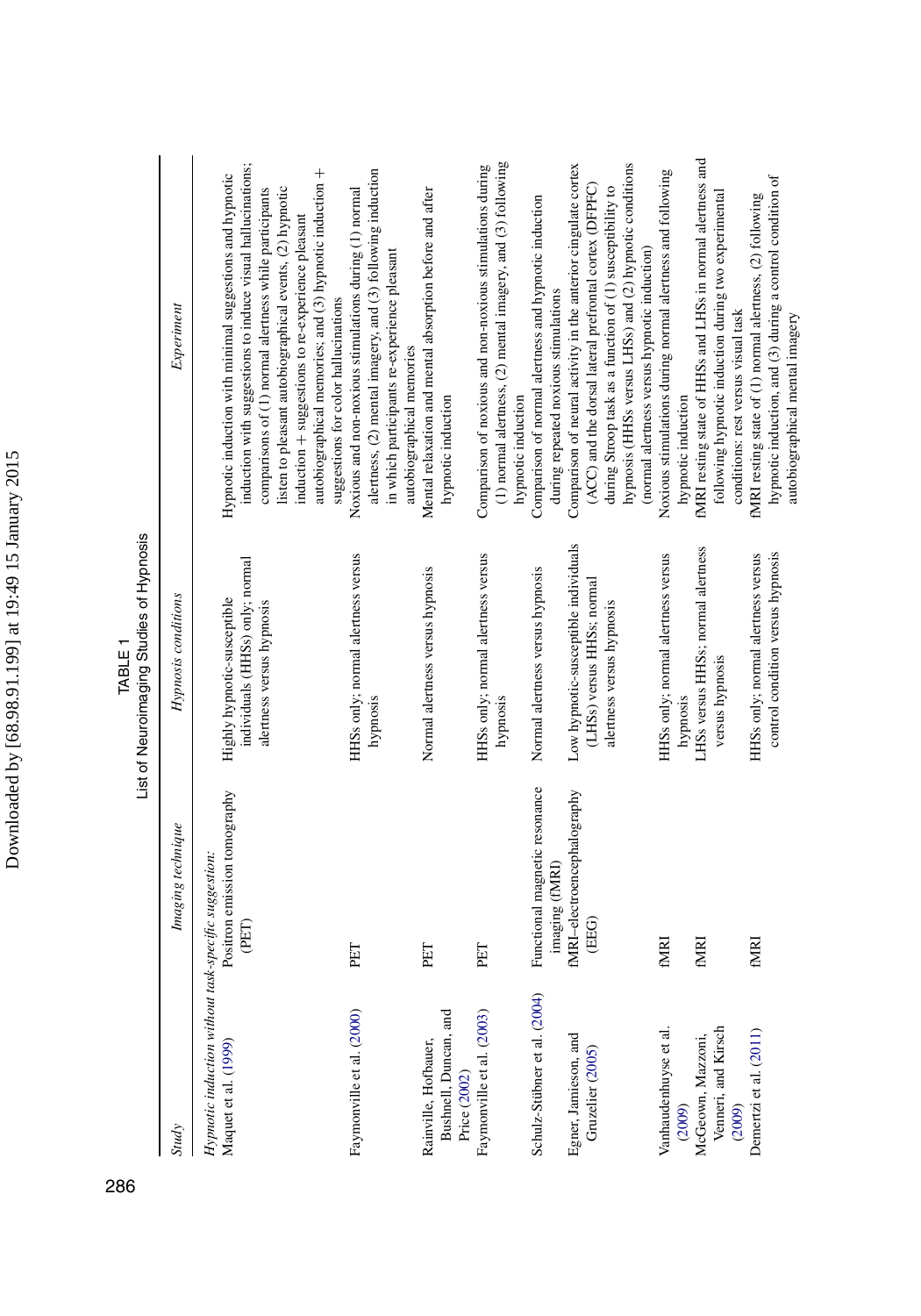| ı                   |
|---------------------|
| ١<br>I              |
| ı                   |
| ŗ<br>ı              |
| i                   |
| ۱                   |
| ۱                   |
| <b>FACTION CONT</b> |
|                     |
|                     |
|                     |
|                     |

| Müller, Bacht, Schramm,<br>and Seitz (2012)                  | <b>EXIRI</b> | HHSs only; normal alertness versus<br>hypnosis                                                    | Comparison between actual and imagined repetitive finger<br>movements following hypnotic induction in (1) normal<br>alertness and (2) hypnosis                              |
|--------------------------------------------------------------|--------------|---------------------------------------------------------------------------------------------------|-----------------------------------------------------------------------------------------------------------------------------------------------------------------------------|
| Deeley et al. (2012)                                         | <b>TAINI</b> | hypnotic depth and brain activity<br>HHSs only; correlation between                               | Resting state of (1) prehypnosis, (2) hypnotic induction, and<br>(3) posthypnosis                                                                                           |
| Müller, Bacht, Prochnow,<br>Schramm, and Seitz<br>(2013)     | <b>ININI</b> | HHSs only; normal alertness versus<br>hypnosis                                                    | movements in $(1)$ normal alertness and $(2)$ following a<br>Comparison of actual and imagined repetitive finger<br>hypnotic induction                                      |
| Sensation and perception:                                    |              |                                                                                                   |                                                                                                                                                                             |
| Rainville, Duncan, Price,<br>Carrier, and Bushnell<br>(1997) | PET          | Normal alertness versus hypnotic<br>induction without task-specific<br>suggestion versus hypnotic | alertness, (2) hypnotic induction without pain-related<br>suggestions, $(3)$ hypnotic induction $+$ suggestions to<br>During noxious stimulations, comparison of (1) normal |
|                                                              |              | induction + suggestions                                                                           | increase pain unpleasantness, and $(4)$ hypnotic induction $+$<br>suggestions to decrease pain unpleasantness                                                               |
| Szechtman, Woody,                                            | PET          | HHSs only: hypnotic "hallucinators"                                                               | Comparisons of HHSs and LHSs in (1) normal alertness,                                                                                                                       |
| Bowers, and Nahmias                                          |              | versus "non-hallucinators";                                                                       | $(2)$ listening to a tape message, $(3)$ imagining the tape                                                                                                                 |
| (1998)                                                       |              | normal alertness versus control                                                                   | message, and (4) hypnotic hallucination of the tape message                                                                                                                 |
|                                                              |              | condition versus hypnosis                                                                         |                                                                                                                                                                             |
| Wik, Fischer, Bragée, Finer,                                 | PET          | Fibromyalgia patients; normal                                                                     | Comparison of normal alertness and hypnotic hypoalgesia in                                                                                                                  |
| and Fredrikson (1999)                                        |              | alertness versus hypnosis                                                                         | fibromyalgia patients                                                                                                                                                       |
| Rainville, Carrier,                                          | PET          | Normal alertness versus hypnotic                                                                  | Noxious stimulations in (1) normal alertness, (2) following                                                                                                                 |
| Hofbauer, Bushnell, and                                      |              | induction versus hypnotic                                                                         | hypnotic induction, and (3) following hypnotic induction +                                                                                                                  |
| Duncan (1999)                                                |              | modulation of pain perception                                                                     | suggestions for altered pain experience                                                                                                                                     |
| Kosslyn, Thompson,                                           | PET          | HHSs only; normal alertness versus                                                                | Hypnotic altered perception of colors; normal alertness versus                                                                                                              |
| Costantini-Ferrando,                                         |              | hypnosis                                                                                          | hypnotic induction of the following conditions: (1) correct                                                                                                                 |
| Alpert, and Spiegel<br>(2000)                                |              |                                                                                                   | colors from a colorful stimulus, (3) correct perception of a<br>perception of a colorful stimulus, (2) suggestions to drain                                                 |
|                                                              |              |                                                                                                   | grayscale stimulus, and (4) suggestions to add colors to a<br>grayscale stimulus                                                                                            |
| Hofbauer, Rainville,                                         | PET          | Normal alertness versus hypnotic                                                                  | Noxious and non-noxious stimulations under (1) normal                                                                                                                       |
| Duncan, and Bushnell<br>(2001)                               |              | modulation of pain perception<br>induction versus hypnotic                                        | alertness, (2) following hypnotic induction, (3) following<br>hypnotic induction + hypnotic suggestions for increased                                                       |
|                                                              |              |                                                                                                   | pain intensity, and (4) following hypnotic induction +<br>suggestions for decreased pain intensity                                                                          |
| Derbyshire, Whalley,                                         | <b>EXIME</b> | HHSs only; noxious stimulation                                                                    | Comparisons of $(1)$ noxious stimulation, $(2)$ imagined pain,                                                                                                              |
| Stenger, and Oakley<br>(2004)                                |              | versus hypnotically induced pain<br>versus imagined pain perception                               | and (3) hypnotically induced pain                                                                                                                                           |
|                                                              |              |                                                                                                   |                                                                                                                                                                             |

287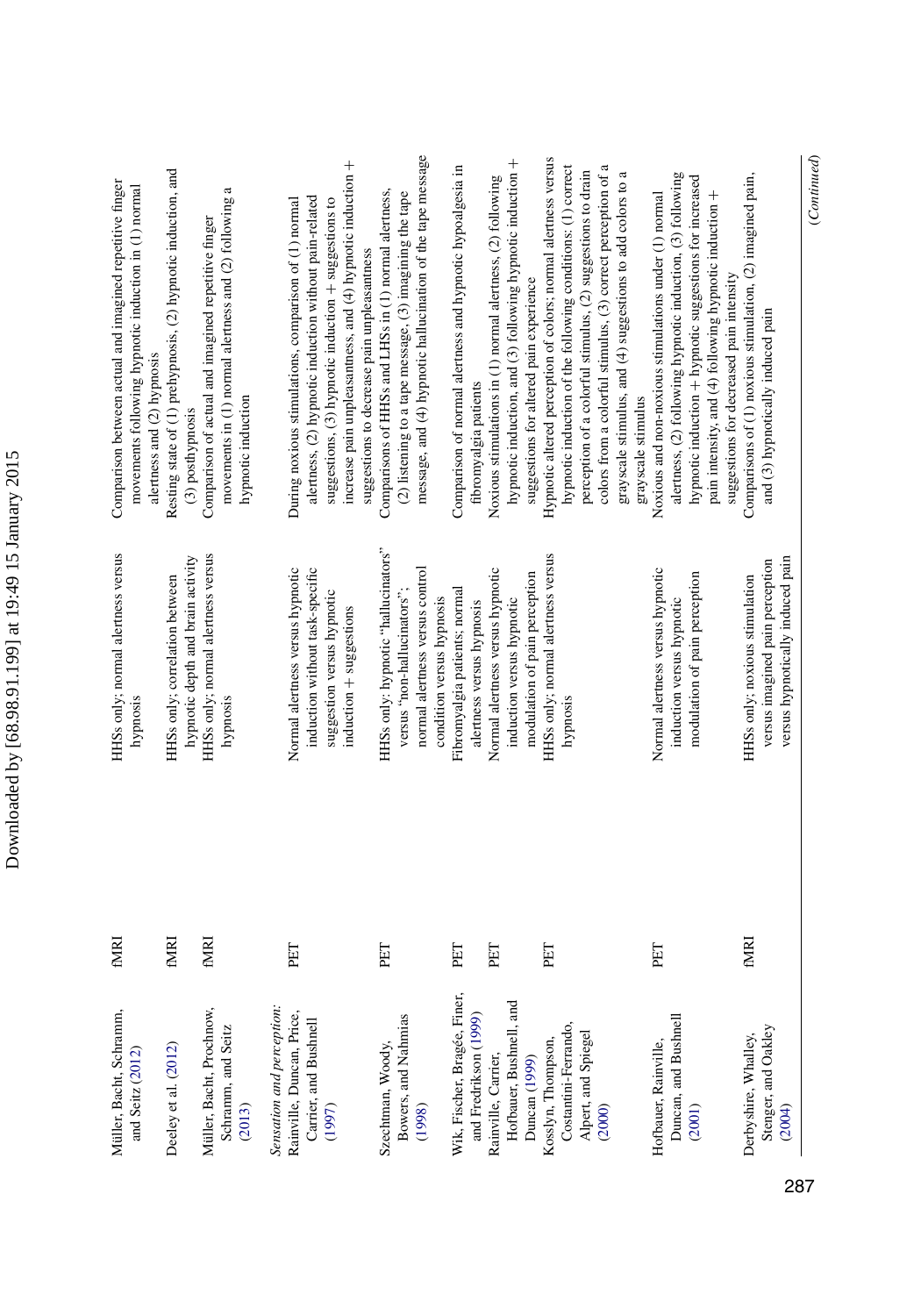|                                                                        |                   | (Continued)<br>TABLE <sub>1</sub>                                                              |                                                                                                                                                                                                                                                                                                            |
|------------------------------------------------------------------------|-------------------|------------------------------------------------------------------------------------------------|------------------------------------------------------------------------------------------------------------------------------------------------------------------------------------------------------------------------------------------------------------------------------------------------------------|
| <b>Study</b>                                                           | Imaging technique | Hypnosis conditions                                                                            | Experiment                                                                                                                                                                                                                                                                                                 |
| Raz, Fan, and Posner<br>(2005a)                                        | MRI-EEG           | LHSs versus HHSs                                                                               | HHSs and LHSs performed the Stroop task with and without a<br>posthypnotic suggestion to view words as nonsense strings                                                                                                                                                                                    |
| Raij, Numminen,                                                        | <b>EMRI</b>       | HHSs only; normal alertness versus                                                             | HHSs rated the reality of pain under (1) noxious stimulations                                                                                                                                                                                                                                              |
| Narvanen, Hiltunen, and<br>Hari (2005)                                 |                   | hypnotically induced pain<br>hypnotic induction versus                                         | and (2) hypnotic hallucination for pain perception                                                                                                                                                                                                                                                         |
| Röder et al. (2007)                                                    | fMRI              | HHSs only; normal alertness versus<br>hypnotic depersonalization<br>hypnotic relaxation versus | Noxious stimulations during (1) normal alertness, (2) hypnotic<br>relaxation, (3) hypnotic depersonalization (i.e., suggestions<br>to experience detached self from the body)                                                                                                                              |
| Närvänen, Hiltunen, and<br>Raij, Numminen,<br>Hari (2009)              | fMRI              | versus hypnotically induced pain<br>HHSs only; hypnotic induction                              | Hypnotic induction (i.e., baseline) versus hypnotically<br>induced pain                                                                                                                                                                                                                                    |
| Derbyshire, Whalley, and<br>Oakley (2009)                              | fmri              | hypnotic responder); normal<br>Fibromyalgia patients (good<br>alertness versus hypnosis        | In fibromyalgia patients, suggestions for hyperalgesia and<br>suggestions for hypoalgesia in (1) normal alertness and<br>(2) following hypnotic induction                                                                                                                                                  |
| Nusbaum et al. (2010)                                                  | PET               | normal alertness versus hypnosis<br>Patients with chronic back pain;                           | In patients with chronic low-back pain, comparison of direct<br>(1) normal alertness and (2) following hypnotic induction<br>suggestions for analgesia (i.e., directly referring to pain<br>location and pain relief) and indirect suggestions for<br>analgesia (i.e., referring to general well-being) in |
| Abrahamsen et al. (2010)                                               | <b>EMRI</b>       | disorder; normal alertness versus<br>Patients with temporomandibular<br>hypnosis               | Noxious stimulations in patients with temporomandibular<br>disorder during (1) normal alertness, (2) hypnotic<br>hypoalgesia, and (3) hypnotic hyperalgesia                                                                                                                                                |
| McGeown et al. (2012)                                                  | fMRI              | versus hypnosis; suggestion versus<br>LHSs versus LHSs; normal alertness<br>non-suggestion     | between (1) HHSs and LHSs and (2) in normal alertness<br>suggestions to drain colors from a colorful stimulus<br>Suggestions to add colors to a grayscale stimulus and<br>and following an induction                                                                                                       |
| Ludwig et al. (2013)                                                   | fMRI              | Normal alertness versus hypnosis                                                               | Comparison of (1) posthypnotic suggestions to reduce food<br>valence and (2) reduction of food valence via colors<br>associated autosuggestions during a bidding task                                                                                                                                      |
| Mendelsohn, Chalamish,<br>Solomonovich, and<br>Dudai (2008)<br>Memory: | fMRI              | posthypnotic amnesia (PHA)<br>versus PHA control group<br>Participants susceptible to          | (2) episodic versus source memory during (3) PHA versus<br>Investigation of PHA in (1) HHSs compared to LHSs for<br>correct recall of memories with a posthypnotic cue                                                                                                                                     |

Downloaded by [68.98.91.199] at 19:49 15 January 2015 Downloaded by [68.98.91.199] at 19:49 15 January 2015

288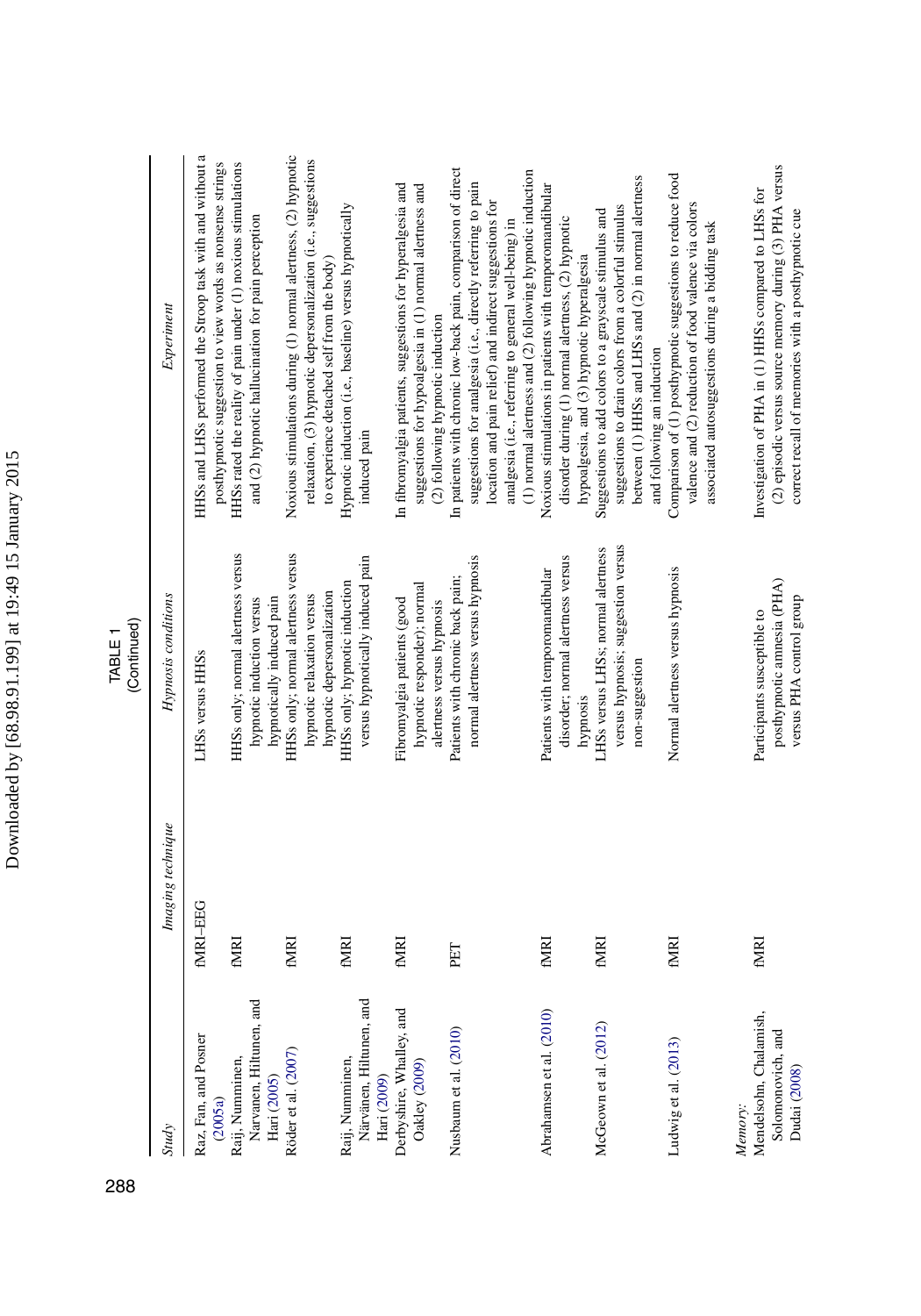| ׇ֚<br>í<br>١                            |
|-----------------------------------------|
| J<br>ì                                  |
|                                         |
| ŗ<br>í                                  |
| i<br>ć                                  |
| ١                                       |
| $\ddot{\phantom{0}}$<br>֚               |
| l<br>$\sim$ $\sim$ $\sim$<br>֧֧֢֝֜<br>Í |
| I                                       |
|                                         |
| i                                       |
| I                                       |

| Halligan, Athwal, Oakley,<br>and Frackowiak (2000)<br>Ideomotor action: | PET         | Single case study; no movement<br>versus four experimental<br>conditions                   | Hypnotic paralysis in a control condition (i.e., no movement)<br>induction and suggestion for left leg paralysis: (1) moving<br>right leg, (2) attempting to move right leg, (3) moving left<br>versus four experimental conditions following hypnotic<br>leg, and (4) attempting to move left leg |
|-------------------------------------------------------------------------|-------------|--------------------------------------------------------------------------------------------|----------------------------------------------------------------------------------------------------------------------------------------------------------------------------------------------------------------------------------------------------------------------------------------------------|
| Ward, Oakley, Frackowiak,<br>and Halligan (2003)                        | PET         | HHSs only; simulated paralysis<br>versus hypnotic paralysis                                | Comparison of two paralysis conditions following hypnotic<br>induction: (1) hypnotic left leg paralysis versus<br>(2) simulated paralysis                                                                                                                                                          |
| Blakemore, Oakley, and<br>Frith (2003)                                  | PET         | movement versus suggestion for<br>HISs only; rest versus active<br>movement versus passive | induction, comparisons of (1) rest, (2) real active movement<br>(i.e., self-generated movement correctly attributed to the<br>Alteration of the sense of agency; following hypnotic                                                                                                                |
|                                                                         |             | passive movement                                                                           | self), (3) real passive movement (i.e., externally generated<br>movement correctly attributed to an external cause), and<br>movement incorrectly attributed to an external cause via<br>(4) deluded passive movement (i.e., self-generated<br>hypnotic suggestion)                                 |
| Cojan et al. $(2009)$                                                   | fmri        | HHSs only; normal alertness versus<br>simulated paralysis versus<br>hypnotic paralysis     | Go/NoGo task under (1) normal alertness, (2) hypnotic<br>left-hand paralysis, and (3) feigned paralysis                                                                                                                                                                                            |
| Pyka et al. (2011)                                                      | <b>ENRI</b> | HHSs only; normal alertness versus<br>hypnotic paralysis                                   | fMRI resting state of (1) normal alertness and (2) hypnotically<br>induced ideomotor paralysis                                                                                                                                                                                                     |
| Deeley et al. (2013a)                                                   | <b>EMRI</b> | HHSs only; hypnotic induction<br>versus hypnotic induction +<br>suggestion for paralysis   | Left and right upper limb movements following (1) hypnotic<br>induction versus (2) attempted movement following<br>hypnotic paralysis                                                                                                                                                              |
| Deeley et al. (2013b)                                                   | fmri        | hypnotic experimental conditions<br>HHSs only; normal alertness versus                     | (2) hypnotic voluntary movement, (3) hypnotic involuntary<br>movement $+$ awareness of movement, and $(4)$ hypnotic<br>comparison of movement under (1) normal alertness,<br>Altered sense of agency and awareness of movement;                                                                    |
|                                                                         |             |                                                                                            | involuntary movement + reduced awareness of movement                                                                                                                                                                                                                                               |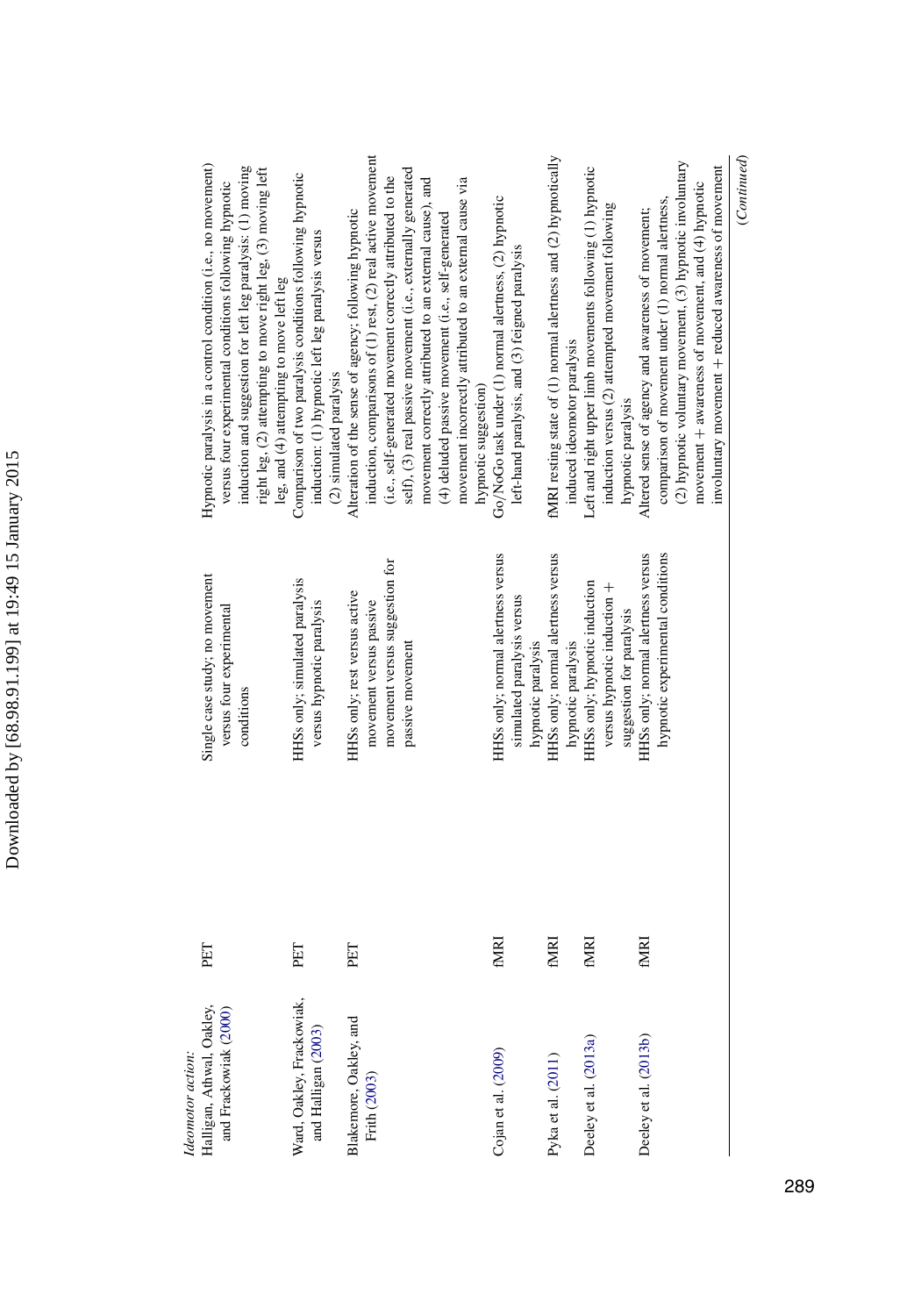Downloaded by [68.98.91.199] at 19:49 15 January 2015 Downloaded by [68.98.91.199] at 19:49 15 January 2015

|                                             |                   | (Continued)                                                                                             |                                                                                                                                                                                                                                                                                                                                                                                                                                                                                     |
|---------------------------------------------|-------------------|---------------------------------------------------------------------------------------------------------|-------------------------------------------------------------------------------------------------------------------------------------------------------------------------------------------------------------------------------------------------------------------------------------------------------------------------------------------------------------------------------------------------------------------------------------------------------------------------------------|
| <b>Study</b>                                | Imaging technique | Hypnosis conditions                                                                                     | Experiment                                                                                                                                                                                                                                                                                                                                                                                                                                                                          |
| $\frac{\text{largmer et al.} (2013)}{2013}$ | fMRI              | HHSs only; normal alertness versus<br>hypnotic paralysis                                                | (1) normal alertness and (2) following hypnotically induced<br>Comparison of imitation and observation of movements in<br>ideomotor paralysis                                                                                                                                                                                                                                                                                                                                       |
| beley et al. $(2014)$                       | fmri              | hypnotic alteration of the sense of<br>HSs only; normal alertness versus<br>agency and locus of control | different experimental conditions: (1) voluntary movements<br>Modulations of locus of control and sense of agency within<br>movements, and $(5)$ induction $+$ suggestions for internal<br>in normal alertness, (2) voluntary movements following<br>impersonal alien control of movements, $(4)$ induction $+$<br>induction, $(3)$ induction $+$ suggestions for external and<br>suggestions for external and personal alien control of<br>and personal alien control of movements |

TABLE 1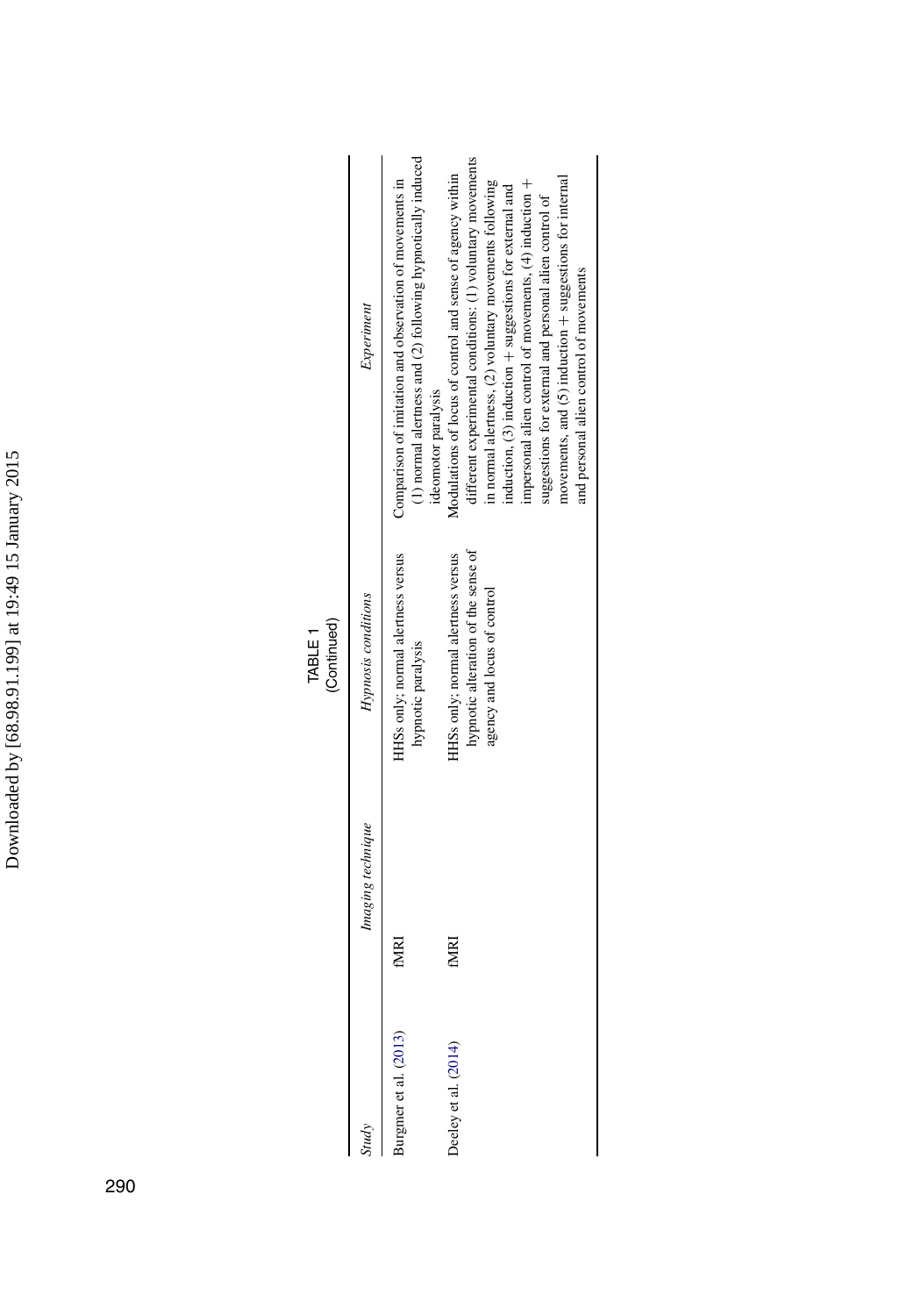Neuroimaging studies often operationalize hypnosis through induction and suggestions procedures. This approach raises concerns as to whether experimental findings generalize to clinical contexts. However, researchers train participants prior to experiments and confirm the effects of induction via self-report, thereby supporting the "ecological validity" of hypnosis in the laboratory (Oakley, Deeley, & Halligan, [2007\)](#page-28-8).

#### The Challenge of Neuroimaging Hypnotic Phenomena

The advent of brain-imaging technology captures the imagination of the masses (Ali, Lifzhitz, & Raz, [2014;](#page-22-2) Choudhury & Slaby, [2011;](#page-23-5) Jones & Mendell, [1999\)](#page-25-5). These technological advances generate excitement and expectation in the cognitive sciences, including psychology and psychiatry (Aue, Lavelle, & Cacioppo, [2009;](#page-22-3) Axmacher, Elger, & Fell, [2009;](#page-22-4) Choudhury & Slaby, [2011;](#page-23-5) Dolan, [2008;](#page-24-7) Jones & Mendell, [1999;](#page-25-5) Kirmayer & Crafa, [2014;](#page-25-6) Malhi & Lagopoulos, [2008;](#page-26-3) Nathan, Phan, Harmer, Mehta, & Bullmore, [2014;](#page-27-6) Poldrack, [2012\)](#page-28-9). This enthusiasm also applies to hypnosis research (Halligan & Oakley, [2013;](#page-25-0) Jamieson & Woody, [2007;](#page-25-7) Kihlstrom, [2013;](#page-25-2) Oakley & Halligan, [2009,](#page-28-0) [2013\)](#page-28-1). However, after nearly two decades of imaging hypnotized brains, the pursuit of a neurobiological model based on neuroimaging remains inconclusive (Kirmayer & Crafa, [2014;](#page-25-6) Macdonald & Raz, [2014;](#page-26-4) Raz & Macdonald, [2014,](#page-29-4) [2015\)](#page-29-5).

Imaging the brain imposes a wealth of practical and theoretical restrictions that confine the scope of investigation. These limitations include, for example, burdening participants with unnatural testing environment and ecologically invalid postures (Raz et al., [2005b;](#page-29-2) Thibault, Lifshitz, Jones, & Raz, [2014\)](#page-30-4), the temporal and spatial resolution of (e.g., fMRI) scanners (Axmacher et al., [2009\)](#page-22-4), and the capacity to detect meaningful signals amid background noise (Filippi, [2009\)](#page-24-8). However, hypnotic effects seem to largely transcend these caveats and ecological barriers (Oakley et al., [2007\)](#page-28-8).

Neuroimaging entails specific challenges to the study of hypnosis. For example, hypnosis typically encompasses an induction procedure, designed to increase the hypnotic response, followed by direct suggestions to modify perception, cognition, or behavior (Kihlstrom, [2008\)](#page-25-8). Despite this induction–suggestion distinction, neuroimaging protocols provide little means to differentiate between the effects of hypnotic induction and the effects of hypnotic suggestions (Cardeña, Jönsson, Terhune, & Marcusson-Clavertz, [2013;](#page-23-6) Mazzoni, Venneri, McGeown, & Kirsch, [2013\)](#page-27-7). The instructions during the induction procedure already represent some form of suggestion (Gandhi & Oakley, [2005\)](#page-24-9). Some researchers attempt to resolve this concern by inducing a so-called *neutral* plane of hypnosis using an induction with minimal suggestions (Cardeña et al., [2013;](#page-23-6) Kihlstrom & Edmonston, [1971;](#page-25-9) Mazzoni et al., [2013\)](#page-27-7). Yet, the use of suggestions appears inevitable, thereby undermining the notion of a suggestion-free induction. Studies may partially circumvent this central issue by keeping the task and suggestions constant across hypnotic conditions, thereby allowing participants to receive identical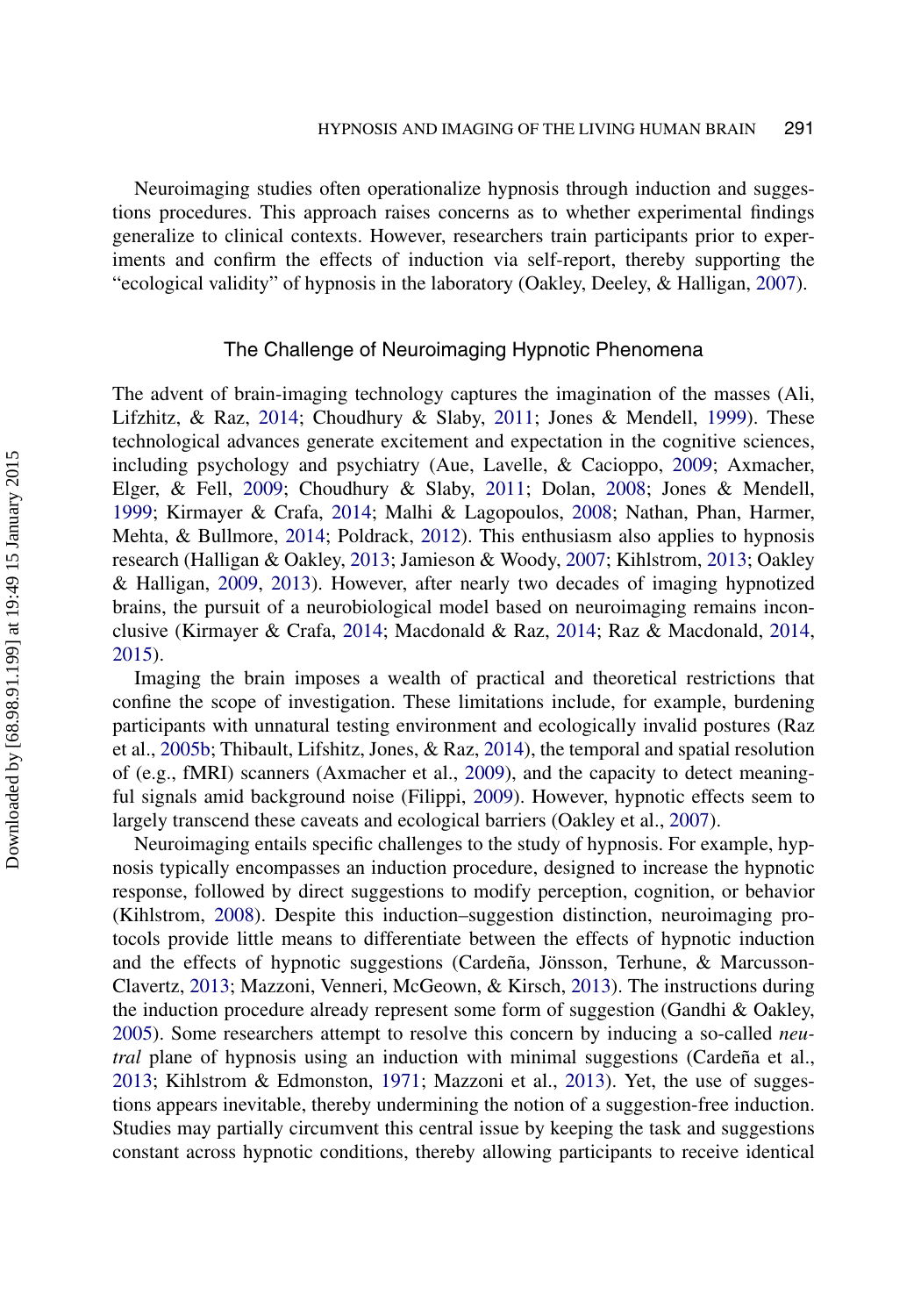suggestions while performing the same task under hypnosis and normal alertness. However, isolating effects pertaining to the induction procedure from those pertaining to suggestions represents a constant challenge for neuroimaging studies addressing hypnosis.

A high level of inter-individual variability in susceptibility to suggestions impacts both practical and theoretical aspects of hypnosis research (Carli, Manzoni, & Santarcangelo, [2008;](#page-23-7) Heap, Brown, & Oakley, [2004;](#page-25-10) Laurence, Beaulieu-Prévost, & Du Chéné, [2008;](#page-26-5) Piccione, Hilgard, & Zimbardo, [1989;](#page-28-10) Terhune, Cardeña, & Lindgren, [2011\)](#page-30-5). To account for this variability, studies often compare the effects elicited by HHSs with those elicited by LHSs (Nash & Barnier, [2008\)](#page-27-8). As it turns out, HHSs use various cognitive strategies to comply with hypnotic suggestions (Barnier, Cox, & McConkey, [2014;](#page-22-5) McConkey & Barnier, [2004;](#page-27-9) McConkey, Glisky, & Kihlstrom, [1989;](#page-27-10) Nash & Barnier, [2008\)](#page-27-8). The principle of equifinality (i.e., this principle states that different means can lead to the same end state) therefore applies to hypnotic response, whereby similar hypnotic responses may rely on different cognitive routes (Cardeña, [2014a\)](#page-23-8). This situation further contributes to the inherent heterogeneity of hypnotic phenomena. The fact that numerous hypnotic effects surface only in subjective reports also exacerbates this concern (Kihlstrom, [2008\)](#page-25-8). Thus, individual differences reduce our ability to precisely sequester commonalities among disparate studies.

Discerning hypnotic-related from task-related effects represents another important challenge. For example, both the Stroop task and hypnosis relate to modulations of the ACC, making it difficult to separate hypnotic from Stroop effects (Egner et al., [2005;](#page-24-2) Raz, Fan, & Posner, [2005a\)](#page-29-6). Subsequently, a meaningful study that includes an experimental task requires a control condition to differentiate hypnotic from task effects.

Most neuroimaging studies involving hypnosis either focus on hypnotic phenomena or use hypnosis as an experimental instrument to investigate (a)typical cognition (Bortolotti, Cox, & Barnier, [2012;](#page-22-6) Cox & Barnier, [2010;](#page-23-9) Oakley & Halligan, [2009,](#page-28-0) [2013\)](#page-28-1). Due to their different aims, intrinsic and instrumental hypnosis seldom combine in the same study (Barnier, [2002;](#page-22-7) Oakley & Halligan, [2009\)](#page-28-0). Together, all of the abovementioned concerns constrain our ability to build a reliable neurobiological theory of hypnosis.

Careful experimentation represents the primary solution to collect reliable neuroimaging data (Filippi, [2009\)](#page-24-8). Moreover, combining evidence from different methods makes for a good strategy to test and support experimental hypotheses (Henson, [2005,](#page-25-11) [2006\)](#page-25-12). In the specific context of hypnosis, adopting a two-by-two design crossing hypnosis and suggestion as a function of hypnotic susceptibility embodies the prime strategy for teasing apart the effects of hypnosis (see [Figure 1;](#page-10-0) Mazzoni et al., [2013;](#page-27-7) Oakley & Halligan, [2010\)](#page-28-11). This matrix ascertains the effects of key variables that influence hypnotic phenomena. Alas, in light of practical and financial limitations, most research groups rarely follow this template. Instead, they rely on imaging of specific hypnotic phenomena, often with a single control condition.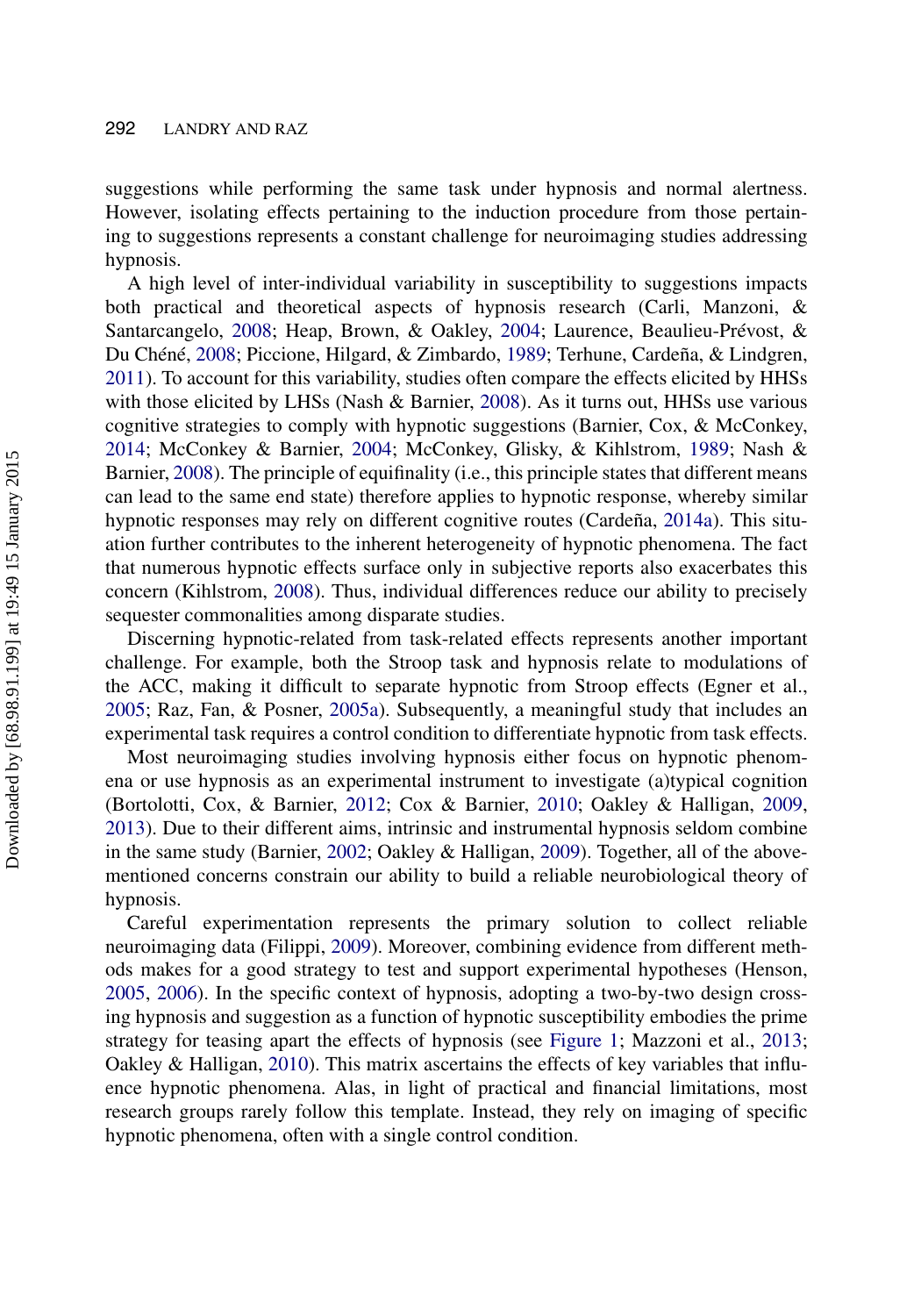<span id="page-10-0"></span>

FIGURE 1 Balanced experimental design to investigate hypnotic phenomena allows researchers to tease apart sources of effects (cf., Mazzoni et al., [2013\)](#page-27-7).

In this article we examine most of the available research concerning neuroimaging and hypnosis. We categorize studies as a function of suggestions and complement a recent review that focused on converging themes across imaging studies (Casale et al., [2012\)](#page-23-10). Thus, we provide an overarching approach to the brain mechanisms likely engaged by suggestion. Our framework aims to target meaningful differences and pinpoint areas of intersection across studies, paradigms, and subdomains of specialty.

Some hypnosis scholars have taken on the thankless challenge of defining hypnosis (Wagstaff, [2014\)](#page-30-6). These efforts, perhaps unintentionally, seem to have been largely focused on making their devotions at the wrong altar (Cardeña, [2014b;](#page-23-11) Connors, [2014;](#page-23-12) Kirsch, [2014;](#page-25-13) Laurence, [2014;](#page-26-6) O'Neil, [2014;](#page-27-11) Polito, Barnier, & McConkey, [2014;](#page-28-12) Terhune, [2014;](#page-30-7) Woody & Sadler, [2014\)](#page-30-8). Debates concerning the nature of hypnosis, albeit most definitions cluster around state versus non-state views, are central to this challenge (Kihlstrom, [1985;](#page-25-14) Kirsch et al., [2011;](#page-26-7) Wagstaff, [1998\)](#page-30-9). Despite relative uncertainties concerning the ontological status of hypnotic phenomena, current conceptions propose valuable hypotheses spanning the behavioral, cognitive, subjective, and neurobiological domains of hypnosis (Nash & Barnier, [2008\)](#page-27-8). Here we focus, therefore, on how neuroimaging findings shape and construe these current definitional frameworks (Raz, [2011a\)](#page-29-7).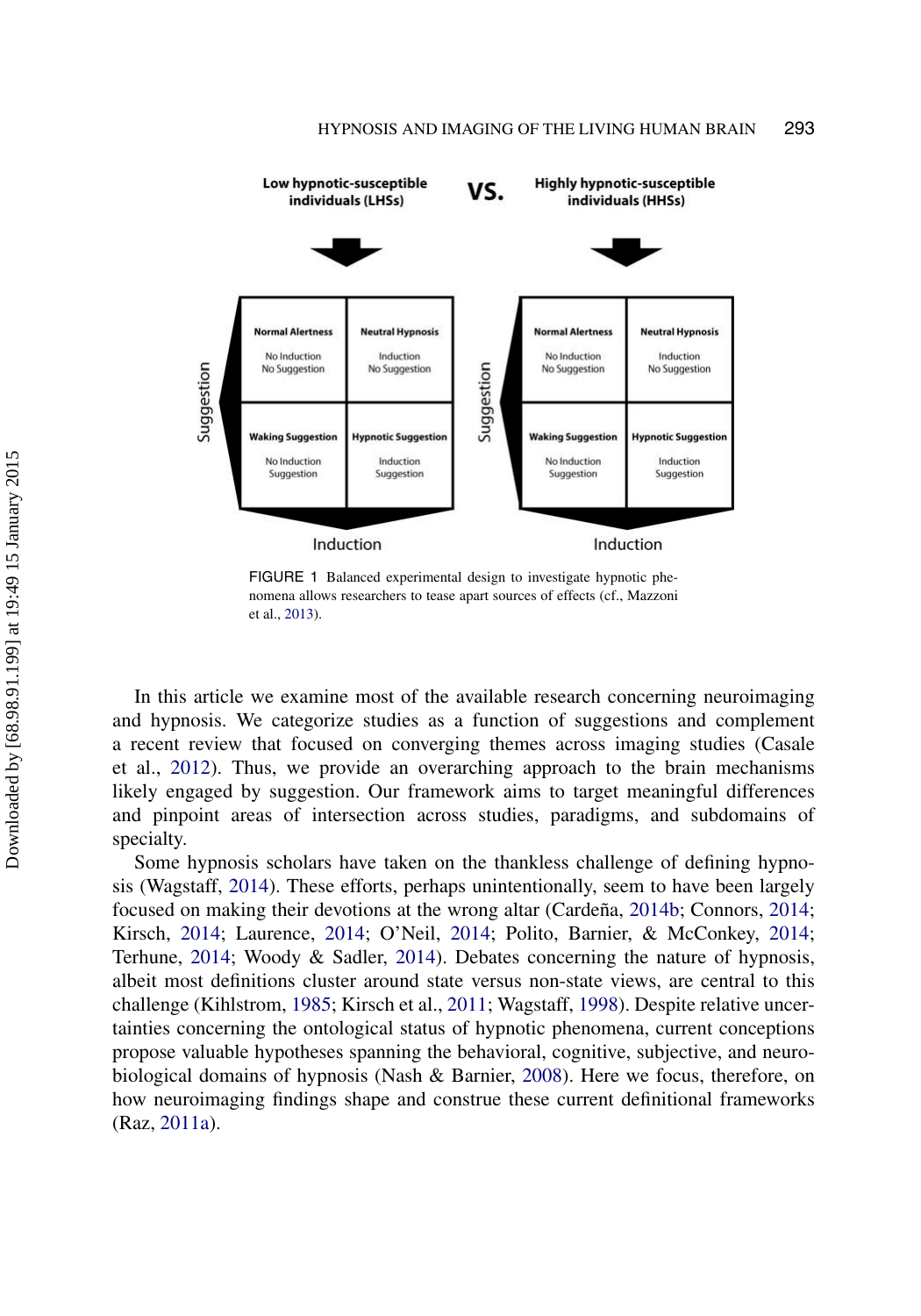#### 294 LANDRY AND RAZ

#### Culling of Neuroimaging Findings

#### Method

We searched for neuroimaging studies of hypnosis using combinations of the following key words in Google Scholar, PubMed, and PsycINFO: hypnosis, neuroimaging, fMRI, and PET. Because we aim to localize and frame the underlying neural mechanisms of hypnosis across very similar methodologies, our review solely includes fMRI and PET, therefore excluding EEG, magnetoencephalography, near-infrared spectroscopy, and structural or volumetric imaging studies. We included 37 neuroimaging studies. We excluded studies that did not use imaging of at least one experimental condition of hypnotic induction or hypnotic response. We also excluded three studies that did not provide or provided only vague indications concerning the induction procedure. [Table 1](#page-3-0) provides a brief summary of the method and results for each study. In the first section of this article, we describe the studies that used hypnotic induction but did not use subsequent task-specific hypnotic suggestions. Suggestions in these studies are either indirect or unspecified in connection with the task. We describe studies that investigated hypnotic suggestions that focus on sensation and perception, memory, and ideomotor action. These studies highlight how hypnotic suggestions can elicit changes in focal brain areas. Overall, the findings support the idea that hypnosis engages brain areas related to attention, cognitive control, and monitoring.

#### Hypnotic Induction Without Task-Specific Suggestion

Hypnotic induction without task-specific or indirect suggestions mainly engages the frontal and the thalamic areas (see [Figure 2\)](#page-12-0). These observations are consistent across various experimental contexts, including mental imagining, the Stroop task, administration of noxious stimulations, as well as in neurophenomenological and resting state studies (Deeley et al., [2012;](#page-23-0) Demertzi et al., [2011;](#page-24-3) Egner et al., [2005;](#page-24-2) Faymonville et al., [2000,](#page-24-0) [2003;](#page-24-1) McGeown et al., [2009;](#page-27-0) Müller et al., [2012,](#page-22-1) [2013;](#page-27-2) Rainville et al., [2002;](#page-28-2) Vanhaudenhuyse et al., [2009\)](#page-30-0).

Induction often yields profound feelings of relaxation and absorption (Rainville et al., [2002;](#page-28-2) Rainville & Price, [2003;](#page-28-13) Wagstaff, [2014\)](#page-30-6). This paradoxical mental state of relaxed yet intense attention focus putatively subserves various hypnotic experiences (Cardeña, [2014a\)](#page-23-8). At the neural level, neuroimaging results show that these phenomenological changes correspond to complex thalamocortical dynamics that chiefly index regulation of alertness and attention processing (Rainville et al., [2002\)](#page-28-2). Consistent with this view, modulations of the right inferior parietal area corroborate the involvement of the frontoparietal attention network. Supplementing these findings and further demonstrating the effect of hypnotic induction over the thalamocortical alerting network (Posner &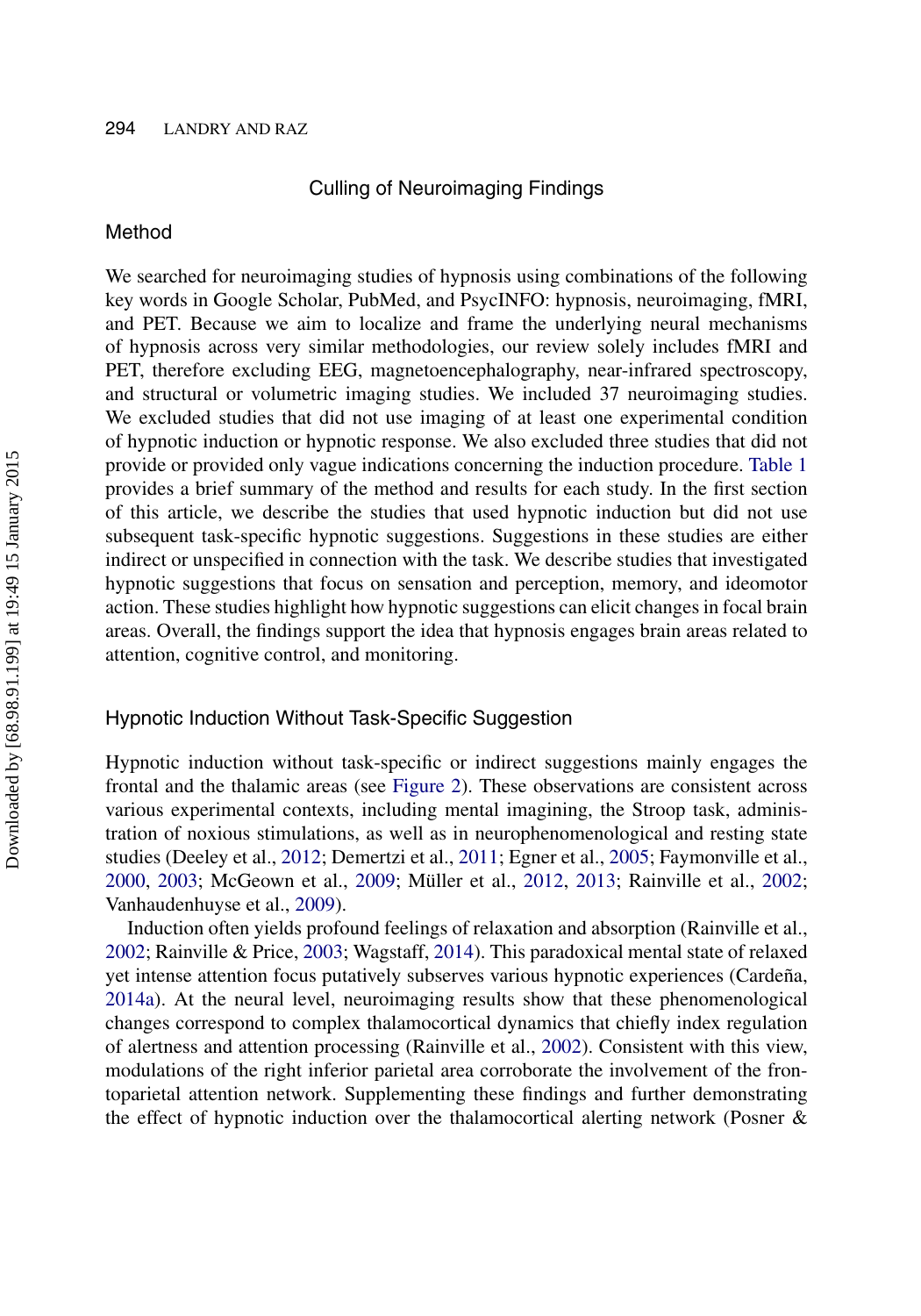<span id="page-12-0"></span>

FIGURE 2 Brain regions related to hypnotic induction without taskspecific suggestions (SFG: superior frontal gyrus; MFG: middle frontal gyrus; IFG: inferior frontal gyrus; MeFG: medial frontal gyrus; laterality: "r" for right, "l" for left, and "b" for bilateral).

Petersen, [1990;](#page-28-14) Raz & Buhle, [2006\)](#page-29-8), additional studies report hypnotic modulations of the thalamic area (Deeley et al., [2012;](#page-23-0) Faymonville et al., [2003;](#page-24-1) McGeown et al., [2009;](#page-27-0) Müller et al., [2012,](#page-22-1) [2013;](#page-27-2) Rainville et al., [2002;](#page-28-2) Vanhaudenhuyse et al., [2009\)](#page-30-0). These collective results reveal that hypnotized individuals conform to the directives of an induction by engaging mental relaxation and absorption. Moreover, they highlight the top-down, versus bottom-up, nature of hypnosis (Raz, [2011b\)](#page-29-9).

Evidence from resting-state studies of hypnosis also reveals the engagement of attention (Deeley et al., [2012;](#page-23-0) McGeown et al., [2009\)](#page-27-0). Resting states represent recordings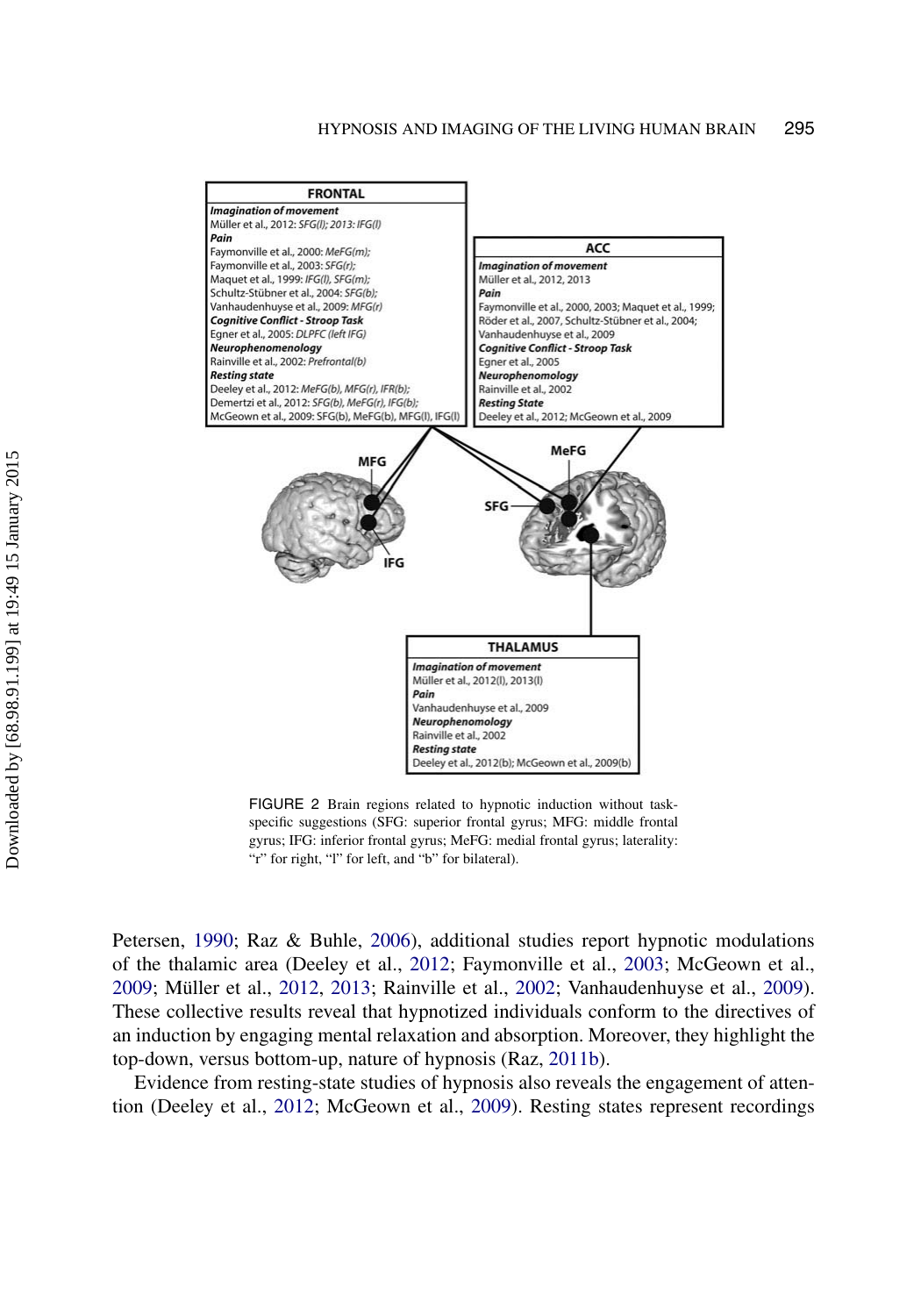of spontaneous cerebral interactions between various regions in the absence of taskdirected activities (Fox & Raichle, [2007\)](#page-24-10). Using this approach, two independent research groups established that (1) hypnotic inductions link to a substantial activity decrease in the default-mode network (DMN), a brain network typically related to the spontaneous generation of cognition (Buckner, Andrews-Hanna, & Schacter, [2008\)](#page-23-13), and (2) increased activity in the frontoparietal attention network (Deeley et al., [2012;](#page-23-0) McGeown et al., [2009\)](#page-27-0). These opposing neural patterns between DMN and the attention network likely account for negatively correlated interactions (Fox et al., [2005\)](#page-24-11). These findings propose that induction procedures instigate a marked reduction in the production of cognition, as indexed by the disengagement of the DMN as well as a discernible increase in absorption, manifest by the activation of the frontoparietal attention network (cf., Demertzi et al., [2011\)](#page-24-3).

Beyond changes in processing of attention, dissociation theorists argue that hypnosis decouples control and monitoring processes (Woody & Farvolden, [1998;](#page-30-10) Woody & Sadler, [2008\)](#page-30-11). A pivotal combined fMRI–EEG study tested this idea by investigating neural activity in the Stroop task following hypnotic induction without a task-specific suggestion (Egner et al., [2005\)](#page-24-2). Considered one of the gold standards to measure executive attention during cognitive conflict (MacLeod, [1991\)](#page-26-8), the Stroop task provides the means to appropriately examine control and monitoring processes. Supporting the dissociation hypothesis, results revealed distinct profiles of activation for the dorsolateral prefrontal cortex (DLPFC), a brain region associated with attention and cognitive control (Corbetta, Patel, & Shulman, [2008;](#page-23-14) Nee et al., [2013\)](#page-27-12) and the ACC—a key node in cognitive monitoring (Botvinick, [2007;](#page-22-8) Botvinick, Cohen, & Carter, [2004;](#page-22-9) Shenhav, Botvinick, & Cohen, [2013\)](#page-29-10). These distinct activation profiles emerged as a function of hypnotic trait (HHSs versus LHSs) and hypnotic conditions (hypnosis versus baseline). Specifically, for HHSs under hypnosis, elevated ACC activity reflected the online detection of a cognitive conflict, whereas the DLPFC showed little, if any, modulation. This subpar detection of cognitive control supports the idea that hypnotic induction may decouple conflict from monitoring. Poor behavioral performance on task following induction further supports this interpretation (Egner & Raz, [2007\)](#page-24-12).

Certain investigations concerning the perception of pain report hypnoanalgesia despite the absence of direct analgesic suggestions. In these experiments, researchers ask participants to focus on autobiographical memories, thereby orienting their attention away from sensory inputs (Faymonville et al., [2000,](#page-24-0) [2003;](#page-24-1) Maquet et al., [1999;](#page-26-0) Vanhaudenhuyse et al., [2009\)](#page-30-0). Hence, inattention to noxious stimulus seems central to this hypnotic phenomenon (Landry, Appourchaux,  $\&$  Raz, [2014\)](#page-26-9). According to this view, hypnoanalgesia is analogous to inattentional blindness in that a secondary attention demanding task (e.g., focusing on autobiographical memories) taxes cognitive resources, directs attention away from noxious sensations, and reduces conscious access to nociception (Kuhn & Tatler, [2011;](#page-26-10) Memmert, [2010;](#page-27-13) Moran & Brady, [2010;](#page-27-14) Most, [2010\)](#page-27-15).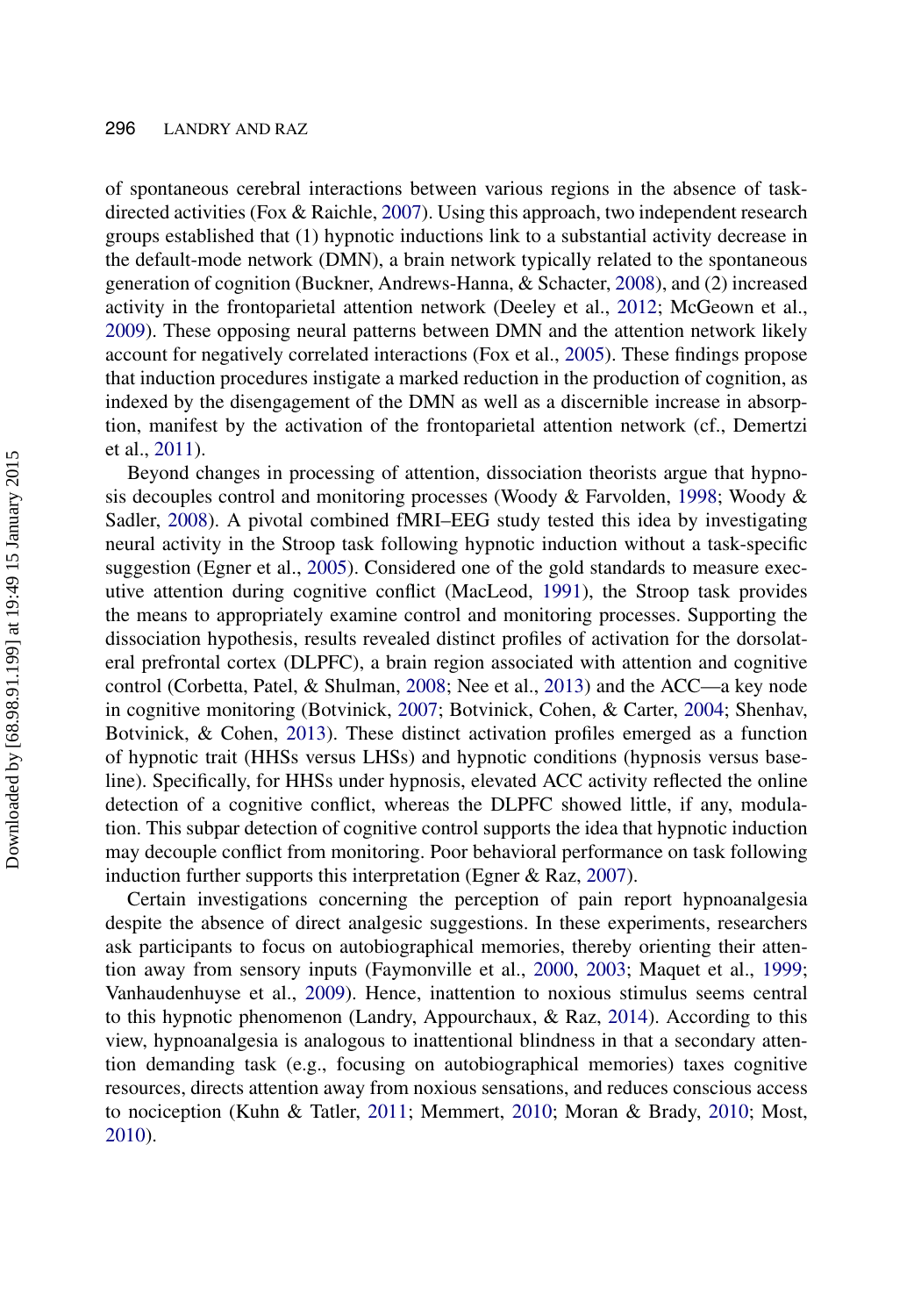Current findings render unlikely the proposition that altered pain perception comes about via exclusive modulations of selection mechanisms (Faymonville, Boly, & Laureys, [2006;](#page-24-13) Pekala & Kumar, [2007\)](#page-28-15). Instead, several studies report that noxious stimulation during induction without direct analgesic suggestions leads to modulation of the ACC, a central component of the pain neuromatrix (Faymonville et al., [2000;](#page-24-0) Maquet et al., [1999;](#page-26-0) Schulz-Stübner et al., [2004\)](#page-29-1). One such study reports a marked reduction of ACC, thalamic, and striatal activity for matched-intensity stimulation (Vanhaudenhuyse et al., [2009\)](#page-30-0). Such findings intimate that hypnosis and top-down regulation alter the conscious representation of nociception. Hypnotic modulations of the ACC, which plays a central role in the integration of negative affect, pain, and cognitive control (Shackman et al., [2011\)](#page-29-11), may therefore reflect perception of nociceptive signals under altered conscious perception. Moreover, the ACC shares many neural pathways with various brain regions. Unlocking the effect of hypnosis on these various pathways, fMRI results show that hypnotic induction and indirect suggestions modify the connectivity between the ACC and several brain regions (Faymonville et al., [2003\)](#page-24-1). Likewise, induction and noxious stimulation links to altered connectivity between the frontal area and the primary somatosensory cortex, a fundamental area for nociception (Vanhaudenhuyse et al., [2009\)](#page-30-0). Collectively, therefore, these hypnotic changes in connectivity putatively correspond to perception under altered consciousness and reinterpretation of sensory events.

#### Hypnotic and Posthypnotic Suggestions

Following the exploration of studies that scrutinized neural correlates of hypnotic induction in the absence of task-specific suggestion, we now turn to studies that considered hypnotic and posthypnotic suggestions. Suggestions are communicable representations capable of transforming thoughts and actions (Halligan & Oakley, [2014\)](#page-25-15). From targeted alterations of sensory processing (e.g., Raz, Kirsch, Pollard, & Nitkin-Kaner, [2006\)](#page-29-12) to placebo responses (e.g., Flaten, Simonsen, & Olsen, [1999\)](#page-24-14), various reports document their effects on cognition and behaviors (Michael, Garry, & Kirsch, [2012\)](#page-27-16). The singularity of hypnotic and posthypnotic suggestions lies in their usage following an induction procedure. Thus, following the induction, operators provide participants with directives designed to prompt certain mental and behavioral changes (Hammond, [1990\)](#page-25-16). These suggestions convey imaginative instructions to modify perception, memory, or behavioral action and compel individuals to adopt cognitive and behavioral strategies compatible with the suggested idea (Kihlstrom, [2008\)](#page-25-8). Generally, suggestions promote the establishment of strategies that lead to the implementation of hypnotic responses (Halligan & Oakley, [2014;](#page-25-15) Kihlstrom, [2008;](#page-25-8) Lifshitz, Aubert Bonn, Fischer, Kashem, & Raz, [2013a;](#page-26-11) Raz et al., [2006;](#page-29-12) Raz, Shapiro, Fan, & Posner, [2002\)](#page-29-13). Importantly, these responses largely feel involuntary and effortless (Spanos, Rivers, & Ross, [1977\)](#page-29-14), one of the hallmarks of the hypnotic experience (Kirsch & Lynn, [1998\)](#page-26-12).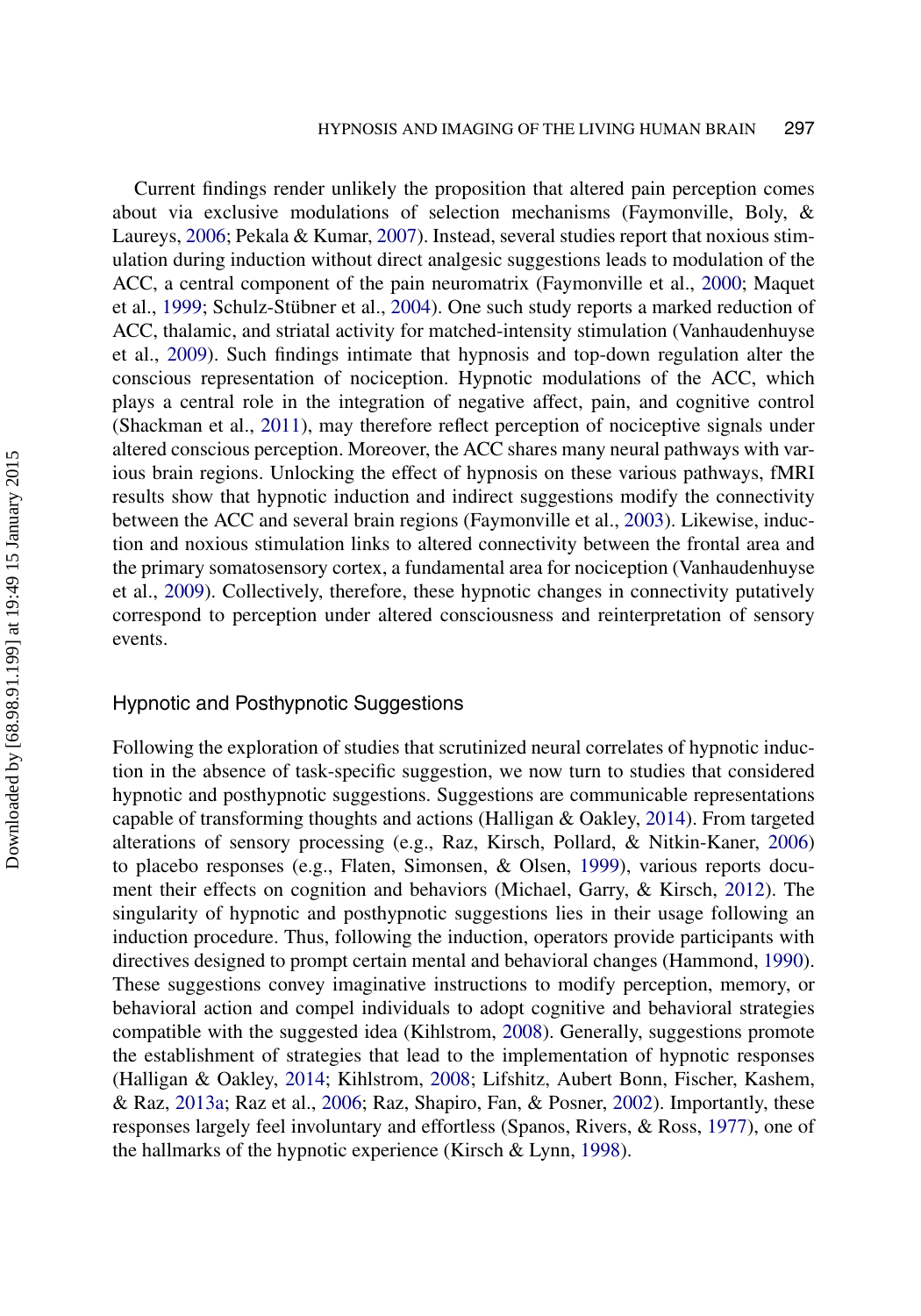Suggestions in the absence of an induction can yield comparable results to those of hypnosis (Mazzoni et al., [2009;](#page-27-17) McGeown et al., [2012;](#page-27-4) Raz et al., [2006\)](#page-29-12). Consistent with these results, brain imaging of suggested altered perception of colors uncovered that, while suggestions engage the fusiform gyrus, a cortical area associated to color perception, induction hardly influences activity in this brain region (McGeown et al., [2012\)](#page-27-4). In addition, compared to LHSs, HHSs display greater frontoparietal activity in response to suggestions, possibly alluding to a specific neural pattern during the implementation of responses. These observations seem to imply that suggestions, on their own, engage specific brain regions relevant to hypnotic response. Furthermore, this line of reasoning arguably intimates that the frontal activation in response to suggestion represents a core neurocognitive component of hypnotic phenomena (Egner & Raz, [2007\)](#page-24-12). The functional role of hypnotic induction was also questioned, deeming it an instrumental facilitator to hypnotic response rather than a prerequisite (Kirsch & Lynn, [1995;](#page-26-13) Lynn, Kirsch, & Hallquist, [2008;](#page-26-14) Raz et al., [2006\)](#page-29-12). Consistent with this conceptual trajectory, suggestions may elicit elevated perceptual effects when combined with hypnotic induction (Derbyshire et al., [2009;](#page-24-5) McGeown et al., [2012\)](#page-27-4).

#### Sensation and Perception

Hypnotic and posthypnotic suggestion can alter perception in dramatic fashion (Kihlstrom, [2008\)](#page-25-8). From induced hallucinations to the suppression of pain sensations, evidence shows that suggestion directed at modulating perception influences sensory processing and the conscious representation of sensory events. These suggestions typically engage frontal and sensory areas of the human brain (see [Figure 3\)](#page-16-0). Critically, studies primarily highlight the capacity for suggestions to selectively target a particular perceptual neural system; for example, suggestions to change visual perception correlate with modulation of visual processing (Kosslyn et al., [2000;](#page-26-1) McGeown et al., [2012;](#page-27-4) Raz, [2005\)](#page-29-2), while suggestion to alter pain perception afflict somatosensory areas and the ACC, two central nodes involved in pain perception (Abrahamsen et al., [2010;](#page-22-0) Derbyshire et al., [2004,](#page-24-4) [2009;](#page-24-5) Hofbauer et al., [2001;](#page-25-3) Raij et al., [2005,](#page-28-5) [2009;](#page-28-6) Rainville et al., [1997,](#page-28-3) [1999;](#page-28-4) Wik et al., [1999\)](#page-30-2). Moreover, suggestion possesses the selective capacity to precisely target components of subjective appraisal related to pain perception (Hofbauer et al., [2001;](#page-25-3) Rainville et al., [1997\)](#page-28-3). Evidence also indicates that posthypnotic suggestion can target higher processes concerned with perception, including valence judgments (Ludwig et al., [2013\)](#page-26-2).

Carefully crafted perceptual suggestions can bring about powerful effects (for review, see Lifshitz et al., [2013a\)](#page-25-17). For example, suggestions to modify reading derail the ballistic response in the Stroop effect, leading to marked improvements in task performances (Raz et al., [2002\)](#page-29-13). Matching neural patterns accompany these behavioral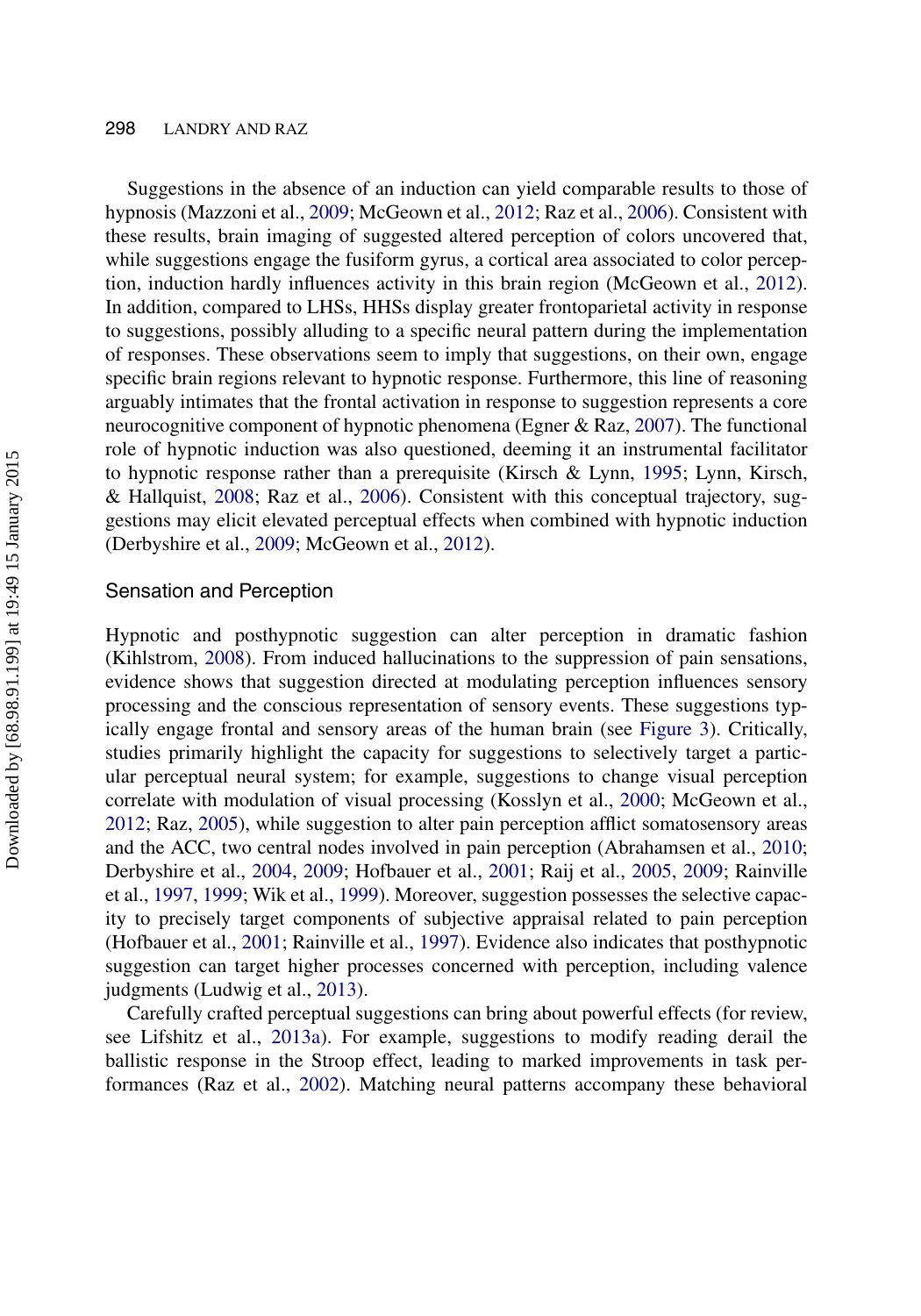<span id="page-16-0"></span>

FIGURE 3 Brain regions related to sensation and perceptual suggestions (laterality: "r" for right, "l" for left, and "b" for bilateral).

results, wherein a specific posthypnotic suggestion to obviate reading induces modulations of the visual areas and reduces ACC activity (Raz et al., [2005a\)](#page-29-2). This neural pattern proposes that suggestion likely mediates early sensory processing, subsequently altering orthographic and semantic processing, which results in reduced cognitive conflict between the reading and color-naming responses in the Stroop task. The contrast between the completion of the Stroop task with and without posthypnotic suggestions affords an examination of how suggestion may lead HHSs to adopt a potential heuristic stratagem.

Hypnotic hallucinations are astonishing perceptual phenomena, which have been thoroughly documented in the laboratory (Bryant & Mallard, [2003;](#page-23-15) Kallio & Koivisto, [2013;](#page-25-18) Koivisto, Kirjanen, Revonsuo, & Kallio, [2013;](#page-26-15) Kosslyn et al., [2000;](#page-26-1) Mazzoni et al., [2009;](#page-27-17) McGeown et al., [2012;](#page-27-4) Spiegel, [2003;](#page-29-15) Szechtman et al., [1998;](#page-30-1) Woody & Szechtman,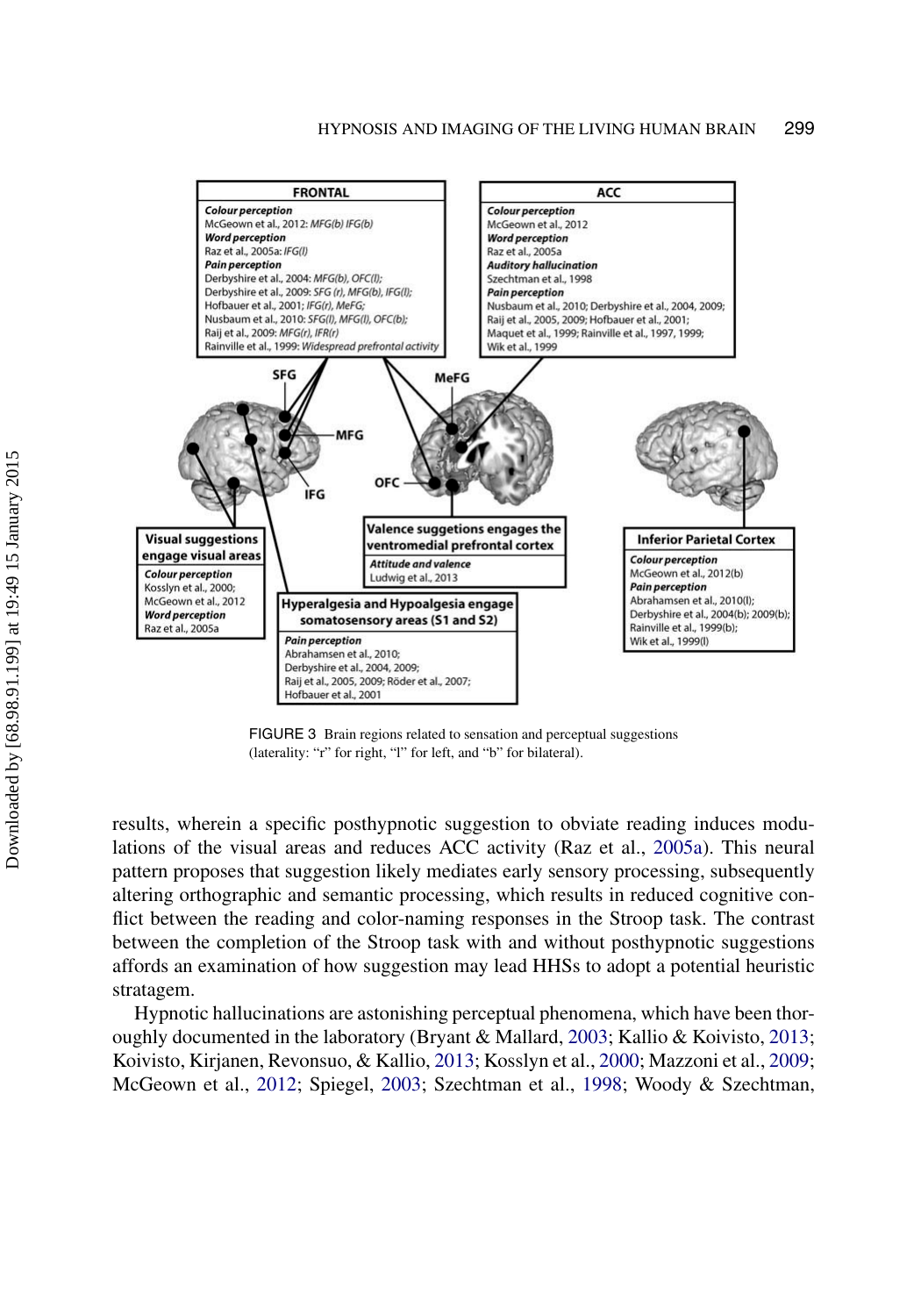[2000\)](#page-30-12). Most imaging studies of hypnotic hallucinations report corresponding sensory activation; activation of perceptual representations is likely at the core (Derbyshire et al., [2004;](#page-24-4) Kosslyn et al., [2000;](#page-26-1) McGeown et al., [2012;](#page-27-4) Raij et al., [2005\)](#page-28-5). Consistent with other forms of hallucinations (Allen, Larøi, McGuire, & Aleman, [2008\)](#page-22-10), one hypothesis postulates that these particular experiences stem from distorted monitoring of reality, leading to misapprehension of mental representation and perceptual experience (Bryant & Mallard, [2003,](#page-23-15) [2005\)](#page-23-16). In support of this view, hypnotic alterations of the ACC have been reliably reported during various forms of hypnotic hallucinations (Derbyshire et al., [2004;](#page-24-4) McGeown et al., [2012;](#page-27-4) Raij et al., [2005;](#page-28-5) Szechtman et al., [1998\)](#page-30-1). Other findings propose that the involvement of the right DLPFC correlates with the intensity of the hallucination (Raij et al., [2009\)](#page-28-6). These neuroimaging reports are reminiscent of dissociation theories wherein the breakdown in communication between control and monitoring processes may explain lapses in the proper evaluation and interpretation of perceptual representations.

#### Memory

Ongoing investigations of PHA, pseudomemory inception, and induced identity disorders attempt to unravel the underlying cognitive mechanisms (Barnier, [2002;](#page-22-7) Barnier, McConkey, & Wright, [2004\)](#page-22-11). Most research efforts, however, shy away from examining the corresponding neural mechanisms.

Posthypnotic suggestions can cause transient amnesia upon termination of hypnosis. This functional deficit may occur across a wide range of content. Importantly, the reversal of such memory lapses via a prearranged cue implies that PHA mainly reflects a dysfunction of retrieval processes (Kihlstrom, [1997\)](#page-25-19). Hence, PHA chiefly hampers accessibility rather than availability of stored content. Neuroimaging findings from PHA studies support this interpretation (see [Figure 4;](#page-18-0) Mendelsohn et al., [2008\)](#page-27-5). These results show that PHA correlates with decreased activity in the left temporal pole and extrastriate areas—both typically implicated in the recollection of stored information (Dolan, Lane, Chua, & Fletcher, [2000;](#page-24-15) Johnson & Rugg, [2007;](#page-25-20) Tranel, [2009\)](#page-30-13). PHA, therefore, seems to impede the reactivation and reconstruction of encoded material during retrieval. Increased activity in regions associated with retrieval procedures following the reversal of PHA further supports this explanation. Moreover, PHA links to increased activity in the rostral area of the prefrontal cortex (PFC; see [Figure 4;](#page-18-0) Mendelsohn et al., [2008\)](#page-27-5), a region notably involved in the top-down regulation of retrieval strategies (Burgess, Gilbert, & Dumontheil, [2007;](#page-23-17) Gilbert et al., [2006;](#page-24-16) Lepage, Ghaffar, Nyberg, & Tulving, [2000\)](#page-26-16). Accordingly, in lieu of normal retrieval procedures, PHA-related PFC activation may operationalize the top-down influence that actively suppresses retrieval of stored content, keeping this material out of reach for conscious report.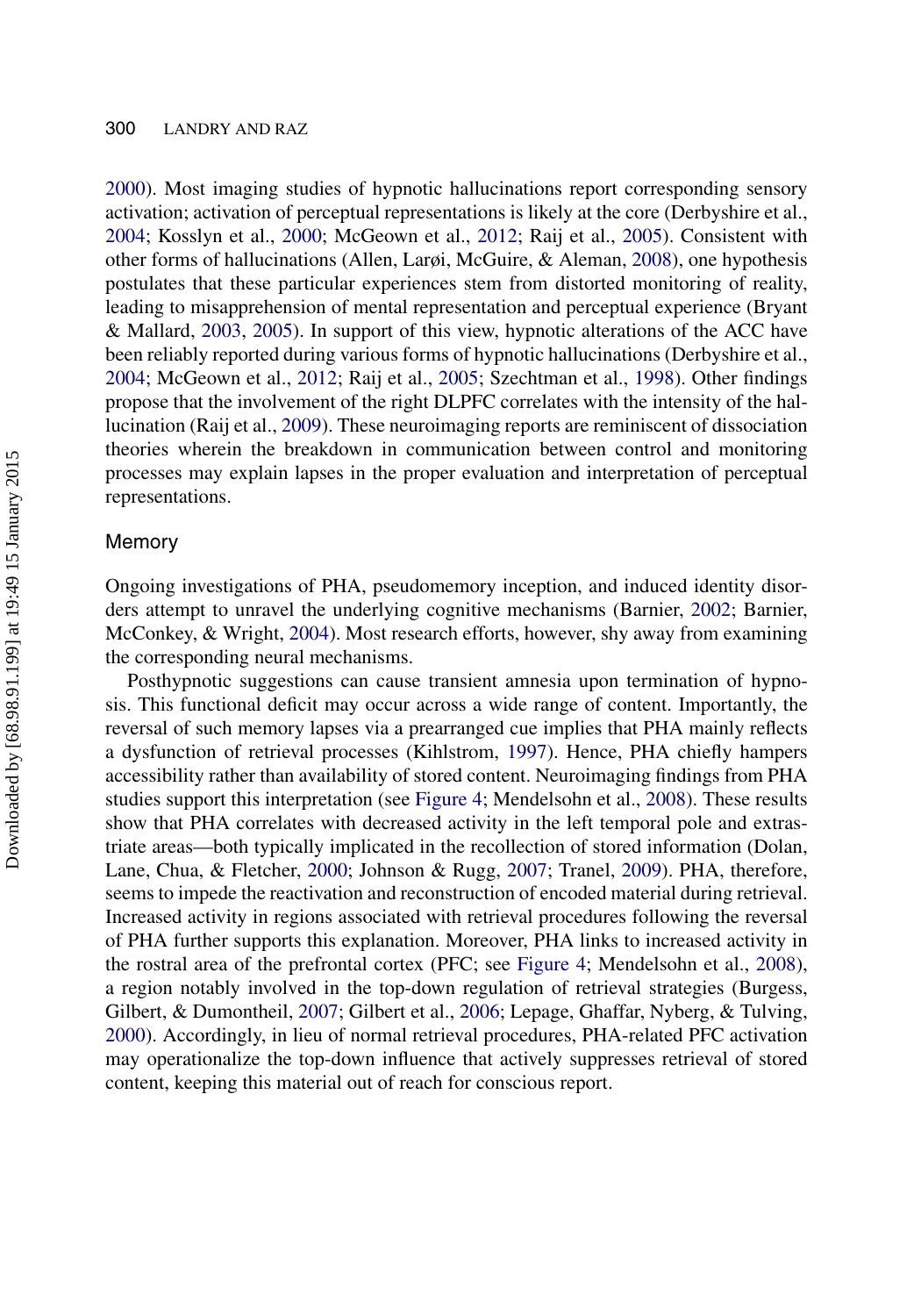<span id="page-18-0"></span>

FIGURE 4 Brain regions related to memory suggestions.

#### Ideomotor Action

Ideomotor suggestions interfere with the planning, execution, and monitoring of actions, thereby altering the production of action and corresponding sense of agency (i.e., the feeling of causing one's action; Polito, Barnier, & Woody, [2013\)](#page-28-16). Due to their ability to accurately target systems involved in the preparation and production of actions, these suggestions serve as a reliable experimental instrument to explore the mechanisms of volition and volitional disorders (Bell, Oakley, Halligan, & Deeley, [2011\)](#page-22-12). Ideomotor suggestions predominantly engage the frontal, motor, parietal, and cerebellar regions (see [Figure 5\)](#page-19-0).

Hypnotic paralysis renders HHSs incapable of producing specified actions (Halligan et al., [2000\)](#page-25-4), whereas hypnotic alteration of the sense of agency distorts the subjective feeling of control over actions (Blakemore et al., [2003\)](#page-22-1). Both phenomena modulate characteristic brain areas involved in the production and monitoring of action—i.e., motor cortex, cerebellum, and parietal regions (Blakemore et al., [2003;](#page-22-1) Cojan et al., [2009;](#page-23-1) Deeley et al., [2013a,](#page-24-6) [2014;](#page-24-17) Ward et al., [2003\)](#page-30-3). Moreover, while hypnotic paralysis corresponds to reduced motor activity (Deeley et al., [2013a\)](#page-24-6), preparatory motor activity remains largely intact (Cojan et al., [2009\)](#page-23-1). These primary results critically intimate that hypnotic paralysis hardly impairs motor intentions, but rather interferes with later scripts of action production.

Suggestions to induce hypnotic paralysis usually engage the frontal areas (see [Figure 5\)](#page-19-0). As such, neuroimaging studies report key differences in frontal activity between hypnotic paralysis and controlled conditions, including feigned paralysis and voluntary motor inhibition (Ward et al., [2003\)](#page-30-3). The IFG—typically active during voluntary motor inhibition (Hampshire, Chamberlain, Monti, Duncan, & Owen, [2010;](#page-25-21) Swick, Ashley, & Turken, [2008\)](#page-30-14)—remains active throughout hypnosis, including throughout conditions that require participants to use their non-paralyzed hand (Cojan et al., [2009\)](#page-23-1). Similarly, hypnotic paralysis engages the MFG (Burgmer et al., [2013;](#page-23-4) Cojan et al., [2009\)](#page-23-1).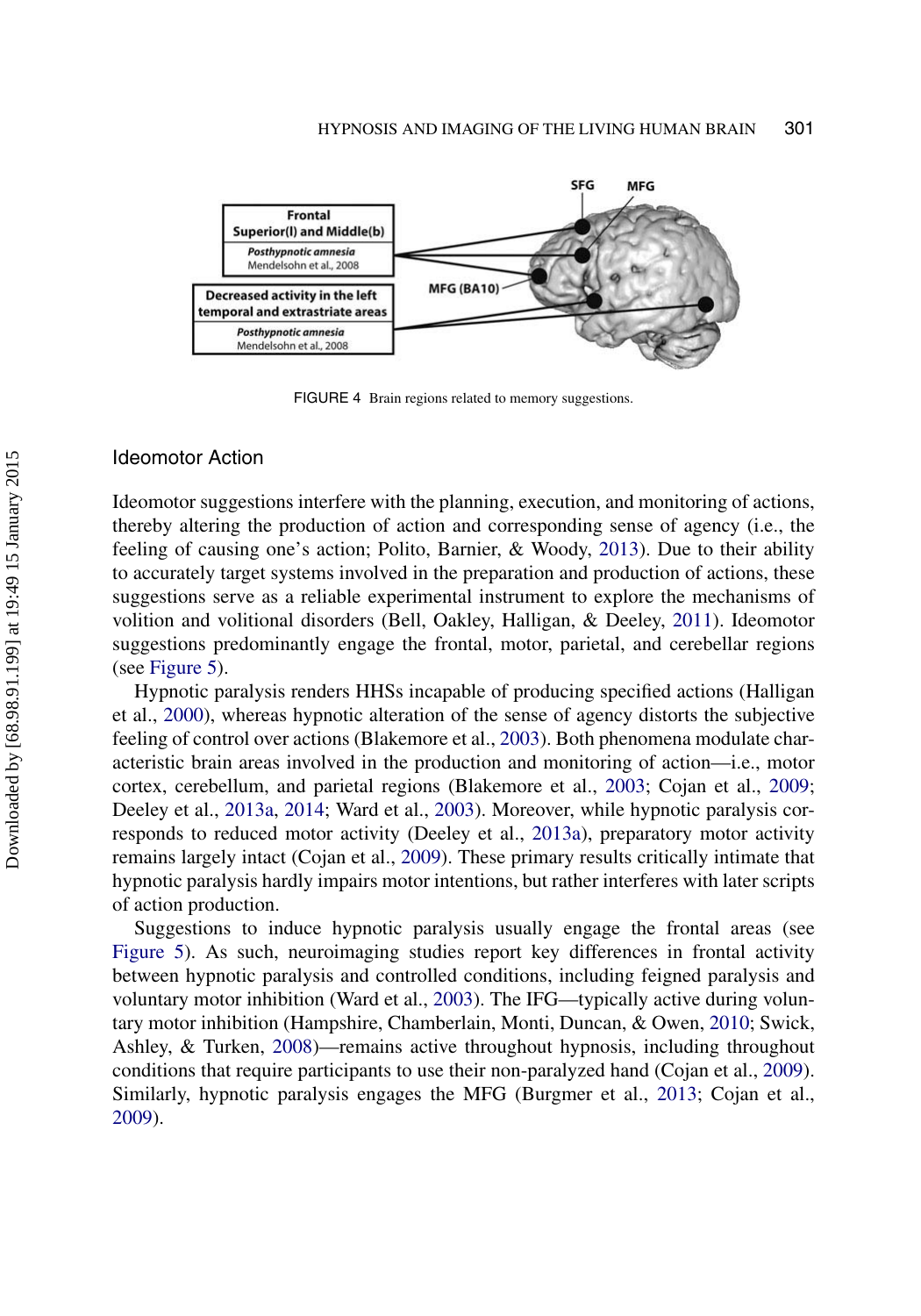#### 302 LANDRY AND RAZ

<span id="page-19-0"></span>

FIGURE 5 Brain regions related to ideomotor suggestions.

Contrary to earlier assumptions (Halligan et al., [2000\)](#page-25-4), recent findings undermine the idea that the orbitofrontal cortex (OFC) directly mediates motor inhibition during hypnotic paralysis (Burgmer et al., [2013;](#page-23-4) Cojan et al., [2009\)](#page-23-1). Consistent with other neuroimaging assays of hypnosis (Abrahamsen et al., [2010;](#page-22-0) Deeley et al., [2014;](#page-24-6) Derbyshire et al., [2004;](#page-24-4) Halligan et al., [2000;](#page-25-4) Nusbaum et al., [2010;](#page-27-3) Raij et al., [2009;](#page-28-6) Ward et al., [2003;](#page-30-3) Wik et al., [1999\)](#page-30-2), OFC activity during hypnotic paralysis appears to reflect an overall effect of hypnotic, rather than sheer response, inhibition. Consistent with this view, the OFC relates to expectation (Schoenbaum  $\&$  Roesch, [2005\)](#page-29-16), a topdown process of central importance in hypnotic phenomena (Kirsch, [1997;](#page-25-17) Lifshitz, Howells, & Raz, [2012;](#page-26-17) Raz, [2011b\)](#page-29-9).

Neuroimaging studies of ideomotor suggestions also underline activation of the precuneus (Burgmer et al., [2013;](#page-23-4) Cojan et al., [2009;](#page-23-1) Deeley et al., [2014;](#page-24-6) Pyka et al., [2011\)](#page-28-7), a brain region notably involved in the processing of spatial information (Cavanna & Trimble, [2006;](#page-23-2) Northoff & Bermpohl, [2004\)](#page-27-18), and self-referential procedures (Cabanis et al., [2013\)](#page-23-18). Accordingly, ideomotor suggestions seemingly act through the modulations of spatial representation of actions, representations of the self, or both. Other findings highlight the role of other parietal regions in the hypnotic modulation of the sense of agency (e.g., parietal operculum, Blakemore et al., [2003;](#page-22-1) superior parietal lobule, Deeley et al., [2014\)](#page-24-6). These results supplement experimental reports that link the inferior parietal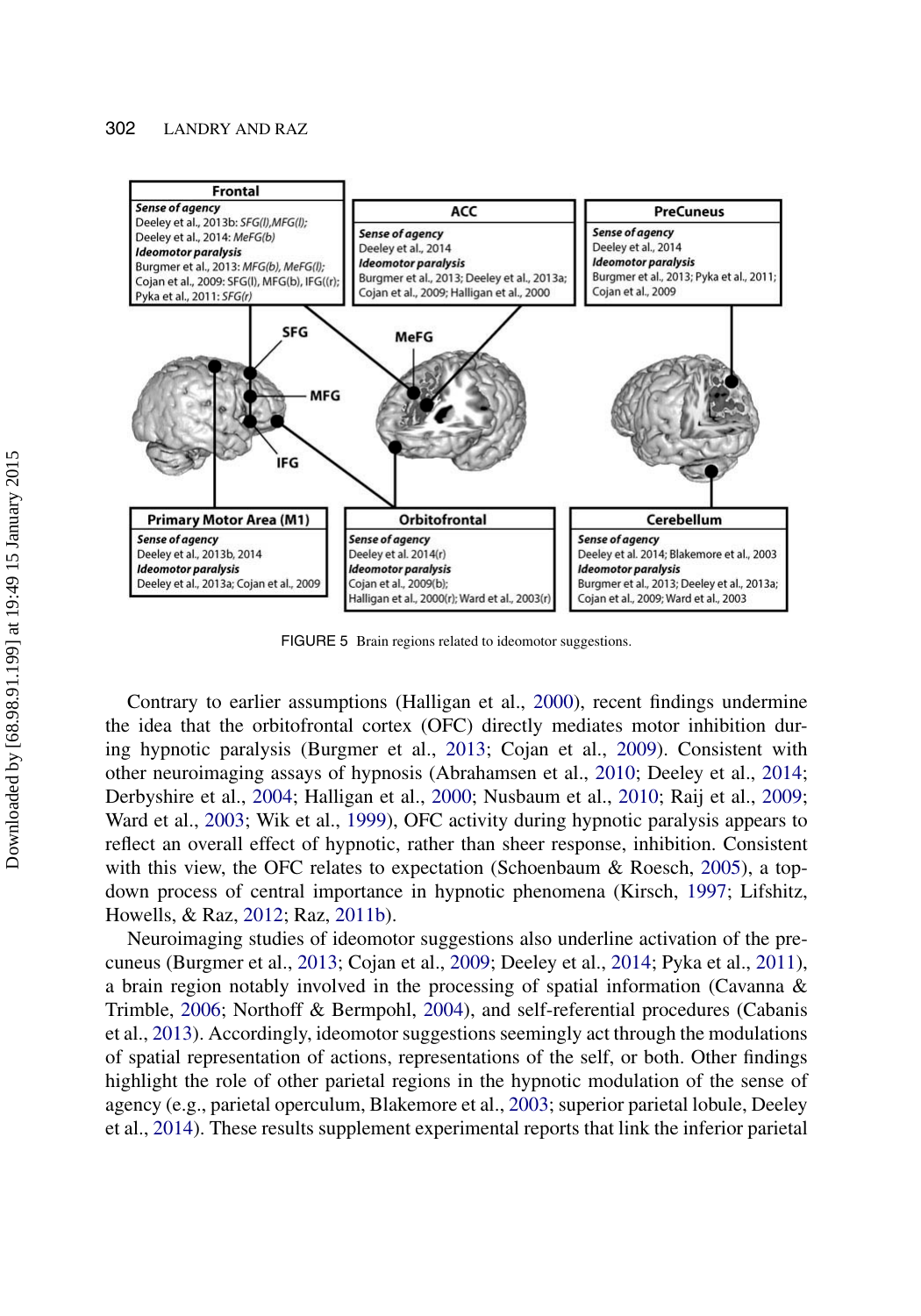region to action monitoring and the subjective experience of agency (Chambon, Wenke, Fleming, Prinz, & Haggard, [2013\)](#page-23-3). In addition, ideomotor suggestion alters connectivity between several brain regions, including the prefrontal, supplementary, and primary motor area, and the parietal region, which leads to loss of perceived control during arm movement and decreased awareness of involuntary movements (Deeley et al., [2013b,](#page-23-0) [2014\)](#page-24-6). Collectively, these results bolster the notion that motor preparation and the planning of action in the frontal and parietal sites relate to fundamental dimensions of the phenomenology of action and agency. They also highlight how ideomotor suggestions can modify the coupling between various brain regions, altering production of action and sense of agency.

Finally, ideomotor suggestions also encompass activation of the ACC (see [Figure 5\)](#page-19-0). During hypnotic paralysis, the ACC activity may potentially arise from the incongruence between the desired and actual outcome (Burgmer et al., [2013;](#page-23-4) Deeley et al., [2013a\)](#page-24-6). According to this view, ACC activity indexes the online detection of a conflict between the explicit intent and the observed result. Attempted movements during paralysis correspond to altered connectivity between the ACC and the motor cortex (Burgmer et al., [2013\)](#page-23-4), as well as between the ACC and supplementary motor area (Deeley et al., [2013a\)](#page-24-6). However, the prevalence of ACC activation in the neurocognitive literature of hypnosis suggests that this brain region likely indexes a main effect of hypnosis rather than taskspecific effects (Casale et al., [2012\)](#page-23-10). Supporting this latter interpretation, a neuroimaging study of hypnotic paralysis reports ACC activity during each hypnotic experimental condition, including situations that did not require attempts to move the paralyzed limb (Cojan et al., [2009\)](#page-23-1). This result strongly supports the idea that ACC activity reflects a global effect related to hypnotic phenomena.

#### **Conclusions**

The wide spectrum of results from neuroimaging studies of hypnosis emphasizes the need to follow tightly controlled experimental designs to better constrain the neural correlates subserving specific hypnotic phenomena (Mazzoni et al., [2013\)](#page-27-7). Moreover, the fact that few studies compare HHSs and LHSs diminishes the general validity of results. Focusing on HHSs alone impedes generalizability and overlooks inter-individual variability in hypnotic responses (Heap et al., [2004;](#page-25-10) Laurence et al., [2008\)](#page-26-5). Centrally, the distinction between induction and suggestion remains imprecise (Kihlstrom, [2008\)](#page-25-8). Moreover, because most studies investigate hypnotic effects within a task, it remains difficult to experimentally isolate hypnotic-specific from task-specific effects. Beyond employing experimental designs that account for individual differences, evidence from various methodological approaches must be combined to inform and triangulate findings. For example, a recent study reports that temporary disruption of the left DLPFC with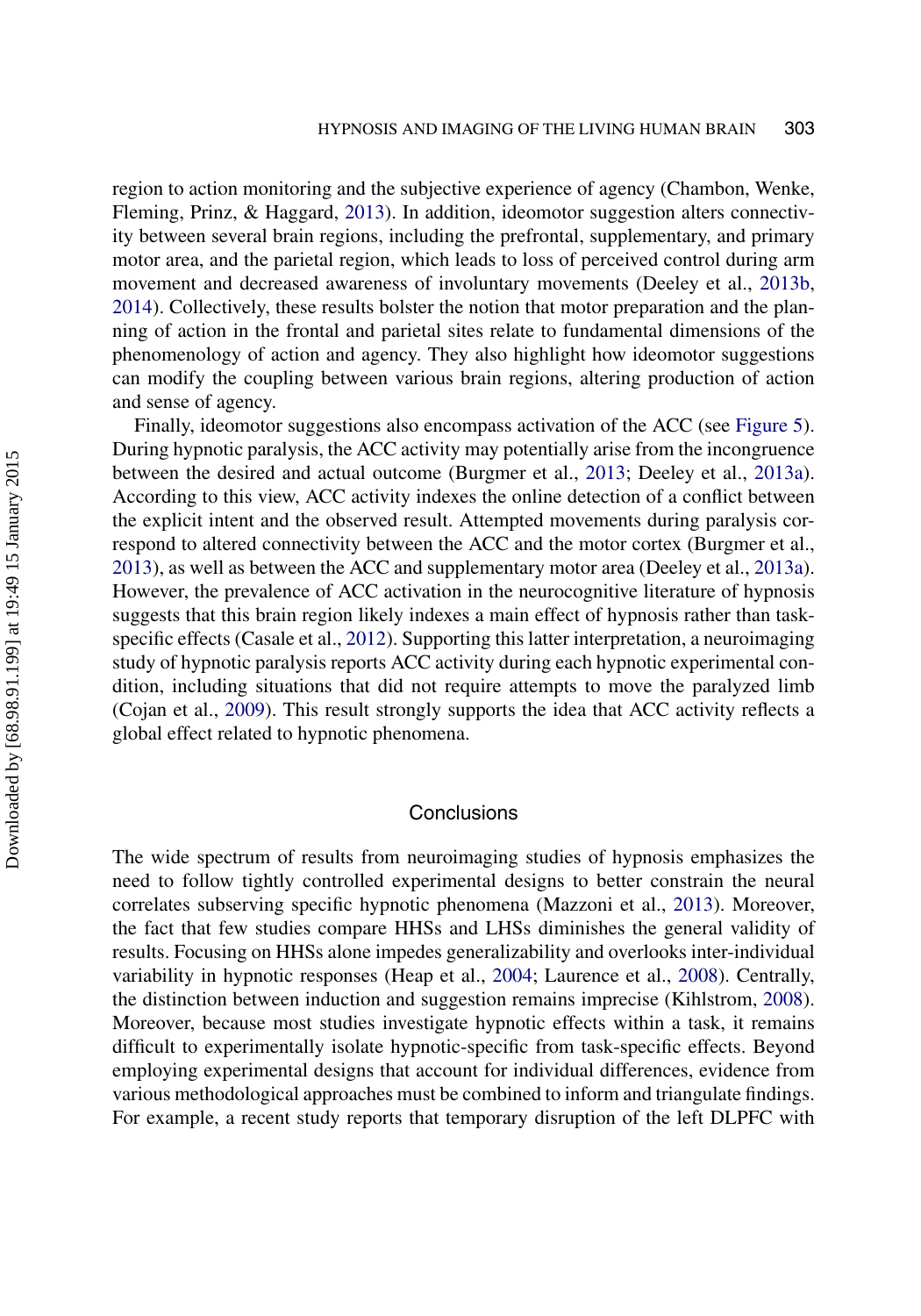repetitive transcranial magnetic stimulation leads to increased sensibility to hypnotic suggestion (Dienes & Hutton, [2013\)](#page-24-18). In this regard, neuroimaging permits researchers to further appreciate the central role of specific brain regions in hypnotic response. Likewise, the combination of first-person approaches with cutting-edge brain-imaging techniques provides a reliable paradigm to explore the neuroscience of subjective experiences (Lutz & Thompson, [2003\)](#page-26-18). The neurophenomenology of hypnosis therefore affords researchers with unique insights concerning the phenomenological properties of hypnosis and their underlying neural correlates (Lifshitz, Cusumano, & Raz, [2013b\)](#page-26-19).

The difference between hypnotic induction with and without task-specific suggestions underscores the importance of suggestions in causing hypnotic phenomena (Egner & Raz, [2007\)](#page-24-12). Suggestion can induce potent effects; however, while the absence of taskspecific suggestions relates to poor performance, posthypnotic suggestions may provide HHSs with reliable cognitive strategies that lead to substantial increases in performance. Neuroimaging findings substantiate this contrast. Hypnotic induction in the absence of task-specific suggestions corresponds to fronto-thalamic modulations—presumably reflecting engagement of attention—accompanied by deeper relaxation (Rainville et al., [2002\)](#page-28-2). Neural responses to suggestion showcase the potential of hypnosis to selectively target brain processes (Oakley & Halligan, [2009,](#page-28-0) [2013\)](#page-28-1). However, because findings cut across various types of suggestion, each engaging a specific system, commonalities between categories of suggestions remain difficult to pinpoint. The prospect of a reliable neurobiological model of hypnosis, therefore, requires a finer appreciation of the science of suggestion (Halligan & Oakley, [2014;](#page-25-15) Michael et al., [2012\)](#page-27-16). Overall, the interactions between inter-individual variability, hypnotic responses, and hypnotic induction paint a complex picture (Mazzoni et al., [2013\)](#page-27-7). Most modern views attempt to account for this complexity in terms of alterations of attention, expectation, cognitive control, and monitoring (Kihlstrom, [2014;](#page-25-22) Kirsch, [1997;](#page-25-17) Maldonado & Spiegel, [2008;](#page-26-20) Raz, [2004;](#page-28-17) Woody & Sadler, [2008\)](#page-30-11).

Neuroimaging studies of hypnosis reveal a primary role of top-down modulations indexed by PFC and ACC activity. Dissociation theories argue that most hypnotic phenomena stem from a decoupling of control and monitoring processes (Woody & Farvolden, [1998;](#page-30-10) Woody & Szechtman, [2000\)](#page-30-12). According to this model, PFC activity reflects the selection and implementation of hypnotic responses, while modulations of the ACC index changes in monitoring. This decoupling between control and monitoring procedures seems to enable suggestions to bypass evaluative procedures and directly act upon control processes. This dissociation subsequently leads to misrepresentations of hypnotic responses in consciousness (Kihlstrom, [2008\)](#page-25-8). Specifically, without proper monitoring feedback, the implementation of the hypnotic response is less attributable to the self and remains beyond subjective feelings of control. In sum, hypnosis yields substantial changes in attention, control, and monitoring processing. It is likely that patterns of neural activity in the frontal areas operationalize these changes.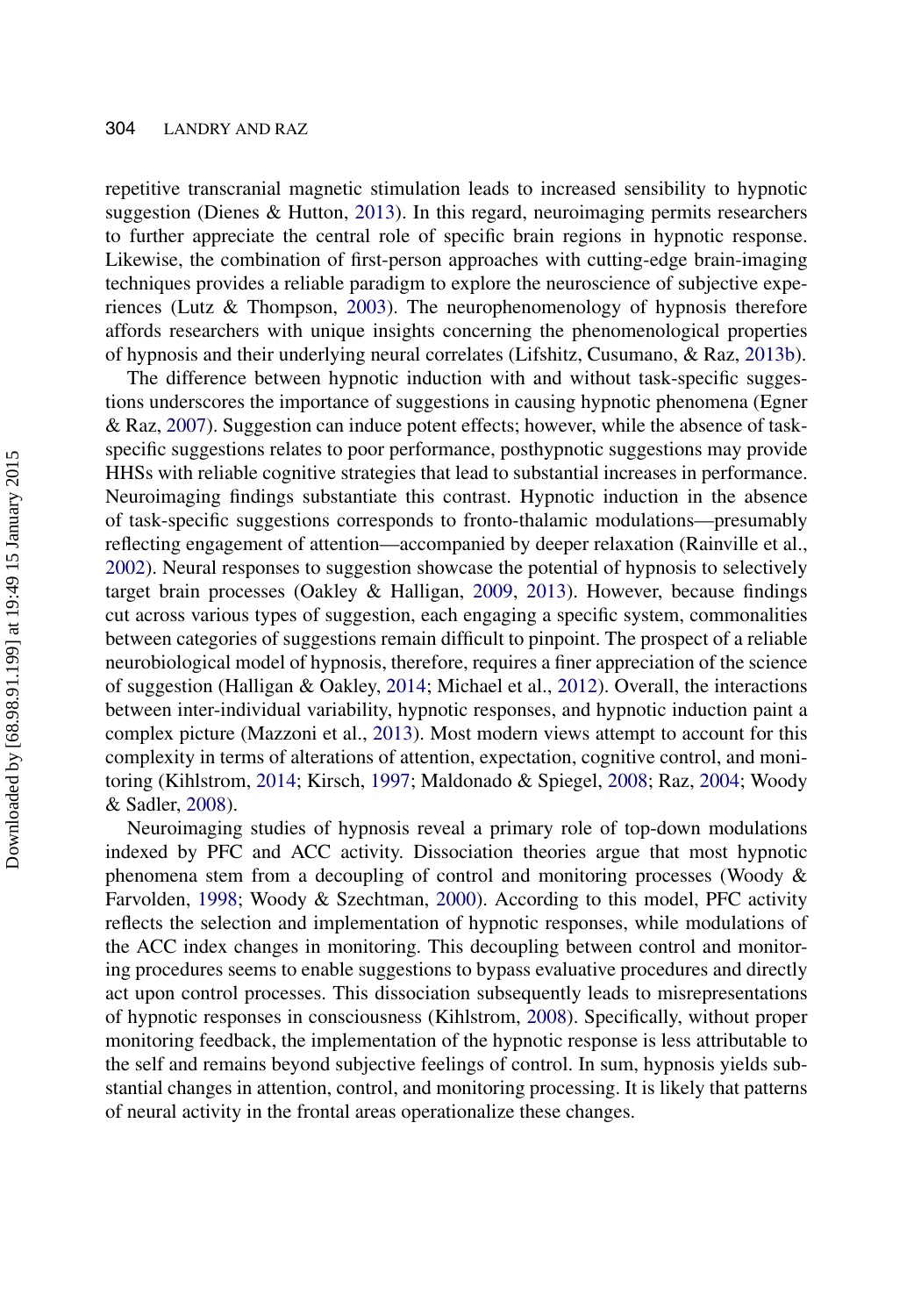Here we argue that the hypnotic experience alters connectivity between numerous brain regions. However, neuroscientists are gradually mapping out the spatial location and time-course of neural events pertaining to hypnotic phenomena (Halligan & Oakley, [2013;](#page-25-0) Kihlstrom, [2013\)](#page-25-2). Overall, neuroimaging studies not only deliver a better framework to understand hypnotic phenomena, but they supplement the important phenomenological accounts and subjective impressions of participants with objective measures of direct and indirect physiological indexes (Cusumano & Raz, [2014;](#page-23-19) Lifshitz et al., [2013b;](#page-25-20) Raz & Lifshitz, [2015\)](#page-27-4). This juxtaposition paves the road to a more scientific understanding of hypnosis.

#### **References**

- <span id="page-22-0"></span>Abrahamsen, R., Dietz, M., Lodahl, S., Roepstorff, A., Zachariae, R., Østergaard, L., & Svensson, P. (2010). Effect of hypnotic pain modulation on brain activity in patients with temporomandibular disorder pain. *Pain*, *151*, 825–833. doi[:10.1016/j.pain.2010.09.020](http://dx.doi.org/10.1016/j.pain.2010.09.020)
- <span id="page-22-2"></span>Ali, S. S., Lifshitz, M., & Raz, A. (2014). Empirical neuroenchantment: From reading minds to thinking critically. *Frontiers in Human Neuroscience*, *8*, 357. doi[:10.3389/fnhum.2014.00357](http://dx.doi.org/10.3389/fnhum.2014.00357)
- <span id="page-22-10"></span>Allen, P., Larøi, F., McGuire, P. K., & Aleman, A. (2008). The hallucinating brain: A review of structural and functional neuroimaging studies of hallucinations. *Neuroscience & Biobehavioral Reviews*, *32*, 175–191. doi[:10.1016/j.neubiorev.2007.07.012](http://dx.doi.org/10.1016/j.neubiorev.2007.07.012)
- <span id="page-22-3"></span>Aue, T., Lavelle, L. A., & Cacioppo, J. T. (2009). Great expectations: What can fMRI research tell us about psychological phenomena?. *International Journal of Psychophysiology*, *73*, 10–16. doi[:10.1016/j.ijpsycho.2008.12.017](http://dx.doi.org/10.1016/j.ijpsycho.2008.12.017)
- <span id="page-22-4"></span>Axmacher, N., Elger, C. E., & Fell, J. (2009). The specific contribution of neuroimaging versus neurophysiological data to understanding cognition. *Behavioural Brain Research*, *200*, 1–6. doi[:10.1016/j.bbr.2009.01.028](http://dx.doi.org/10.1016/j.bbr.2009.01.028)
- <span id="page-22-7"></span>Barnier, A. J. (2002). Remembering and forgetting autobiographical events: Instrumental uses of hypnosis. *Contemporary Hypnosis*, *19*, 51–61. doi[:10.1002/ch.242](http://dx.doi.org/10.1002/ch.242)
- <span id="page-22-5"></span>Barnier, A. J., Cox, R. E., & McConkey, K. M. (2014). The province of "highs": The high hypnotizable person in the science of hypnosis and in psychological science. *Psychology of Consciousness: Theory, Research, and Practice*, *1*, 168–183.
- <span id="page-22-11"></span>Barnier, A. J., McConkey, K. M., & Wright, J. (2004). Posthypnotic amnesia for autobiographical episodes: Influencing memory accessibility and quality. *International Journal of Clinical & Experimental Hypnosis*, *52*, 260–279. doi[:10.1080/0020714049052351](http://dx.doi.org/10.1080/0020714049052351)
- <span id="page-22-12"></span>Bell, V., Oakley, D. A., Halligan, P. W., & Deeley, Q. (2011). Dissociation in hysteria and hypnosis: Evidence from cognitive neuroscience. *Journal of Neurology, Neurosurgery & Psychiatry*, *82*, 332–339. doi[:10.1136/jnnp.2009.199158](http://dx.doi.org/10.1136/jnnp.2009.199158)
- <span id="page-22-1"></span>Blakemore, S.-J., Oakley, D. A., & Frith, C. D. (2003). Delusions of alien control in the normal brain. *Neuropsychologia*, *41*, 1058–1067. doi[:10.1016/S0028-3932\(02\)00313-5](http://dx.doi.org/10.1016/S0028-3932(02)00313-5)
- <span id="page-22-6"></span>Bortolotti, L., Cox, R. E., & Barnier, A. J. (2012). Can we recreate delusions in the laboratory?. *Philosophical Psychology*, *25*, 109–131. doi[:10.1080/09515089.2011.569909](http://dx.doi.org/10.1080/09515089.2011.569909)
- <span id="page-22-8"></span>Botvinick, M. M. (2007). Conflict monitoring and decision making: Reconciling two perspectives on anterior cingulate function. *Cognitive, Affective, & Behavioral Neuroscience*, *7*, 356–366. doi[:10.3758/CABN.7.4.356](http://dx.doi.org/10.3758/CABN.7.4.356)
- <span id="page-22-9"></span>Botvinick, M. M., Cohen, J. D., & Carter, C. S. (2004). Conflict monitoring and anterior cingulate cortex: An update. *Trends in Cognitive Sciences*, *8*, 539–546. doi[:10.1016/j.tics.2004.10.003](http://dx.doi.org/10.1016/j.tics.2004.10.003)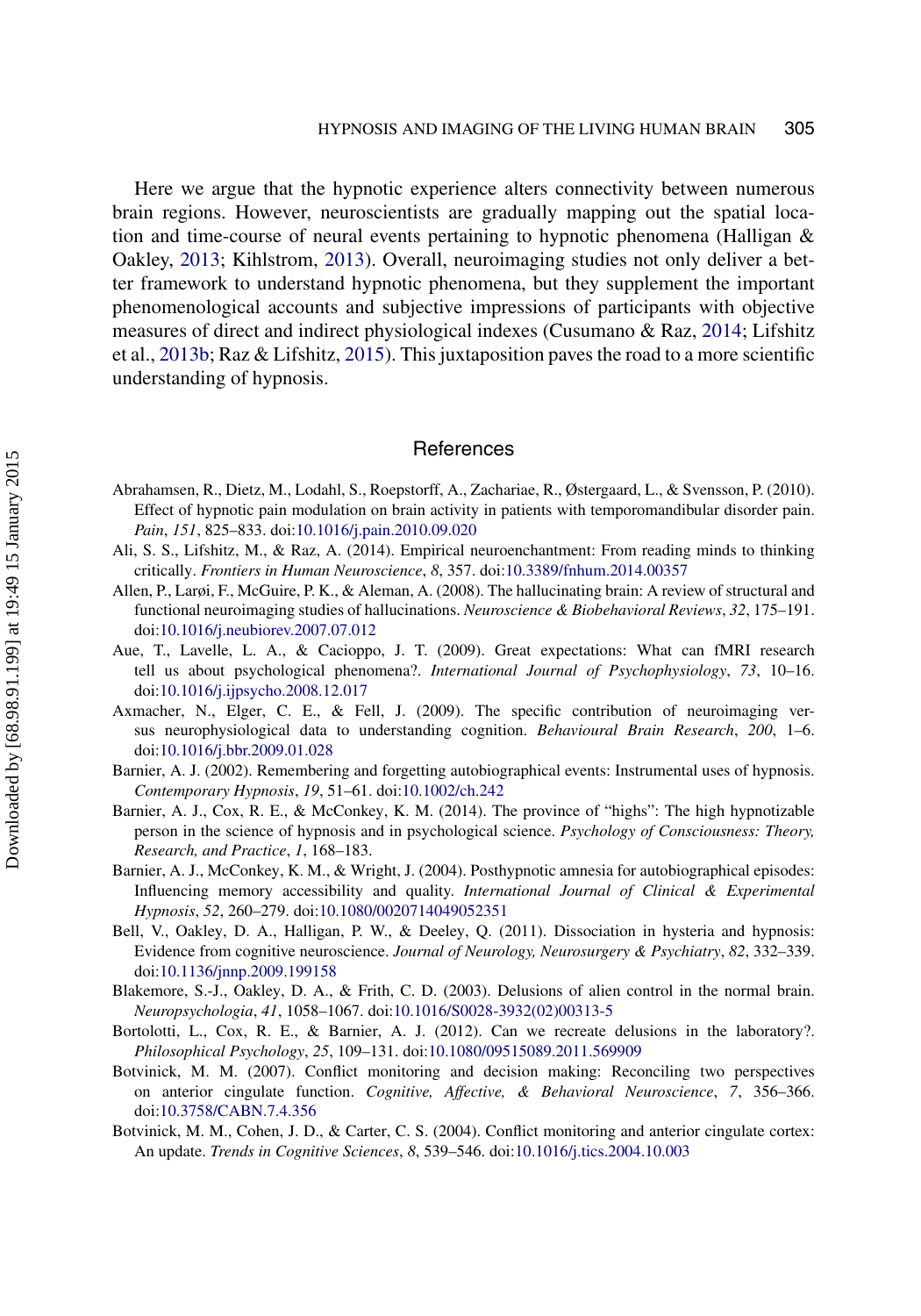- <span id="page-23-15"></span>Bryant, R. A., & Mallard, D. (2003). Seeing is believing: The reality of hypnotic hallucinations. *Consciousness and Cognition*, *12*, 219–230. doi[:10.1016/S1053-8100\(03\)00003-5](http://dx.doi.org/10.1016/\gdef yes{no}\penalty \z@ \gdef \ {\penalty \z@ }\gdef no{no}\gdef yes{yes}\gdef \ \gdef \ {\ }\gdef no{no}\gdef yes{yes}{\penalty \z@ \gdef \ {\penalty \z@ }\gdef no{no}\gdef yes{yes}}S1053-8100(03)00003-5)
- <span id="page-23-16"></span>Bryant, R. A., & Mallard, D. (2005). Reality monitoring in hypnosis: A real-simulating analysis. *International [Journal](http://dx.doi.org/10.1080/\gdef yes{no}\penalty \z@ \gdef \ {\penalty \z@ }\gdef no{no}\gdef yes{yes}\gdef \ \gdef \ {\ }\gdef no{no}\gdef yes{yes}{\penalty \z@ \gdef \ {\penalty \z@ }\gdef no{no}\gdef yes{yes}}00207140490914216) [of](http://dx.doi.org/10.1080/\gdef yes{no}\penalty \z@ \gdef \ {\penalty \z@ }\gdef no{no}\gdef yes{yes}\gdef \ \gdef \ {\ }\gdef no{no}\gdef yes{yes}{\penalty \z@ \gdef \ {\penalty \z@ }\gdef no{no}\gdef yes{yes}}00207140490914216) [Clinical](http://dx.doi.org/10.1080/\gdef yes{no}\penalty \z@ \gdef \ {\penalty \z@ }\gdef no{no}\gdef yes{yes}\gdef \ \gdef \ {\ }\gdef no{no}\gdef yes{yes}{\penalty \z@ \gdef \ {\penalty \z@ }\gdef no{no}\gdef yes{yes}}00207140490914216) [and](http://dx.doi.org/10.1080/\gdef yes{no}\penalty \z@ \gdef \ {\penalty \z@ }\gdef no{no}\gdef yes{yes}\gdef \ \gdef \ {\ }\gdef no{no}\gdef yes{yes}{\penalty \z@ \gdef \ {\penalty \z@ }\gdef no{no}\gdef yes{yes}}00207140490914216) [Experimental](http://dx.doi.org/10.1080/\gdef yes{no}\penalty \z@ \gdef \ {\penalty \z@ }\gdef no{no}\gdef yes{yes}\gdef \ \gdef \ {\ }\gdef no{no}\gdef yes{yes}{\penalty \z@ \gdef \ {\penalty \z@ }\gdef no{no}\gdef yes{yes}}00207140490914216) [Hypnosis](http://dx.doi.org/10.1080/\gdef yes{no}\penalty \z@ \gdef \ {\penalty \z@ }\gdef no{no}\gdef yes{yes}\gdef \ \gdef \ {\ }\gdef no{no}\gdef yes{yes}{\penalty \z@ \gdef \ {\penalty \z@ }\gdef no{no}\gdef yes{yes}}00207140490914216)*, *53*, 13–25. doi:[10.1080/](http://dx.doi.org/10.1080/00207140490914216) [00207140490914216](http://dx.doi.org/10.1080/00207140490914216)
- <span id="page-23-13"></span>Buckner, R. L., Andrews-Hanna, J. R., & Schacter, D. L. (2008). The brain's default network: Anatomy, function, and relevance to disease. *Annals of the New York Academy of Sciences*, *1124*, 1–38. doi[:10.1196/annals.1440.011](http://dx.doi.org/10.1196/annals.1440.011)
- <span id="page-23-17"></span>Burgess, P. W., Gilbert, S. J., & Dumontheil, I. (2007). Function and localization within rostral prefrontal cortex (area 10). *Philosophical Transactions of the Royal Society B: Biological Sciences*, *362*, 887–899. doi[:10.1098/rstb.2007.2095](http://dx.doi.org/10.1098/rstb.2007.2095)
- <span id="page-23-4"></span>Burgmer, M., Kugel, H., Pfleiderer, B., Ewert, A., Lenzen, T., Pioch, R., & Heuft, G. (2013). The mirror neuron system under hypnosis–Brain substrates of voluntary and involuntary motor activation in hypnotic paralysis. *Cortex*, *49*, 437–445. doi[:10.1016/j.cortex.2012.05.023](http://dx.doi.org/10.1016/j.cortex.2012.05.023)
- <span id="page-23-18"></span>Cabanis, M., Pyka, M., Mehl, S., Müller, B. W., Loos-Jankowiak, S., Winterer, G., & Rapp, A. M. (2013). The precuneus and the insula in self-attributional processes. *Cognitive, Affective, & Behavioral Neuroscience*, *13*, 330–345. doi[:10.3758/s13415-012-0143-5](http://dx.doi.org/10.3758/s13415-012-0143-5)
- <span id="page-23-8"></span>Cardeña, E. (2014a). Hypnos and psyche: How hypnosis has contributed to the study of consciousness. *Psychology of Consciousness: Theory, Research, and Practice*, *1*, 123.
- <span id="page-23-11"></span>Cardeña, E. (2014b). Spinning in circles. *The Journal of Mind–Body Regulation*, *2*, 121–123.
- <span id="page-23-6"></span>Cardeña, E., Jönsson, P., Terhune, D. B., & Marcusson-Clavertz, D. (2013). The neurophenomenology of neutral hypnosis. *Cortex*, *49*, 375–385. doi[:10.1016/j.cortex.2012.04.001](http://dx.doi.org/10.1016/j.cortex.2012.04.001)
- <span id="page-23-7"></span>Carli, G., Manzoni, D., & Santarcangelo, E. L. (2008). Hypnotizability-related integration of perception and action. *Cognitive Neuropsychology*, *25*, 1065–1076. doi[:10.1080/02643290801913712](http://dx.doi.org/10.1080/02643290801913712)
- <span id="page-23-10"></span>Casale, A. D., Ferracuti, S., Rapinesi, C., Serata, D., Sani, G., Savoja, V., & Girardi, P. (2012). Neurocognition under hypnosis: Findings from recent functional neuroimaging studies. *International Journal of Clinical and Experimental Hypnosis*, *60*, 286–317. doi[:10.1080/00207144.2012.675295](http://dx.doi.org/10.1080/00207144.2012.675295)
- <span id="page-23-2"></span>Cavanna, A. E., & Trimble, M. R. (2006). The precuneus: A review of its functional anatomy and behavioural correlates. *Brain*, *129*, 564–583. doi[:10.1093/brain/awl004](http://dx.doi.org/10.1093/brain/awl004)
- <span id="page-23-3"></span>Chambon, V., Wenke, D., Fleming, S. M., Prinz, W., & Haggard, P. (2013). An online neural substrate for sense of agency. *Cerebral Cortex*, *23*, 1031–1037. doi[:10.1093/cercor/bhs059](http://dx.doi.org/10.1093/cercor/bhs059)
- <span id="page-23-5"></span>Choudhury, S., & Slaby, J. (2011). *Critical neuroscience: A handbook of the social and cultural contexts of neuroscience*. London, UK: Wiley-Blackwell.
- <span id="page-23-1"></span>Cojan, Y., Waber, L., Schwartz, S., Rossier, L., Forster, A., & Vuilleumier, P. (2009). The brain under selfcontrol: Modulation of inhibitory and monitoring cortical networks during hypnotic paralysis. *Neuron*, *62*, 862–875.
- <span id="page-23-12"></span>Connors, M. H. (2014). Defining hypnosis: Altered states and the need for parsimony. *The Journal of Mind– Body Regulation*, *2*, 126–128.
- <span id="page-23-14"></span>Corbetta, M., Patel, G., & Shulman, G. L. (2008). The reorienting system of the human brain: From environment to theory of mind. *Neuron*, *58*, 306–324. doi[:10.1016/j.neuron.2008.04.017](http://dx.doi.org/10.1016/j.neuron.2008.04.017)
- <span id="page-23-9"></span>Cox, R. E., & Barnier, A. J. (2010). Hypnotic illusions and clinical delusions: Hypnosis as a research method. *Cognitive Neuropsychiatry*, *15*, 202–232. doi[:10.1080/13546800903319884](http://dx.doi.org/10.1080/13546800903319884)
- <span id="page-23-19"></span>Cusumano, E. P., & Raz, A. (2014). Harnessing psychoanalytical methods for a phenomenological neuroscience. *Frontiers in Psychology*, *5*, 334. doi[:10.3389/fpsyg.2014.00334](http://dx.doi.org/10.3389/fpsyg.2014.00334)
- Deeley, Q., Oakley, D. A., Toone, B., Bell, V., Walsh, E., Marquand, A. F., & Mehta, M. A. (2013a). The functional anatomy of suggested limb paralysis. *Cortex*, *49*, 411–422. doi[:10.1016/j.cortex.2012.09.016](http://dx.doi.org/10.1016/j.cortex.2012.09.016)
- <span id="page-23-0"></span>Deeley, Q., Oakley, D. A., Toone, B., Giampietro, V., Brammer, M. J., Williams, S. C. R., & Halligan, P. W. (2012). Modulating the default mode network using hypnosis. *International Journal of Clinical and Experimental Hypnosis*, *60*, 206–228. doi[:10.1080/00207144.2012.648070](http://dx.doi.org/10.1080/00207144.2012.648070)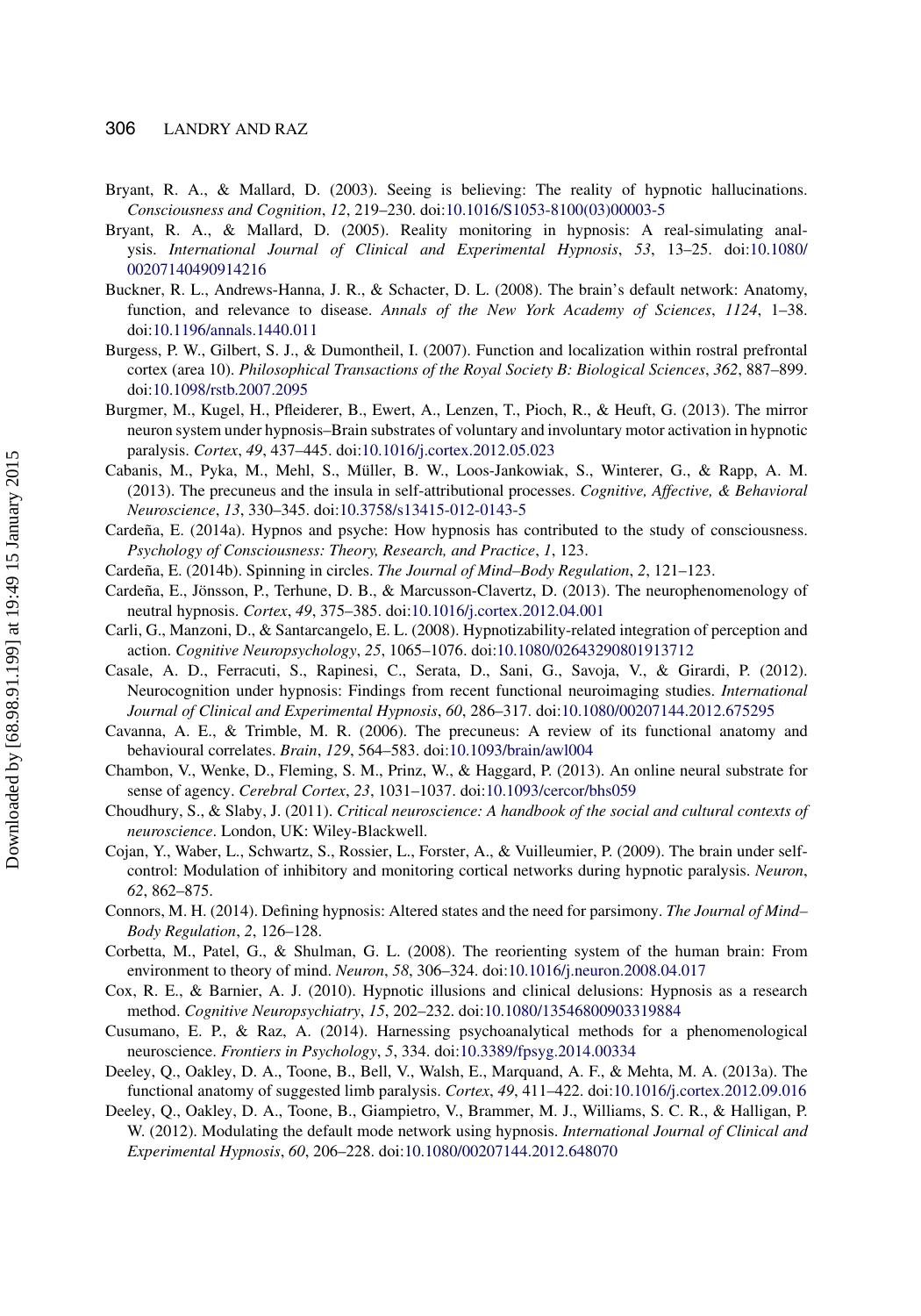- <span id="page-24-6"></span>Deeley, Q., Oakley, D. A., Walsh, E., Bell, V., Mehta, M. A., & Halligan, P. W. (2014). Modelling psychiatric and cultural possession phenomena with suggestion and fMRI. *Cortex*, *53*, 107–119. doi[:10.1016/j.cortex.2014.01.004](http://dx.doi.org/10.1016/j.cortex.2014.01.004)
- <span id="page-24-17"></span>Deeley, Q., Walsh, E., Oakley, D. A., Bell, V., Koppel, C., Mehta, M. A., & Halligan, P. W. (2013b). Using hypnotic suggestion to model loss of control and awareness of movements: An exploratory fMRI study. *Plos One*, *8*, e78324. doi[:10.1371/journal.pone.0078324](http://dx.doi.org/10.1371/journal.pone.0078324)
- <span id="page-24-3"></span>Demertzi, A., Soddu, A., Faymonville, M.-E., Bahri, M. A., Gosseries, O., Vanhaudenhuyse, A., & Laureys, S. (2011). Hypnotic modulation of resting state fMRI default mode and extrinsic network connectivity. *Progress in Brain Research*, *193*, 309–322. doi[:10.1016/B978-0-444-53839-0.00020-X](http://dx.doi.org/10.1016/B978-0-444-53839-0.00020-X)
- <span id="page-24-5"></span>Derbyshire, S. W. G., Whalley, M. G., & Oakley, D. A. (2009). Fibromyalgia pain and its modulation by hypnotic and non-hypnotic suggestion: An fMRI analysis. *European Journal of Pain*, *13*, 542–550. doi[:10.1016/j.ejpain.2008.06.010](http://dx.doi.org/10.1016/j.ejpain.2008.06.010)
- <span id="page-24-4"></span>Derbyshire, S. W. G., Whalley, M. G., Stenger, V. A., & Oakley, D. A. (2004). Cerebral activation during hypnotically induced and imagined pain. *NeuroImage*, *23*, 392–401. doi[:10.1016/j.neuroimage.2004.04.033](http://dx.doi.org/10.1016/j.neuroimage.2004.04.033)
- <span id="page-24-18"></span>Dienes, Z., & Hutton, S. (2013). Understanding hypnosis metacognitively: rTMS applied to left DLPFC increases hypnotic suggestibility. *Cortex*, *49*, 386–392. doi[:10.1016/j.cortex.2012.07.009](http://dx.doi.org/10.1016/j.cortex.2012.07.009)
- <span id="page-24-7"></span>Dolan, R. J. (2008). Neuroimaging of cognition: Past, present, and future. *Neuron*, *60*, 496–502. doi[:10.1016/j.neuron.2008.10.038](http://dx.doi.org/10.1016/j.neuron.2008.10.038)
- <span id="page-24-15"></span>Dolan, R. J., Lane, R., Chua, P., & Fletcher, P. (2000). Dissociable temporal lobe activations during emotional episodic memory retrieval. *Neuroimage*, *11*, 203–209. doi[:10.1006/nimg.2000.0538](http://dx.doi.org/10.1006/nimg.2000.0538)
- <span id="page-24-2"></span>Egner, T., Jamieson, G. A., & Gruzelier, J. (2005). Hypnosis decouples cognitive control from conflict monitoring processes of the frontal lobe. *NeuroImage*, *27*, 969–978. doi[:10.1016/j.neuroimage.2005.05.002](http://dx.doi.org/10.1016/j.neuroimage.2005.05.002)
- <span id="page-24-12"></span>Egner, T., & Raz, A. (2007). Cognitive control processes and hypnosis. In G. A. Jamieson (Ed.), *Hypnosis and conscious states: The cognitive neuroscience perspective* (pp. 29–50). New York, NY: Oxford University Press.
- <span id="page-24-13"></span>Faymonville, M.-E., Boly, M., & Laureys, S. (2006). Functional neuroanatomy of the hypnotic state. *Journal of Physiology-Paris*, *99*, 463–469. doi[:10.1016/j.jphysparis.2006.03.018](http://dx.doi.org/10.1016/j.jphysparis.2006.03.018)
- <span id="page-24-0"></span>Faymonville, M.-E., Laureys, S., Degueldre, C., DelFiore, G., Luxen, A., Franck, G., & Maquet, P. (2000). Neural mechanisms of antinociceptive effects of hypnosis. *Anesthesiology*, *92*, 1257–1267. doi[:10.1097/00000542-200005000-00013](http://dx.doi.org/10.1097/00000542-200005000-00013)
- <span id="page-24-1"></span>Faymonville, M.-E., Roediger, L., Del Fiore, G., Delgueldre, C., Phillips, C., Lamy, M., & Laureys, S. (2003). Increased cerebral functional connectivity underlying the antinociceptive effects of hypnosis. *Cognitive Brain Research*, *17*, 255–262. doi[:10.1016/S0926-6410\(03\)00113-7](http://dx.doi.org/10.1016/S0926-6410(03)00113-7)
- <span id="page-24-8"></span>Filippi, M. Ed. (2009). *fMRI techniques and protocols*. New York, NY: Humana Press.
- <span id="page-24-14"></span>Flaten, M. A., Simonsen, T., & Olsen, H. (1999). Drug-related information generates placebo and nocebo responses that modify the drug response. *Psychosomatic Medicine*, *61*, 250–255. doi[:10.1097/00006842-199903000-00018](http://dx.doi.org/10.1097/00006842-199903000-00018)
- <span id="page-24-10"></span>Fox, M. D., & Raichle, M. E. (2007). Spontaneous fluctuations in brain activity observed with functional magnetic resonance imaging. *Nature Reviews Neuroscience*, *8*, 700–711. doi[:10.1038/nrn2201](http://dx.doi.org/10.1038/nrn2201)
- <span id="page-24-11"></span>Fox, M. D., Snyder, A. Z., Vincent, J. L., Corbetta, M., Van Essen, D. C., & Raichle, M. E. (2005). From the cover: The human brain is intrinsically organized into dynamic, anticorrelated functional networks. *Proceedings of the National Academy of Sciences USA*, *102*, 9673–9678. doi[:10.1073/pnas.0504136102](http://dx.doi.org/10.1073/pnas.0504136102)
- <span id="page-24-9"></span>Gandhi, B., & Oakley, D. A. (2005). Does 'hypnosis' by any other name smell as sweet? The efficacy of 'hypnotic'inductions depends on the label 'hypnosis'. *Consciousness and Cognition*, *14*, 304–315. doi[:10.1016/j.concog.2004.12.004](http://dx.doi.org/10.1016/j.concog.2004.12.004)
- <span id="page-24-16"></span>Gilbert, S., Spengler, S., Simons, J., Steele, J., Lawrie, S., Frith, C., & Burgess, P. (2006). Functional specialization within rostral prefrontal cortex (area 10): A meta-analysis. *Journal of Cognitive Neuroscience*, *18*, 932–948. doi[:10.1162/jocn.2006.18.6.932](http://dx.doi.org/10.1162/jocn.2006.18.6.932)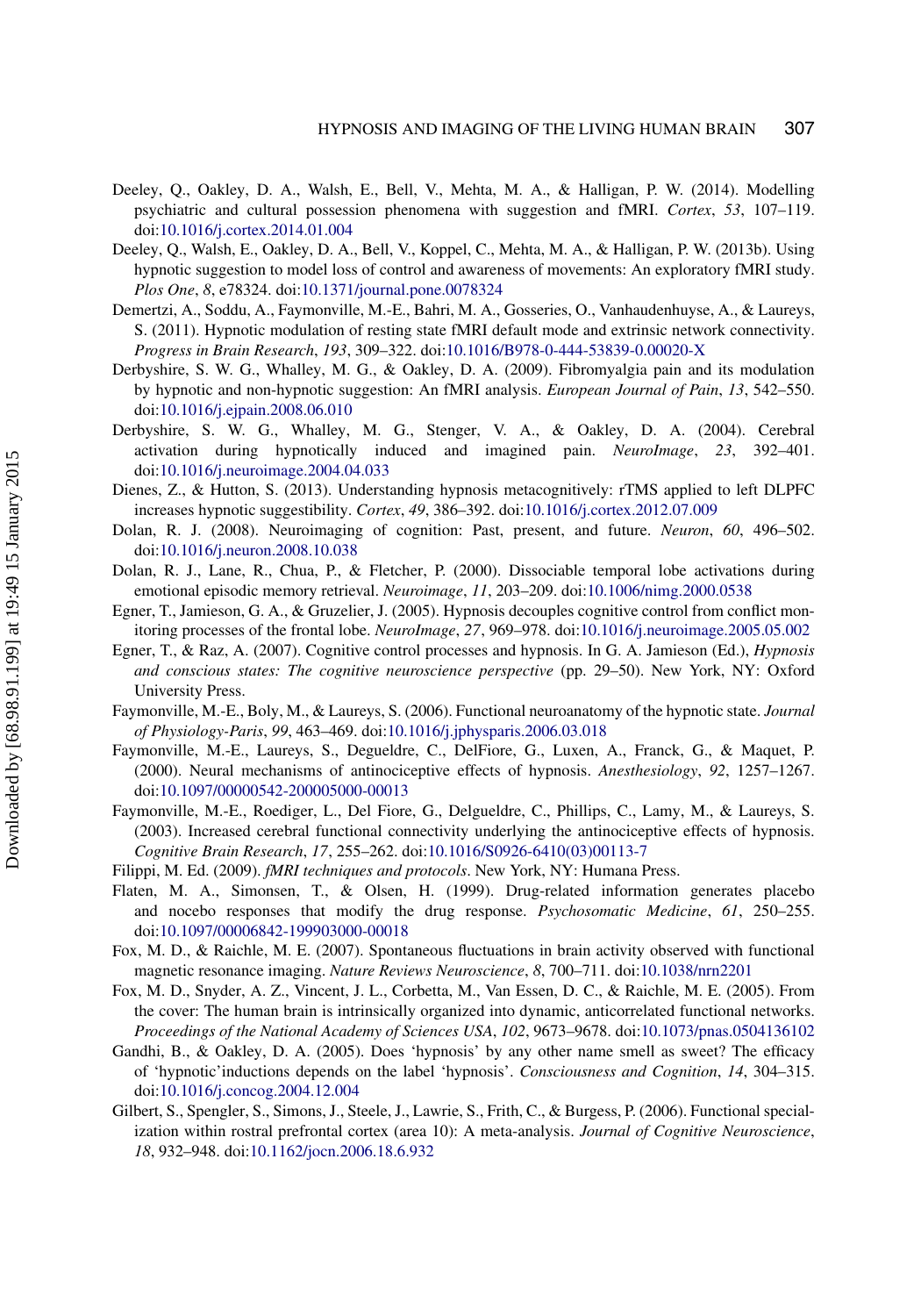- <span id="page-25-4"></span>Halligan, P. W., Athwal, B. S., Oakley, D. A., & Frackowiak, R. S. (2000). Imaging hypnotic paralysis: Implications for conversion hysteria. *The Lancet*, *355*, 986–987. doi[:10.1016/S0140-6736\(00\)99019-6](http://dx.doi.org/10.1016/S0140-6736(00)99019-6)
- <span id="page-25-0"></span>Halligan, P. W., & Oakley, D. A. (2013). Hypnosis and cognitive neuroscience: Bridging the gap. *Cortex*, *49*, 359–364. doi[:10.1016/j.cortex.2012.12.002](http://dx.doi.org/10.1016/j.cortex.2012.12.002)
- <span id="page-25-15"></span>Halligan, P. W., & Oakley, D. A. (2014). Hypnosis and beyond: Exploring the broader domain of suggestion. *Psychology of Consciousness: Theory, Research, and Practice*, *1*, 105.
- <span id="page-25-16"></span>Hammond, D. C. (1990). *Handbook of hypnotic suggestions and metaphors*. New York, NY: W.W. Norton & Company.
- <span id="page-25-21"></span>Hampshire, A., Chamberlain, S. R., Monti, M. M., Duncan, J., & Owen, A. M. (2010). The role of the right inferior frontal gyrus: Inhibition and attentional control. *Neuroimage*, *50*, 1313–1319. doi[:10.1016/j.neuroimage.2009.12.109](http://dx.doi.org/10.1016/j.neuroimage.2009.12.109)
- <span id="page-25-10"></span>Heap, M., Brown, R. J., & Oakley, D. A. (2004). *The highly hypnotizable person: Theoretical, experimental and clinical issues*. London: Routledge.
- <span id="page-25-11"></span>Henson, R. (2005). What can functional neuroimaging tell the experimental psychologist?. *The Quarterly Journal of Experimental Psychology Section A*, *58*, 193–233. doi[:10.1080/02724980443000502](http://dx.doi.org/10.1080/02724980443000502)
- <span id="page-25-12"></span>Henson, R. (2006). Forward inference using functional neuroimaging: Dissociations versus associations. *Trends in Cognitive Sciences*, *10*, 64–69. doi[:10.1016/j.tics.2005.12.005](http://dx.doi.org/10.1016/j.tics.2005.12.005)
- <span id="page-25-3"></span>Hofbauer, R. K., Rainville, P., Duncan, G. H., & Bushnell, M. C. (2001). Cortical representation of the sensory dimension of pain. *Journal of Neurophysiology*, *86*, 402–411.
- <span id="page-25-1"></span>Jamieson, G. A. (2007). *Hypnosis and conscious states: The cognitive neuroscience perspective*. New York, NY: Oxford University Press.
- <span id="page-25-7"></span>Jamieson, G. A., & Woody, E. Z. (2007). Dissociated control as a paradigm for cognitive neuroscience research and theorizing in hypnosis. In G. A. Jamieson (Ed.), *Hypnosis and conscious states: The cognitive neuroscience perspective* (pp. 111–132). New York, NY: Oxford University Press.
- <span id="page-25-20"></span>Johnson, J. D., & Rugg, M. D. (2007). Recollection and the reinstatement of encoding-related cortical activity. *Cerebral Cortex*, *17*, 2507–2515. doi[:10.1093/cercor/bhl156](http://dx.doi.org/10.1093/cercor/bhl156)
- <span id="page-25-5"></span>Jones, E. G., & Mendell, L. M. (1999). Assessing the decade of the brain. *Science*, *284*, 739–739. doi[:10.1126/science.284.5415.739](http://dx.doi.org/10.1126/science.284.5415.739)
- <span id="page-25-18"></span>Kallio, S., & Koivisto, M. (2013). Posthypnotic suggestion alters conscious color perception in an automatic manner. *International Journal of Clinical & Experimental Hypnosis*, *61*, 371–387. doi[:10.1080/00207144.2013.810446](http://dx.doi.org/10.1080/00207144.2013.810446)
- <span id="page-25-14"></span>Kihlstrom, J. F. (1985). Hypnosis. *Annual Review of Psychology*, *36*, 385–418.
- <span id="page-25-19"></span>Kihlstrom, J. F. (1997). Hypnosis, memory and amnesia. *Philosophical Transactions of the Royal Society B-Biological Sciences*, *352*, 1727–1732. doi[:10.1098/rstb.1997.0155](http://dx.doi.org/10.1098/rstb.1997.0155)
- <span id="page-25-8"></span>Kihlstrom, J. F. (2008). The domain of hypnosis, revisited. In M. R. Nash & A. J. Barnier (Eds.), *The Oxford handbook of hypnosis: Theory, research and practice*. Oxford, UK: Oxford University Press.
- <span id="page-25-2"></span>Kihlstrom, J. F. (2013). Neuro-hypnotism: Prospects for hypnosis and neuroscience. *Cortex*, *49*, 365–374. doi[:10.1016/j.cortex.2012.05.016](http://dx.doi.org/10.1016/j.cortex.2012.05.016)
- <span id="page-25-22"></span>Kihlstrom, J. F. (2014). Hypnosis and cognition. *Psychology of Consciousness: Theory, Research, and Practice*, *1*, 139–152.
- <span id="page-25-9"></span>Kihlstrom, J. F., & Edmonston, J. W. E. (1971). Alterations in consciousness in neutral hypnosis: Distortions in semantic space. *American Journal of Clinical Hypnosis*, *13*, 243–248. doi[:10.1080/00029157.1971.10402120](http://dx.doi.org/10.1080/00029157.1971.10402120)
- <span id="page-25-6"></span>Kirmayer, L. J., & Crafa, D. (2014). What kind of science for psychiatry?. *Frontiers in Human Neuroscience*, *8*, 435. doi[:10.3389/fnhum.2014.00435](http://dx.doi.org/10.3389/fnhum.2014.00435)
- <span id="page-25-17"></span>Kirsch, I. (1997). Response expectancy theory and application: A decennial review. *Applied and Preventive Psychology*, *6*, 69–79. doi[:10.1016/S0962-1849\(05\)80012-5](http://dx.doi.org/10.1016/S0962-1849(05)80012-5)
- <span id="page-25-13"></span>Kirsch, I. (2014). Wagstaff's definition of hypnosis. *The Journal of Mind–Body Regulation*, *2*, 124–125.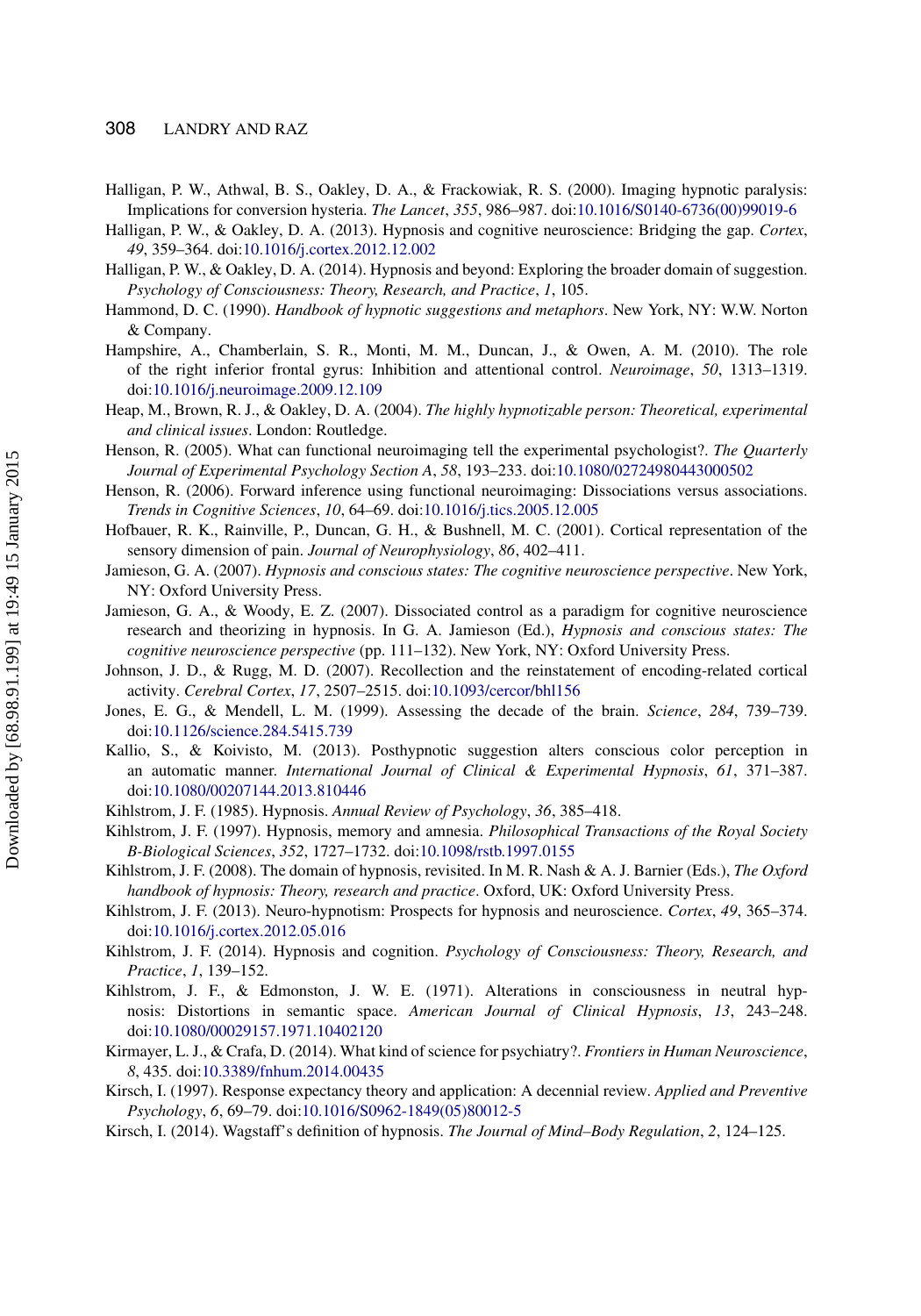- <span id="page-26-7"></span>Kirsch, I., Cardena, E., Derbyshire, S. W., Dienes, Z., Heap, M., Kallio, S., & Potter, C. (2011). Definitions of hypnosis and hypnotizability and their relation to suggestion and suggestibility: A consensus statement. *Contemporary Hypnosis*, *28*, 107–115.
- <span id="page-26-13"></span>Kirsch, I., & Lynn, S. J. (1995). The altered state of hypnosis—changes in the theoretical landscape. *American Psychologist*, *50*, 846–858. doi[:10.1037/0003-066X.50.10.846](http://dx.doi.org/10.1037/0003-066X.50.10.846)
- <span id="page-26-12"></span>Kirsch, I., & Lynn, S. J. (1998). Dissociation theories of hypnosis. *Psychological Bulletin*, *123*, 100.
- <span id="page-26-15"></span>Koivisto, M., Kirjanen, S., Revonsuo, A., & Kallio, S. (2013). A preconscious neural mechanism of hypnotically altered colors: A double case study. *Plos One*, *8*, e70900. doi[:10.1371/journal.pone.0070900](http://dx.doi.org/10.1371/journal.pone.0070900)
- <span id="page-26-1"></span>Kosslyn, S. M., Thompson, W. L., Costantini-Ferrando, M. F., Alpert, N. M., & Spiegel, D. (2000). Hypnotic visual illusion alters color processing in the brain. *The American Journal of Psychiatry*, *157*, 1279–1284. doi[:10.1176/appi.ajp.157.8.1279](http://dx.doi.org/10.1176/appi.ajp.157.8.1279)
- <span id="page-26-10"></span>Kuhn, G., & Tatler, B. W. (2011). Misdirected by the gap: The relationship between inattentional blindness and attentional misdirection. *Consciousness and Cognition*, *20*, 432–436. doi[:10.1016/j.concog.2010.09.013](http://dx.doi.org/10.1016/j.concog.2010.09.013)
- <span id="page-26-9"></span>Landry, M., Appourchaux, K., & Raz, A. (2014). Elucidating unconscious processing with instrumental Hypnosis. *Frontiers in Psychology*, *5*, 785. doi[:10.3389/fpsyg.2014.00785](http://dx.doi.org/10.3389/fpsyg.2014.00785)
- <span id="page-26-6"></span>Laurence, J.-R. (2014). When in doubt, forbear! *The Journal of Mind–Body Regulation*, *2*, 109–111.
- <span id="page-26-5"></span>Laurence, J.-R., Beaulieu-Prévost, D., & Du Chéné, T. (2008). Measuring and understanding individual differences in hypnotizability. In A. J. Barnier & M. R. Nash (Eds.), *The Oxford handbook of hypnosis: Theory, research, and practice*. New York, NY: Oxford University Press.
- <span id="page-26-16"></span>Lepage, M., Ghaffar, O., Nyberg, L., & Tulving, E. (2000). Prefrontal cortex and episodic memory retrieval mode. *Proceedings of the National Academy of Sciences USA*, *97*, 506–511. doi[:10.1073/pnas.97.1.506](http://dx.doi.org/10.1073/pnas.97.1.506)
- <span id="page-26-11"></span>Lifshitz, M., Aubert Bonn, N., Fischer, A., Kashem, I. F., & Raz, A. (2013a). Using suggestion to modulate automatic processes: From Stroop to McGurk and beyond. *Cortex*, *49*, 463–473. doi:[10.1016/](http://dx.doi.org/10.1016/j.cortex.2012.08.007) [j.cortex.2012.08.007](http://dx.doi.org/10.1016/j.cortex.2012.08.007)
- <span id="page-26-19"></span>Lifshitz, M., Cusumano, E. P., & Raz, A. (2013b). Hypnosis as neurophenomenology. *Frontiers in Human Neuroscience*, *7*, 469. doi[:10.3389/fnhum.2013.00469](http://dx.doi.org/10.3389/fnhum.2013.00469)
- <span id="page-26-17"></span>Lifshitz, M., Howells, C., & Raz, A. (2012). Can expectation enhance response to suggestion? De-automatization illuminates a conundrum. *Consciousness and Cognition*, *21*, 1001–1008. doi[:10.1016/j.concog.2012.02.002](http://dx.doi.org/10.1016/j.concog.2012.02.002)
- <span id="page-26-2"></span>Ludwig, V. U., Stelzel, C., Krutiak, H., Magrabi, A., Steimke, R., Paschke, L. M., & Walter, H. (2013). The suggestible brain: Posthypnotic effects on value-based decision-making. *Social Cognitive and Affective Neuroscience*. doi[:10.1093/scan/nst110](http://dx.doi.org/10.1093/scan/nst110)
- <span id="page-26-18"></span>Lutz, A., & Thompson, E. (2003). Neurophenomenology: Integrating subjective experience and brain dynamics in the neuroscience of consciousness. *Journal of Consciousness Studies*, *10*, 31–52.
- <span id="page-26-14"></span>Lynn, S. J., Kirsch, I., & Hallquist, M. N. (2008). Social cognitive theories of hypnosis. In M. R. Nash & A. J. Barnier (Eds.), *The Oxford handbook of hypnosis: Theory, research and practice* (pp. 111–139). Oxford, UK: Oxford University Press.
- <span id="page-26-4"></span>Macdonald, E. B., & Raz, A. (2014). The marginalization of phenomenological consciousness. *Frontiers in Human Neuroscience*, *8*, 306. doi[:10.3389/fnhum.2014.00306](http://dx.doi.org/10.3389/fnhum.2014.00306)
- <span id="page-26-8"></span>MacLeod, C. M. (1991). Half a century of research on the Stroop effect: An integrative review. *Psychological Bulletin*, *109*, 163–203. doi[:10.1037/0033-2909.109.2.163](http://dx.doi.org/10.1037/0033-2909.109.2.163)
- <span id="page-26-20"></span>Maldonado, J. R., & Spiegel, D. (2008). *Hypnosis psychiatry* (pp. 1982–2026). Chichester, UK: John Wiley & Sons, Ltd.
- <span id="page-26-3"></span>Malhi, G. S., & Lagopoulos, J. (2008). Making sense of neuroimaging in psychiatry. *Acta Psychiatrica Scandinavica*, *117*, 100–117.
- <span id="page-26-0"></span>Maquet, P., Faymonville, M.-E., Degueldre, C., Delfiore, G., Franck, G., Luxen, A., & Lamy, M. (1999). Functional neuroanatomy of hypnotic state. *Biological Psychiatry*, *45*, 327–333. doi:[10.1016/](http://dx.doi.org/10.1016/S0006-3223(97)00546-5) [S0006-3223\(97\)00546-5](http://dx.doi.org/10.1016/S0006-3223(97)00546-5)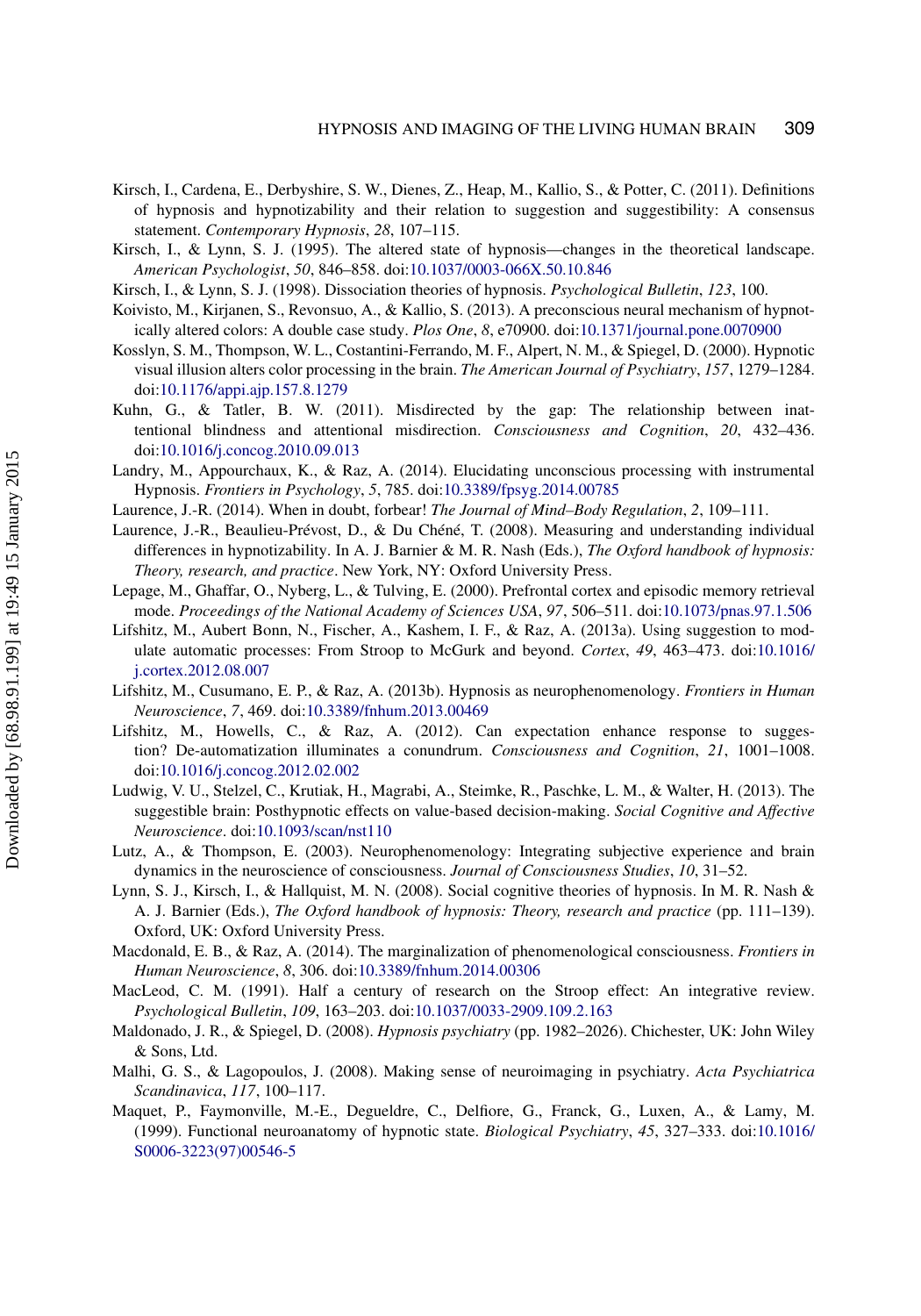#### 310 LANDRY AND RAZ

- <span id="page-27-17"></span>Mazzoni, G., Rotriquenz, E., Carvalho, C., Vannucci, M., Roberts, K., & Kirsch, I. (2009). Suggested visual hallucinations in and out of hypnosis. *Consciousness and Cognition*, *18*, 494–499. doi[:10.1016/j.concog.2009.02.002](http://dx.doi.org/10.1016/j.concog.2009.02.002)
- <span id="page-27-7"></span>Mazzoni, G., Venneri, A., McGeown, W. J., & Kirsch, I. (2013). Neuroimaging resolution of the altered state hypothesis. *Cortex*, *49*, 400–410. doi[:10.1016/j.cortex.2012.08.005](http://dx.doi.org/10.1016/j.cortex.2012.08.005)
- <span id="page-27-9"></span>McConkey, K. M., & Barnier, A. J. (2004). High hypnotisability: Unity and diversity in behaviour and experience. In M. Heap, R. J. Brown, & D. A. Oakley (Eds.), *The highly hypnotizable person: Theoretical, experimental and clinical issues* (pp. 61–84). New York, NY: Routledge.
- <span id="page-27-10"></span>McConkey, K. M., Glisky, M. L., & Kihlstrom, J. F. (1989). Individual differences among hypnotic virtuosos: A case comparison. *Australian Journal of Clinical & Experimental Hypnosis*, *17*, 131–140.
- <span id="page-27-0"></span>McGeown, W. J., Mazzoni, G., Venneri, A., & Kirsch, I. (2009). Hypnotic induction decreases anterior default mode activity. *Consciousness and Cognition*, *18*, 848–855. doi[:10.1016/j.concog.2009.09.001](http://dx.doi.org/10.1016/j.concog.2009.09.001)
- <span id="page-27-4"></span>McGeown, W. J., Venneri, A., Kirsch, I., Nocetti, L., Roberts, K., Foan, L., & Mazzoni, G. (2012). Suggested visual hallucination without hypnosis enhances activity in visual areas of the brain. *Consciousness and Cognition*, *21*, 100–116. doi[:10.1016/j.concog.2011.10.015](http://dx.doi.org/10.1016/j.concog.2011.10.015)
- <span id="page-27-13"></span>Memmert, D. (2010). The gap between inattentional blindness and attentional misdirection. *Consciousness and Cognition*, *19*, 1097–1101. doi[:10.1016/j.concog.2010.01.001](http://dx.doi.org/10.1016/j.concog.2010.01.001)
- <span id="page-27-5"></span>Mendelsohn, A., Chalamish, Y., Solomonovich, A., & Dudai, Y. (2008). Mesmerizing memories: Brain substrates of episodic memory suppression in posthypnotic amnesia. *Neuron*, *57*, 159–170. doi[:10.1016/j.neuron.2007.11.022](http://dx.doi.org/10.1016/j.neuron.2007.11.022)
- <span id="page-27-16"></span>Michael, R. B., Garry, M., & Kirsch, I. (2012). Suggestion, cognition, and behavior. *Current Directions in Psychological Science*, *21*, 151–156. doi[:10.1177/0963721412446369](http://dx.doi.org/10.1177/0963721412446369)
- <span id="page-27-14"></span>Moran, A., & Brady, N. (2010). Mind the gap: Misdirection, inattentional blindness and the relationship between overt and covert attention. *Consciousness and Cognition*, *19*, 1105–1106. doi[:10.1016/j.concog.2010.03.011](http://dx.doi.org/10.1016/j.concog.2010.03.011)
- <span id="page-27-15"></span>Most, S. B. (2010). What's "inattentional" about inattentional blindness?. *Consciousness and Cognition*, *19*, 1102–1104. doi[:10.1016/j.concog.2010.01.011](http://dx.doi.org/10.1016/j.concog.2010.01.011)
- <span id="page-27-2"></span>Müller, K., Bacht, K., Prochnow, D., Schramm, S., & Seitz, R. J. (2013). Activation of thalamus in motor imagery results from gating by hypnosis. *Neuroimage*, *66*, 361–367. doi:[10.1016/](http://dx.doi.org/10.1016/j.neuroimage.2012.10.073) [j.neuroimage.2012.10.073](http://dx.doi.org/10.1016/j.neuroimage.2012.10.073)
- <span id="page-27-1"></span>Müller, K., Bacht, K., Schramm, S., & Seitz, R. J. (2012). The facilitating effect of clinical hypnosis on motor imagery: An fMRI study. *Behavioural Brain Research*, *231*, 164–169. doi: [10.1016/j.bbr.2012.03.013](http://dx.doi.org/10.1016/j.bbr.2012.03.013)
- <span id="page-27-8"></span>Nash, M. R., & Barnier, A. J. (2008). *The Oxford handbook of hypnosis: Theory, research and practice*. Oxford, UK: Oxford University Press.
- <span id="page-27-6"></span>Nathan, P. J., Phan, K. L., Harmer, C. J., Mehta, M. A., & Bullmore, E. T. (2014). Increasing pharmacological knowledge about human neurological and psychiatric disorders through functional neuroimaging and its application in drug discovery. *Current Opinion in Pharmacology*, *14*, 54–61. doi[:10.1016/j.coph.2013.11.009](http://dx.doi.org/10.1016/j.coph.2013.11.009)
- <span id="page-27-12"></span>Nee, D. E., Brown, J. W., Askren, M. K., Berman, M. G., Demiralp, E., Krawitz, A., & Jonides, J. (2013). A meta-analysis of executive components of working memory. *Cerebral Cortex*, *23*, 264–282. doi[:10.1093/cercor/bhs007](http://dx.doi.org/10.1093/cercor/bhs007)
- <span id="page-27-18"></span>Northoff, G., & Bermpohl, F. (2004). Cortical midline structures and the self. *Trends in Cognitive Sciences*, *8*, 102–107. doi[:10.1016/j.tics.2004.01.004](http://dx.doi.org/10.1016/j.tics.2004.01.004)
- <span id="page-27-3"></span>Nusbaum, F., Redouté, J., Le Bars, D., Volckmann, P., Simon, F., Hannoun, S., & Sappey-Marinier, D. (2010). Chronic low-back pain modulation is enhanced by hypnotic analgesic suggestion by recruiting an emotional network: A PET imaging study. *International Journal of Clinical and Experimental Hypnosis*, *59*, 27–44. doi[:10.1080/00207144.2011.522874](http://dx.doi.org/10.1080/00207144.2011.522874)
- <span id="page-27-11"></span>O'Neil, J. A. (2014). Hazards of 'final' definition. *The Journal of Mind–Body Regulation*, *2*, 129–131.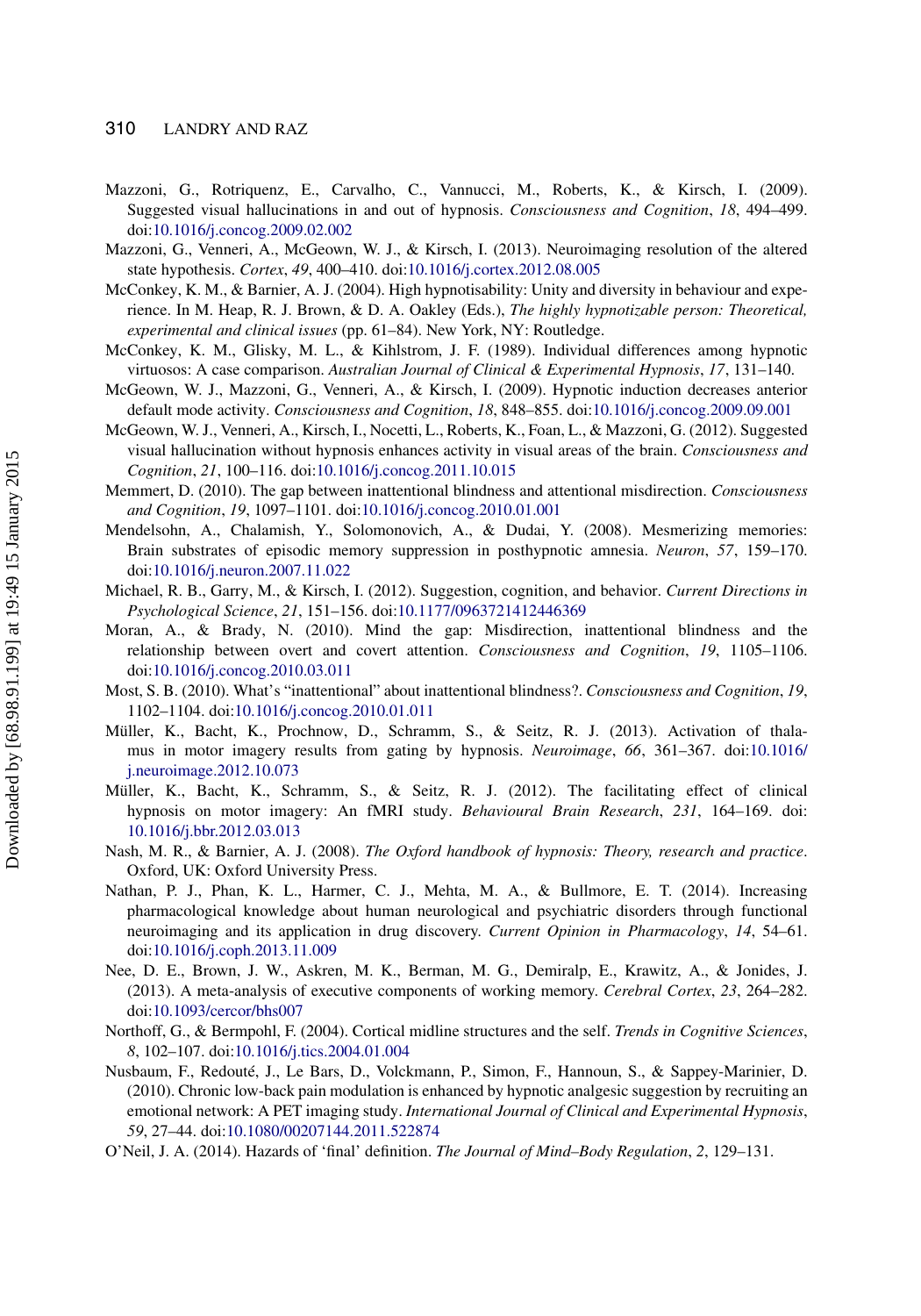- <span id="page-28-8"></span>Oakley, D. A., Deeley, Q., & Halligan, P. W. (2007). Hypnotic depth and response to suggestion under standardized conditions and during fMRI scanning. *International Journal of Clinical and Experimental Hypnosis*, *55*, 32–58. doi[:10.1080/00207140600995844](http://dx.doi.org/10.1080/00207140600995844)
- <span id="page-28-0"></span>Oakley, D. A., & Halligan, P. W. (2009). Hypnotic suggestion and cognitive neuroscience. *Trends in Cognitive Sciences*, *13*, 264–270. doi[:10.1016/j.tics.2009.03.004](http://dx.doi.org/10.1016/j.tics.2009.03.004)
- <span id="page-28-11"></span>Oakley, D. A., & Halligan, P. W. (2010). Psychophysiological foundations of hypnosis and suggestion. In J. W. Rhue, S. J. Lynn, & I. Kirsch (Eds.), *Handbook of clinical hypnosis* (pp. 79–177). Washington, DC: American Psychological Association.
- <span id="page-28-1"></span>Oakley, D. A., & Halligan, P. W. (2013). Hypnotic suggestion: Opportunities for cognitive neuroscience. *Nature Reviews Neuroscience*, *14*, 565–576. doi[:10.1038/nrn3538](http://dx.doi.org/10.1038/nrn3538)
- <span id="page-28-15"></span>Pekala, R. J., & Kumar, V. K. (2007). An empirical—phenomenological approach to quantifying consciousness. In G. Jamieson (Ed.), *Hypnosis and conscious states: The cognitive neuroscience perspective* (pp. 167–194). New York, NY: Oxford University Press.
- <span id="page-28-10"></span>Piccione, C., Hilgard, E. R., & Zimbardo, P. G. (1989). On the degree of stability of measured hypnotizability over a 25-year period. *Journal of Personality and Social Psychology*, *56*, 289–295. doi[:10.1037/0022-3514.56.2.289](http://dx.doi.org/10.1037/0022-3514.56.2.289)
- <span id="page-28-9"></span>Poldrack, R. A. (2012). The future of fMRI in cognitive neuroscience. *Neuroimage*, *62*, 1216–1220. doi[:10.1016/j.neuroimage.2011.08.007](http://dx.doi.org/10.1016/j.neuroimage.2011.08.007)
- <span id="page-28-12"></span>Polito, V., Barnier, A. J., & McConkey, K. M. (2014). Defining hypnosis: Process, product, and the value of tolerating ambiguity. *The Journal of Mind–Body Regulation*, *2*, 118–120.
- <span id="page-28-16"></span>Polito, V., Barnier, A. J., & Woody, E. Z. (2013). Developing the sense of agency rating scale (SOARS): An empirical measure of agency disruption in hypnosis. *Consciousness and Cognition*, *22*, 684–696. doi[:10.1016/j.concog.2013.04.003](http://dx.doi.org/10.1016/j.concog.2013.04.003)
- <span id="page-28-14"></span>Posner, M. I., & Petersen, S. E. (1990). The attention system of the human brain. *Annual Review of Neuroscience*, *13*, 25–42. doi[:10.1146/annurev.ne.13.030190.000325](http://dx.doi.org/10.1146/annurev.ne.13.030190.000325)
- <span id="page-28-7"></span>Pyka, M., Burgmer, M., Lenzen, T., Pioch, R., Dannlowski, U., Pfleiderer, B., & Konrad, C. (2011). Brain correlates of hypnotic paralysis—a resting-state fMRI study. *NeuroImage*, *56*, 2173–2182. doi[:10.1016/j.neuroimage.2011.03.078](http://dx.doi.org/10.1016/j.neuroimage.2011.03.078)
- <span id="page-28-5"></span>Raij, T. T., Numminen, J., Narvanen, S., Hiltunen, J., & Hari, R. (2005). Brain correlates of subjective reality of physically and psychologically induced pain. *Proceedings of the National Academy of Sciences USA*, *102*, 2147–2151. doi[:10.1073/pnas.0409542102](http://dx.doi.org/10.1073/pnas.0409542102)
- <span id="page-28-6"></span>Raij, T. T., Numminen, J., Närvänen, S., Hiltunen, J., & Hari, R. (2009). Strength of prefrontal activation predicts intensity of suggestion-induced pain. *Human Brain Mapping*, *30*, 2890–2897. doi[:10.1002/hbm.20716](http://dx.doi.org/10.1002/hbm.20716)
- <span id="page-28-4"></span>Rainville, P., Carrier, B., Hofbauer, R. K., Bushnell, M. C., & Duncan, G. H. (1999). Dissociation of sensory and affective dimensions of pain using hypnotic modulation. *Pain*, *82*, 159–171. doi[:10.1016/S0304-3959\(99\)00048-2](http://dx.doi.org/10.1016/S0304-3959(99)00048-2)
- <span id="page-28-3"></span>Rainville, P., Duncan, G. H., Price, D. D., Carrier, B., & Bushnell, M. C. (1997). Pain affect encoded in human anterior cingulate but not somatosensory cortex. *Science*, *277*, 968–971. doi[:10.1126/science.277.5328.968](http://dx.doi.org/10.1126/science.277.5328.968)
- <span id="page-28-2"></span>Rainville, P., Hofbauer, R. K., Bushnell, M. C., Duncan, G. H., & Price, D. D. (2002). Hypnosis modulates activity in brain structures involved in the regulation of consciousness. *Journal of Cognitive Neuroscience*, *14*, 887–901. doi[:10.1162/089892902760191117](http://dx.doi.org/10.1162/089892902760191117)
- <span id="page-28-13"></span>Rainville, P., & Price, D. D. (2003). Hypnosis phenomenology and the neurobiology of consciousness. *International Journal of Clinical and Experimental Hypnosis*, *51*, 105–129. doi: [10.1076/iceh.51.2.105.14613](http://dx.doi.org/10.1076/iceh.51.2.105.14613)
- <span id="page-28-17"></span>Raz, A. (2004). Atypical attention: Hypnosis and conflict reduction. In M. I. Posner (Ed.), *Cognitive neuroscience of attention*. New York, NY: Guilford Press.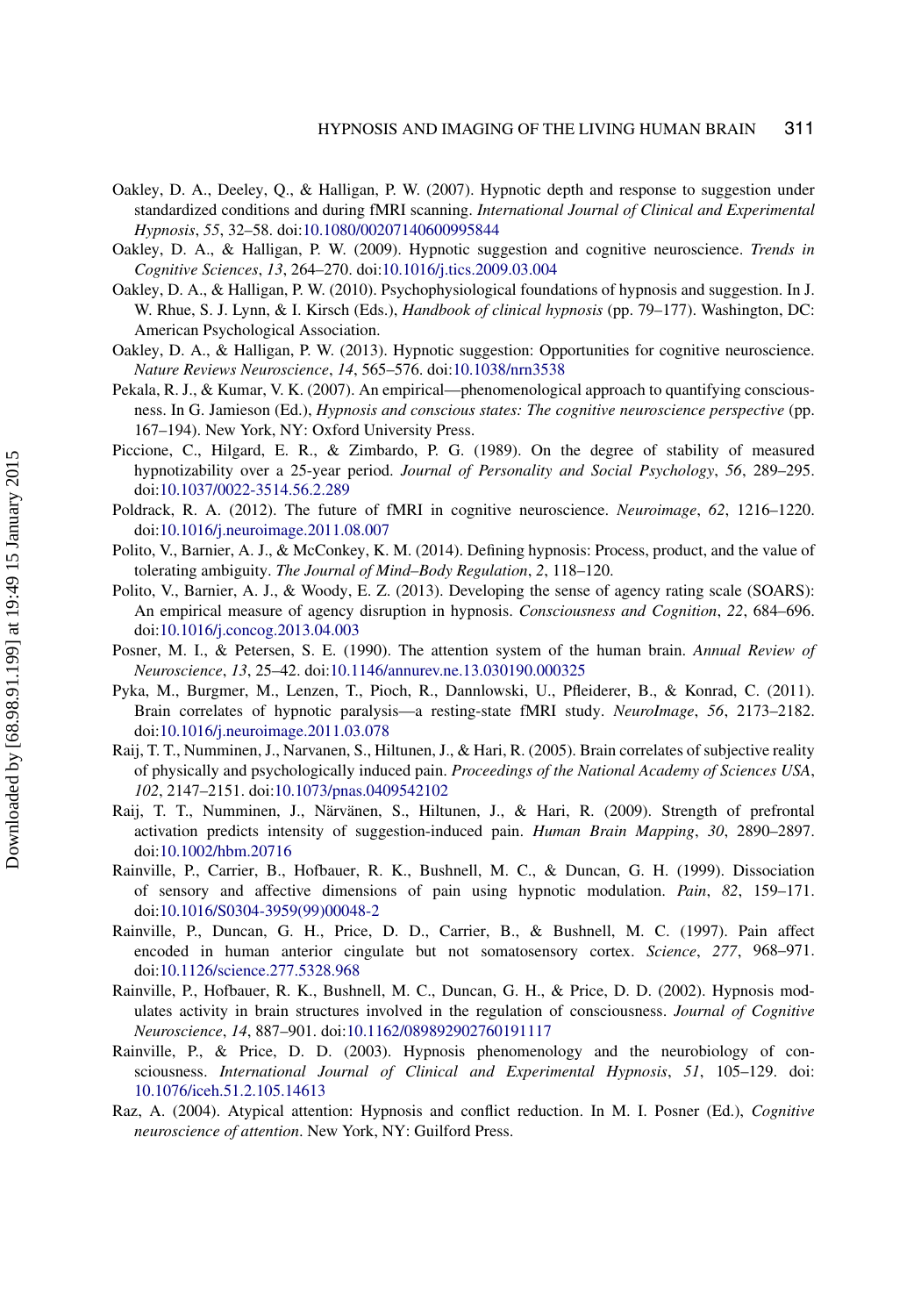#### 312 LANDRY AND RAZ

- <span id="page-29-2"></span>Raz, A. (2005). Attention and hypnosis: Neural substrates and genetic associations of two converging processes. *International Journal of Clinical and Experimental Hypnosis*, *53*, 237–258. doi[:10.1080/00207140590961295](http://dx.doi.org/10.1080/00207140590961295)
- <span id="page-29-7"></span>Raz, A. (2011a). Does neuroimaging of suggestion elucidate hypnotic trance? *International Journal of Clinical and Experimental Hypnosis*, *59*, 363–377. doi[:10.1080/00207144.2011.570682](http://dx.doi.org/10.1080/00207144.2011.570682)
- <span id="page-29-9"></span>Raz, A. (2011b). Hypnosis: A twilight zone of the top-down variety Few have never heard of hypnosis but most know little about the potential of this mind-body regulation technique for advancing science. *Trends in Cognitive Sciences*, *15*, 555–557. doi[:10.1016/j.tics.2011.10.002](http://dx.doi.org/10.1016/j.tics.2011.10.002)
- <span id="page-29-8"></span>Raz, A., & Buhle, J. (2006). Typologies of attentional networks. *Nature Reviews Neuroscience*, *7*, 367–379. doi[:10.1038/nrn1903](http://dx.doi.org/10.1038/nrn1903)
- <span id="page-29-6"></span>Raz, A., Fan, J., & Posner, M. I. (2005a). Hypnotic suggestion reduces conflict in the human brain. *Proceedings of the National Academy of Sciences USA*, *102*, 9978–9983. doi[:10.1073/pnas.0503064102](http://dx.doi.org/10.1073/pnas.0503064102)
- <span id="page-29-12"></span>Raz, A., Kirsch, I., Pollard, J., & Nitkin-Kaner, Y. (2006). Suggestion reduces the stroop effect. *Psychological Science*, *17*, 91–95. doi[:10.1111/j.1467-9280.2006.01669.x](http://dx.doi.org/10.1111/j.1467-9280.2006.01669.x)
- Raz, A., Lieber, B., Soliman, F., Buhle, J., Posner, J., Peterson, B. S., & Posner, M. I. (2005b). Ecological nuances in functional magnetic resonance imaging (fMRI): Psychological stressors, posture, and hydrostatics. *Neuroimage*, *25*, 1–7. doi[:10.1016/j.neuroimage.2004.11.015](http://dx.doi.org/10.1016/j.neuroimage.2004.11.015)
- <span id="page-29-5"></span>Raz, A., & Lifshitz, M. (2015). *Hypnosis and meditation: Towards an integrative science of conscious planes*. Oxford, UK: Oxford University Press.
- <span id="page-29-4"></span>Raz, A., & Macdonald, E. B. (2014). Narrow perspectives on consciousness. *PsycCRITIQUES*, *59*, 18. doi[:10.1037/a0036440](http://dx.doi.org/10.1037/a0036440)
- Raz, A., & Macdonald, E. B. (2015). Paying attention to a field in crisis. In L. J. Kirmayer, M.-F. Chesselet, K. Shinobu, & C. Worthman (Eds.), *Revisioning psychiatry*. Cambridge, MA: Cambridge University Press.
- <span id="page-29-0"></span>Raz, A., & Shapiro, T. (2002). Hypnosis and neuroscience: A cross talk between clinical and cognitive research. *Archives of General Psychiatry*, *59*, 85–90. doi[:10.1001/archpsyc.59.1.85](http://dx.doi.org/10.1001/archpsyc.59.1.85)
- <span id="page-29-13"></span>Raz, A., Shapiro, T., Fan, J., & Posner, M. I. (2002). Hypnotic suggestion and the modulation of Stroop interference. *Archives of General Psychiatry*, *59*, 1155–1161. doi[:10.1001/archpsyc.59.12.1155](http://dx.doi.org/10.1001/archpsyc.59.12.1155)
- <span id="page-29-3"></span>Röder, C. H., Michal, M., Overbeck, G., van de Ven, V. G., & Linden, D. E. J. (2007). Pain response in depersonalization: A functional imaging study using hypnosis in healthy subjects. *Psychotherapy and Psychosomatics*, *76*(2), 115–121.
- <span id="page-29-16"></span>Schoenbaum, G., & Roesch, M. (2005). Orbitofrontal cortex, associative learning, and expectancies. *Neuron*, *47*, 633–636. doi[:10.1016/j.neuron.2005.07.018](http://dx.doi.org/10.1016/j.neuron.2005.07.018)
- <span id="page-29-1"></span>Schulz-Stübner, S., Krings, T., Meister, I. G., Rex, S., Thron, A., & Rossaint, R. (2004). Clinical hypnosis modulates functional magnetic resonance imaging signal intensities and pain perception in a thermal stimulation paradigm. *Regional Anesthesia and Pain Medicine*, *29*, 549–556. doi[:10.1097/00115550-200411000-00008](http://dx.doi.org/10.1097/00115550-200411000-00008)
- <span id="page-29-11"></span>Shackman, A. J., Salomons, T. V., Slagter, H. A., Fox, A. S., Winter, J. J., & Davidson, R. J. (2011). The integration of negative affect, pain and cognitive control in the cingulate cortex. *Nature Reviews Neuroscience*, *12*, 154–167. doi[:10.1038/nrn2994](http://dx.doi.org/10.1038/nrn2994)
- <span id="page-29-10"></span>Shenhav, A., Botvinick, M. M., & Cohen, J. D. (2013). The expected value of control: An integrative theory of anterior cingulate cortex function. *Neuron*, *79*, 217–240. doi[:10.1016/j.neuron.2013.07.007](http://dx.doi.org/10.1016/j.neuron.2013.07.007)
- <span id="page-29-14"></span>Spanos, N. P., Rivers, S. M., & Ross, S. (1977). Experienced involuntariness and response to hypnotic suggestions. *Annals of the New York Academy of Sciences*, *296*, 208–221. doi:[10.1111/](http://dx.doi.org/10.1111/j.1749-6632.1977.tb38173.x) [j.1749-6632.1977.tb38173.x](http://dx.doi.org/10.1111/j.1749-6632.1977.tb38173.x)
- <span id="page-29-15"></span>Spiegel, D. (2003). Negative and positive visual hypnotic hallucinations: Attending inside and out. *International [Journal of Clinical & Experimental Hypnosis](http://dx.doi.org/10.1076/\gdef yes{no}\penalty \z@ \gdef \ {\penalty \z@ }\gdef no{no}\gdef yes{yes}\gdef \ \gdef \ {\ }\gdef no{no}\gdef yes{yes}{\penalty \z@ \gdef \ {\penalty \z@ }\gdef no{no}\gdef yes{yes}}iceh.51.2.130.14612)*, *51*, 130–146. doi:[10.1076/](http://dx.doi.org/10.1076/iceh.51.2.130.14612) [iceh.51.2.130.14612](http://dx.doi.org/10.1076/iceh.51.2.130.14612)